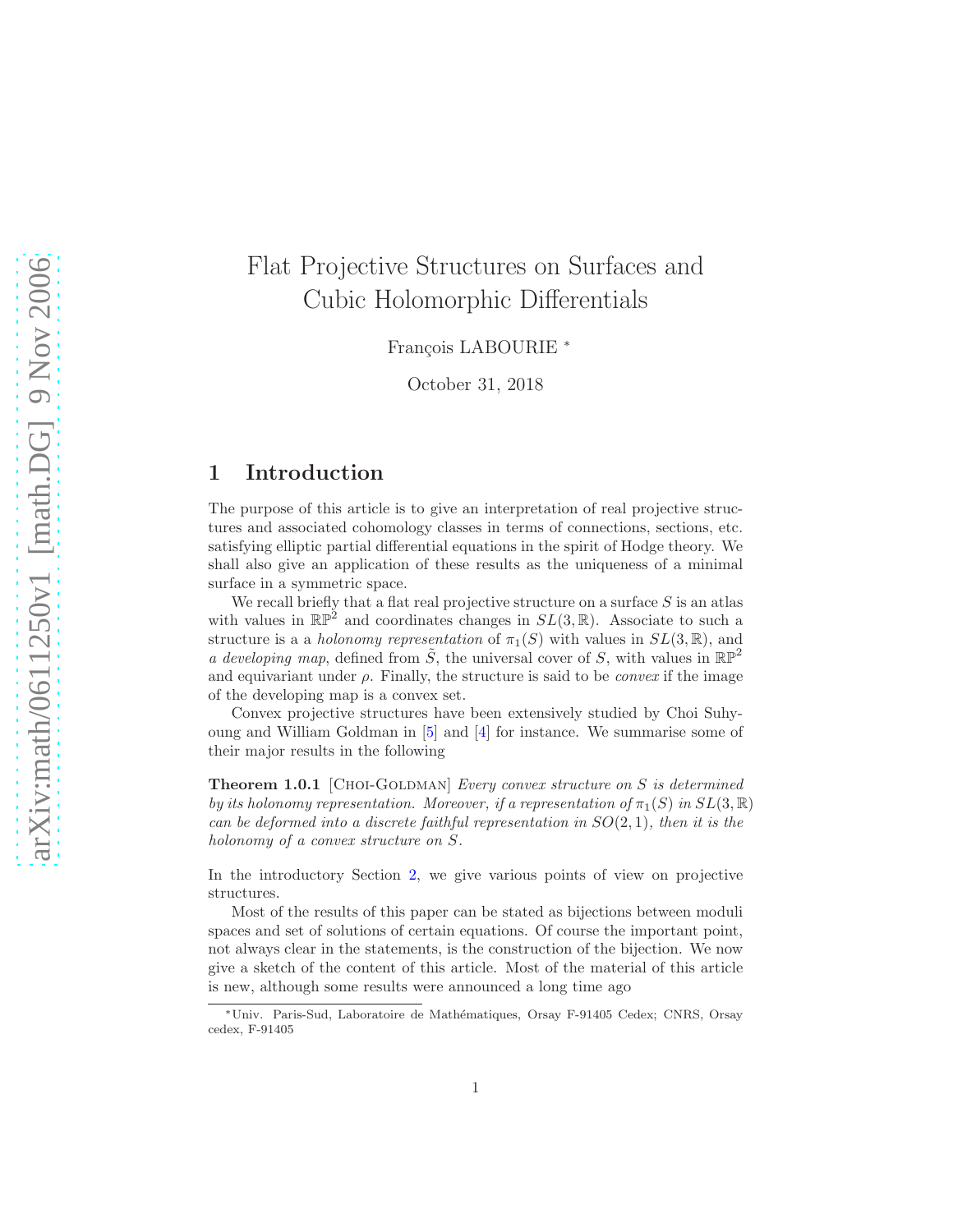<span id="page-1-0"></span>Convex projective structures and cubic holomorphic differentials. Concerning convex projective structures, we prove

**Theorem 1.0.2** There exists a mapping class group equivariant homeomorphism between the moduli space of convex structures on S and the moduli space of pairs  $(J, Q)$  where J is a complex structure on S and Q is a cubic holomorphic differential on S with respect to J.

This result is a combination of Theorem [4.2.1](#page-14-0) and [4.1.1.](#page-12-0) This result was an-nounced in [\[11\]](#page-39-2). The proof presented in the present paper uses a self contained approach. However, this result, as it is explained in Section [8,](#page-28-0) can be obtained as a consequence of difficult results in affine differential geometry of Cheng and Yau 2 and 3 later completed and clarified by the work of Gigena 6, Sasaki [\[19\]](#page-40-0) and A.M. Li [\[15\]](#page-39-5), [\[16\]](#page-39-6). In [\[17\]](#page-39-7), John Loftin also proves and extends this result using this affine differential geometric interpretation.

Projective structure and cohomology classes. In Section [5,](#page-19-0) we associate to every flat projective structure of holonomy  $\rho$ , a non empty cone in  $H^1_\rho(\mathbb{R}^3)$ . We also prove the this cone helps to distinguish convex structures from others. Indeed, this cone contains 0 if and only if the structure is convex.

Cohomology classes and complex structures. We obtain two results which parametrise the moduli space of representations of the surface group in the affine space in dimension 3: Theorem [6.0.10](#page-21-0) which defines a map from  $H^1_\rho(E)$  to Teichmüller space, and Theorem [6.0.11](#page-22-0) which can be though as a generalisation of the Eichler-Shimura isomorphism in this context.

Dualities and symmetries. We show that the above results, more specially Theorem [6.0.10](#page-21-0) and Theorem [6.0.11,](#page-22-0) give rise to unexpected symmetries of the moduli space of representations of the surface group in the affine space in dimension 3.

Higgs bundle interpretation. We also interpret Theorem [1.0.2](#page-1-0) in the context of Higgs bundle theory. For instance, using this result, we obtain that the energy map on Teichmüller space associated to the holonomy representation of a projective structure has a unique critical point which is minimum. We note that this function is proper according to [\[14\]](#page-39-8). We obtain in particularly Corollary [9.3.3](#page-33-0) that states the existence and uniqueness of a minimal surface in some symmetric spaces.

Holomorphic interpretation. In Section [10,](#page-33-1) we explain how Theorem [1.0.2](#page-1-0) can be interpreted as the existence an uniqueness of an equivariant "holomorphic" curve in  $SL(3,\mathbb{R})/SL(2,\mathbb{R})$ .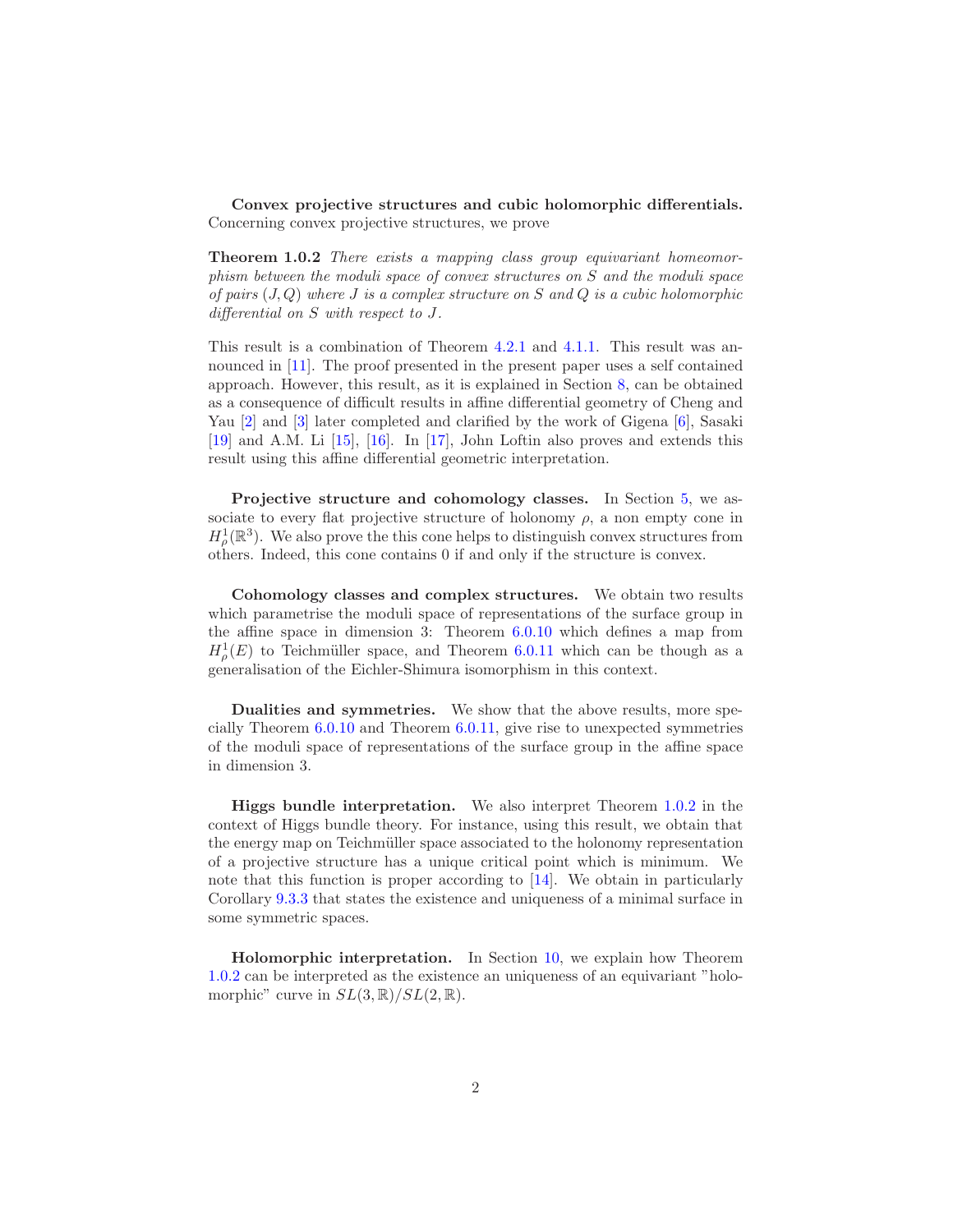Appendices. Finally, Appendices [13](#page-37-0) and [12](#page-35-0) contain compactness results for partial differentials equations appearing in the paper, arising as consequences of an holomorphic interpretations in the spirit of [\[10\]](#page-39-9), and [\[12\]](#page-39-10).

# Contents

| $\mathbf{1}$   |     | Introduction                                                                  | $\mathbf{1}$            |
|----------------|-----|-------------------------------------------------------------------------------|-------------------------|
| $\mathbf{2}$   |     | Projective structures                                                         | $\overline{\mathbf{4}}$ |
|                | 2.1 | First definitions.                                                            | $\overline{4}$          |
|                |     | Projectively equivalent connections<br>2.1.1                                  | $\overline{4}$          |
|                |     | 2.1.2<br>Projectively flat structures                                         | $\overline{4}$          |
|                |     | 2.1.3                                                                         | $\overline{5}$          |
|                | 2.2 | Projective structures and connections                                         | $\overline{5}$          |
|                |     | Flat connections and sections $\ldots \ldots \ldots \ldots \ldots$<br>2.2.1   | $\overline{5}$          |
|                |     | 2.2.2<br>Connections and symmetric tensors                                    | 6                       |
| 3              |     | Convex projective structures                                                  | 8                       |
|                | 3.1 | Hypersurfaces and convex $\mathbb{RP}^n$ -structures                          | 9                       |
|                | 3.2 | Convex $\mathbb{RP}^n$ -structures and connections                            | 10                      |
|                |     | 3.2.1                                                                         | 12                      |
| $\overline{4}$ |     | Cubic holomorphic differentials and convex $\mathbb{RP}^2$ - structures.      | 12                      |
|                | 4.1 | From cubic holomorphic differentials to convex $\mathbb{RP}^2$ -structures. . | 13                      |
|                |     | 4.1.1                                                                         | 14                      |
|                |     | 4.1.2                                                                         | 15                      |
|                | 4.2 | From convex $\mathbb{RP}^2$ -structures to cubic holomorphic differentials .  | 15                      |
|                |     | Back to cubic holomorphic differential $\ldots \ldots \ldots$<br>4.2.1        | 16                      |
|                |     | 4.2.2                                                                         | 17                      |
|                |     | 4.2.3<br>Proof of Theorem 4.2.1 from Proposition 4.2.4. $\dots$ .             | 18                      |
|                |     | 4.2.4                                                                         | 18                      |
| 5              |     | Projective structures and cohomology classes                                  | 20                      |
|                |     | 5.0.5                                                                         | 21                      |
|                |     | 5.0.6                                                                         | 21                      |
| 6              |     | Cohomology classes and complex structures                                     | 22                      |
|                | 6.1 | Cohomology classes and complex structures $\dots \dots \dots$                 | 23                      |
|                |     | A Monge-Ampère equation<br>6.1.1                                              | 24                      |
|                |     | 6.1.2                                                                         | 24                      |
|                |     | 6.1.3                                                                         | 25                      |
|                | 6.2 |                                                                               | 26                      |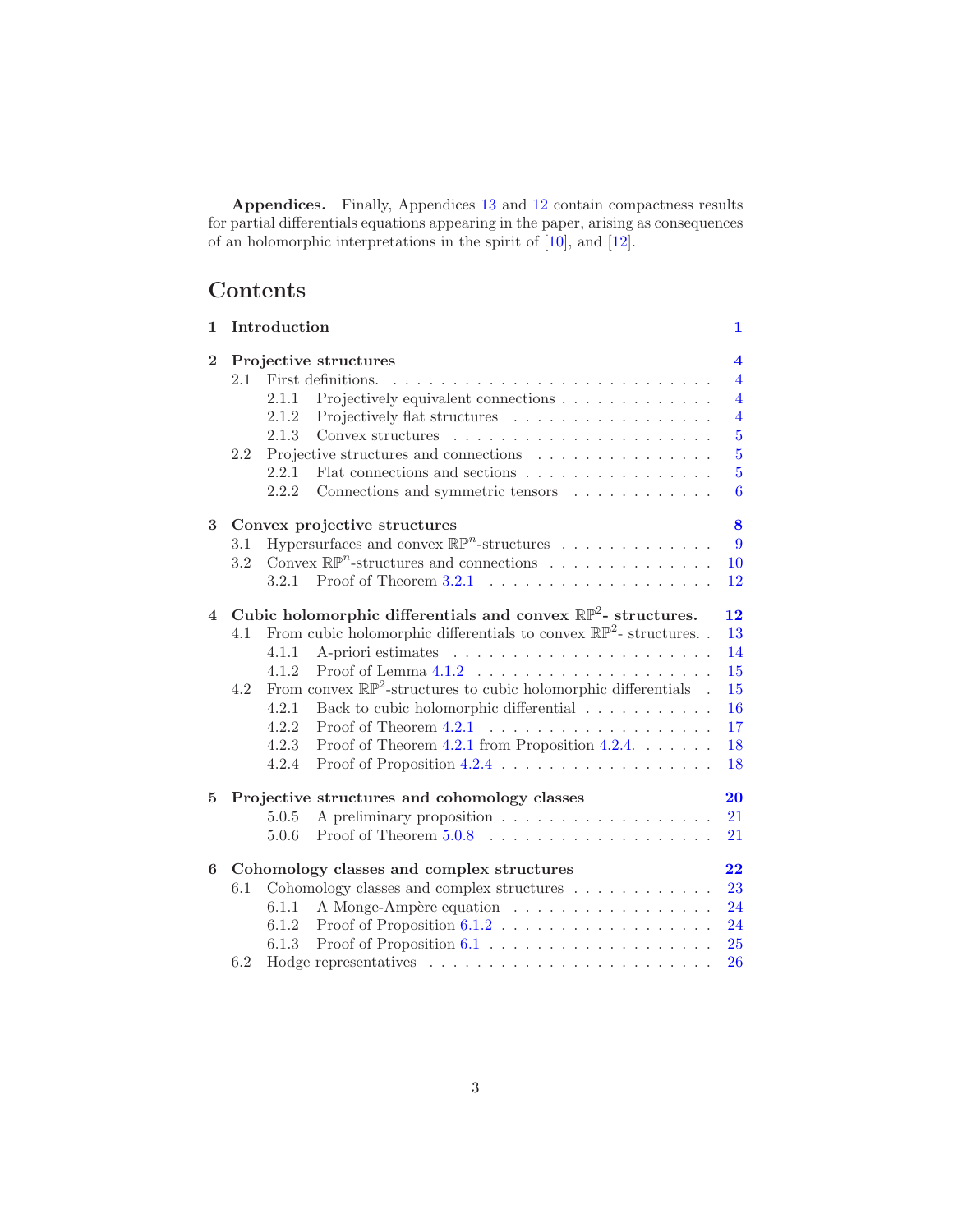| Dualities and symmetries of moduli spaces       | $27\,$                                                                                                                                                                                                                                                                                                                                                                                                                                                                                                                                                                                                          |  |
|-------------------------------------------------|-----------------------------------------------------------------------------------------------------------------------------------------------------------------------------------------------------------------------------------------------------------------------------------------------------------------------------------------------------------------------------------------------------------------------------------------------------------------------------------------------------------------------------------------------------------------------------------------------------------------|--|
| 7.1                                             | 27                                                                                                                                                                                                                                                                                                                                                                                                                                                                                                                                                                                                              |  |
| 7.2                                             |                                                                                                                                                                                                                                                                                                                                                                                                                                                                                                                                                                                                                 |  |
|                                                 | 27                                                                                                                                                                                                                                                                                                                                                                                                                                                                                                                                                                                                              |  |
| 7.3                                             |                                                                                                                                                                                                                                                                                                                                                                                                                                                                                                                                                                                                                 |  |
|                                                 | 28                                                                                                                                                                                                                                                                                                                                                                                                                                                                                                                                                                                                              |  |
| An affine differential interpretation           | 29                                                                                                                                                                                                                                                                                                                                                                                                                                                                                                                                                                                                              |  |
| 8.1                                             | 30                                                                                                                                                                                                                                                                                                                                                                                                                                                                                                                                                                                                              |  |
| 8.2                                             | 30                                                                                                                                                                                                                                                                                                                                                                                                                                                                                                                                                                                                              |  |
| 8.3                                             | 31                                                                                                                                                                                                                                                                                                                                                                                                                                                                                                                                                                                                              |  |
| A Higgs bundle interpretation                   | 31                                                                                                                                                                                                                                                                                                                                                                                                                                                                                                                                                                                                              |  |
| 9.1                                             | 31                                                                                                                                                                                                                                                                                                                                                                                                                                                                                                                                                                                                              |  |
| 9.2                                             | 32                                                                                                                                                                                                                                                                                                                                                                                                                                                                                                                                                                                                              |  |
| 9.3                                             | 33                                                                                                                                                                                                                                                                                                                                                                                                                                                                                                                                                                                                              |  |
| 34<br>10 A holomorphic interpretation           |                                                                                                                                                                                                                                                                                                                                                                                                                                                                                                                                                                                                                 |  |
| 11 Appendix A: geodesics                        |                                                                                                                                                                                                                                                                                                                                                                                                                                                                                                                                                                                                                 |  |
| 12 Appendix B: Elliptic Monge-Ampère equations. |                                                                                                                                                                                                                                                                                                                                                                                                                                                                                                                                                                                                                 |  |
|                                                 | 36                                                                                                                                                                                                                                                                                                                                                                                                                                                                                                                                                                                                              |  |
|                                                 | Contragredient representation and Theorem $4.2.1 \ldots \ldots$<br>Theorem $6.0.10$ and an involution on the moduli space of repre-<br>sentations in the affine group $\dots \dots \dots \dots \dots \dots \dots$<br>Theorem 6.0.10 and a fourth order symmetry on the moduli space<br>of representations in the affine group $\dots \dots \dots \dots \dots$<br>Hyperbolic affine spheres and Theorem $4.2.1 \ldots \ldots \ldots$<br>Constant Gaussian curvature surfaces and Theorem $6.0.10$ .<br>Representations and harmonic mappings<br>Representations, energy and minimal surfaces $\dots \dots \dots$ |  |

## <span id="page-3-0"></span>2 Projective structures

### <span id="page-3-1"></span>2.1 First definitions.

<span id="page-3-2"></span>Let  $M$  be a *n*-dimensional manifold.

### 2.1.1 Projectively equivalent connections

On a manifold  $M$  two connections are said to be *projectively equivalent* if they have the same geodesics, up to parametrisations. In dimension greater than 2, two torsion free connections  $\nabla^1$  and  $\nabla^2$  are projectively equivalent if there exist a 1-form  $\beta$  such that

$$
\nabla_X^1 Y - \nabla_X^2 Y = \beta(X)Y + \beta(Y)X.
$$
\n(1)

A class of projectively equivalent connections defines a projective structure on M. Projective structures can be induced by local diffeomorphisms.

### <span id="page-3-3"></span>2.1.2 Projectively flat structures

A projective structure is flat if every point has a neighbourhood on which the projective structure is given by a torsion free flat connection.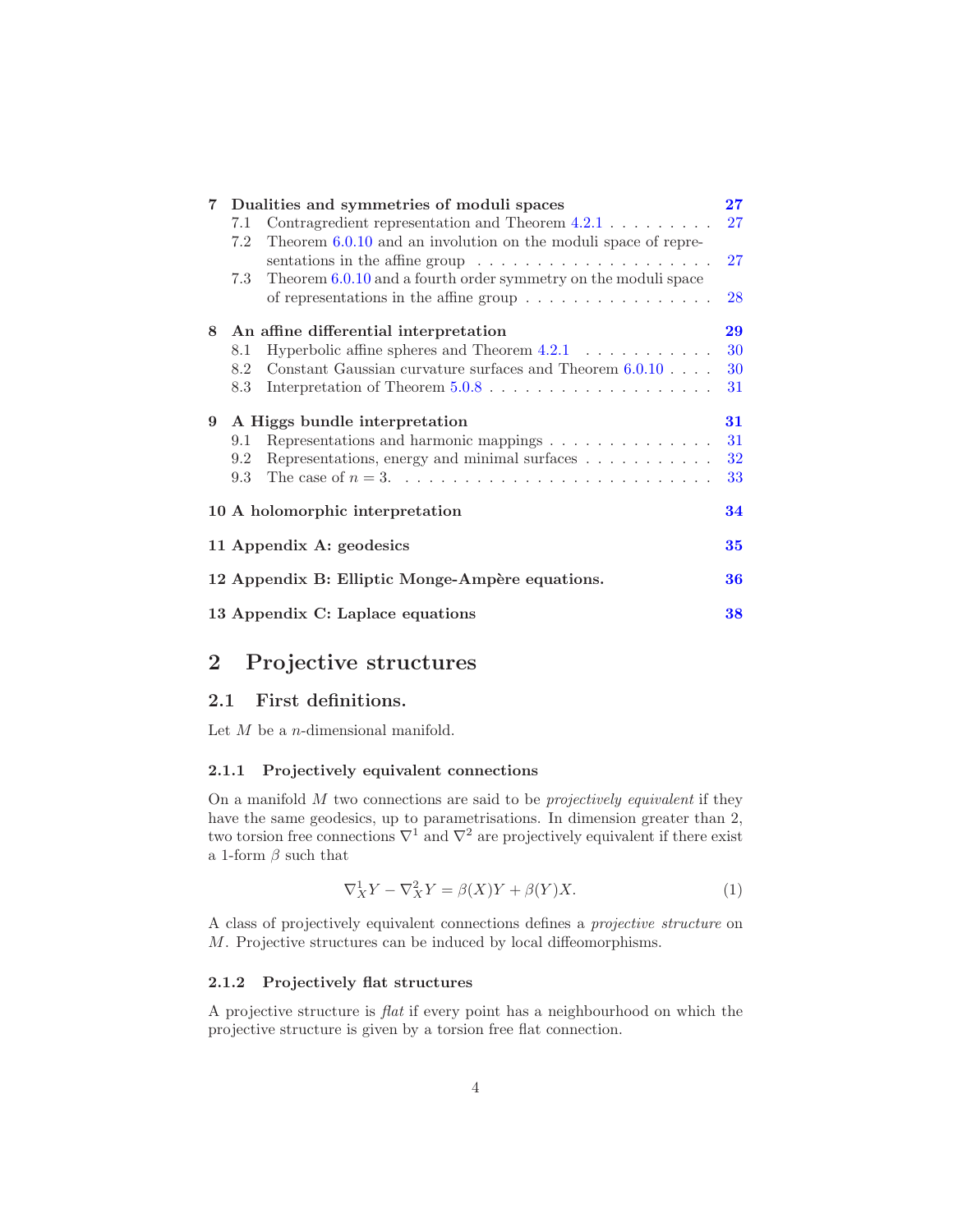The projective space  $\mathbb{RP}^n$  admits a projectively flat structure given by the affine charts. Conversely, a manifold  $M$  of dimension  $n$  is equipped with a flat projective structure, if there exist

- a representation  $\rho$  –the *holonomy representation* of  $\pi_1(M)$ , the fundamental group of M, with values in the projective group  $PSL(n+1, \mathbb{R})$ ;
- a local diffeomorphism f, the *developing map*, of the universal cover  $\widetilde{M}$  of M with values in  $\mathbb{RP}^n$ , which is  $\rho$ -equivariant, that is which satisfies

$$
\forall x \in M, \forall \gamma \in \pi_1(M), \quad f(\gamma x) = \rho(\gamma) f(x).
$$

The structure on M is the one induced by the projective structure on  $\mathbb{RP}^n$  by  $(f, \rho).$ 

In other words, a flat projective structure on a manifold is nothing else that a  $(\mathbb{R} \mathbb{P}^n, PSL(n+1, \mathbb{R}))$ -structure, or, in short, a  $\mathbb{R} \mathbb{P}^n$ -structure. We shall restrict ourselves in this article to structures such that the holonomy representation lifts to  $SL(n,\mathbb{R})$ .

### <span id="page-4-0"></span>2.1.3 Convex structures

A  $\mathbb{RP}^n$ -structure is *convex* if the developing map is a homeomorphism to a convex set in  $\mathbb{RP}^n$ . It is *properly convex* if this convex set is included in a compact convex set of an affine chart.

### <span id="page-4-1"></span>2.2 Projective structures and connections

We explain and relate in this section two different points of view on projectively flat structures.

- In the first paragraph, we explain that pairs consisting of a flat connection and a section of a rank  $n+1$  vector bundle over an n-dimensional manifold can give rise to flat projective structures.
- In the second paragraph, we explain that the pair consisting of a torsion free connection and a symmetric tensor - satisfying some compatibility condition - on a manifold also gives to a flat structure

#### <span id="page-4-2"></span>2.2.1 Flat connections and sections

We consider the trivial bundle  $E_M = M \times E$  where E is an  $n + 1$ -dimensional vector space equipped with a volume form  $\omega$ . Let  $\nabla$  be a connection on  $E_M$ preserving the volume form. We observe that each section  $u$  of  $E_M$ , defines an element of  $\Lambda^n(TM^*)$ , given by

$$
\Omega_u^0(X_1,\ldots,X_n)=\omega(\nabla_{X_1}u,\ldots,\nabla_{X_n}u,u).
$$

We say u is  $\nabla$ -immersed if  $i\Omega_u^0$  is non degenerate.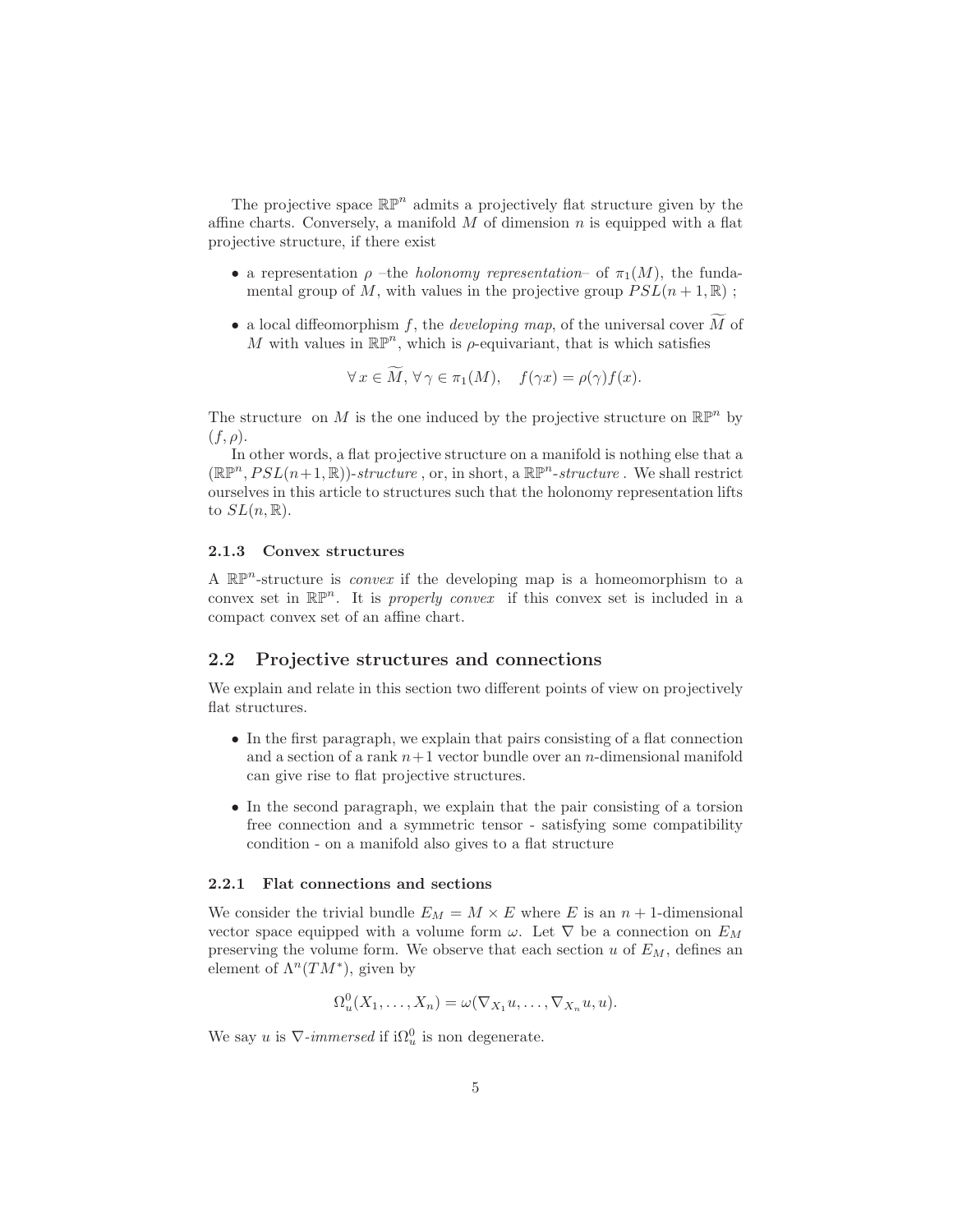We now relate these notions to projective structures. If  $\nabla$  is flat, we identify  $E_M$  on the universal cover  $\tilde{M}$  on M with  $E \times \tilde{M}$  so that  $\nabla$  is the trivial connection. Let  $\rho$  be the holonomy representation of  $\nabla$ . A section u of  $E_M$  is then identified with a *ρ*-equivariant map from  $\tilde{M}$  to E. We denote by  $x \to [x]$ the projection from  $E \setminus \{0\}$  to  $\mathbb{P}(E)$ . A section u is  $\nabla$ -immersed, if it is a non zero section and if the associated  $\rho$ -equivariant map [u] from M to  $\mathbb{P}(E)$  is an immersion.

It follows that a pair  $(\nabla, u)$  such that  $\nabla$  is flat and u is  $\nabla$ -immersed gives rise to a flat projective structure. Conversely it is immediate to check every flat projective structure whose holonomy lifts to  $SL(n+1,\mathbb{R})$  is obtained this way, maybe after going to a double cover.

We obtain immediately from the previous construction the following proposition

**Proposition 2.2.1** If  $(\nabla_1, u_1)$  and  $(\nabla_2, u_2)$  give rise to two flat projective structures equivalent by a diffeomorphism  $\phi$ , then there exist

- a bundle automorphism  $\Phi$  of  $E_M$  over  $\phi$ ,
- $\bullet$  a non zero function f,

such that  $\Phi^*\nabla_1 = \nabla_2$  and  $\Phi^*u_1 = fu_2$ .

### <span id="page-5-0"></span>2.2.2 Connections and symmetric tensors

Let  $\nabla$  be a torsion free connection on M. Let h be a symmetric two-tensor on M. Let L be the trivial bundle  $\mathbb{R} \times M$ . We associate to the pair  $(\nabla, h)$  a connection  $\nabla^h$  on  $TM \oplus L$  given by

$$
\nabla_X^h \left( \begin{array}{c} Z \\ \lambda \end{array} \right) = \left( \begin{array}{c} \nabla_X Z + \lambda X \\ L_X \lambda + h(Z, X) \end{array} \right)
$$

We say  $(\nabla, h)$  satisfy *Condition*  $(E)$  if,

- $\nabla$  preserves a volume form,
- $\nabla^h$  is flat.

Note that if  $\nabla$  satisfies Condition (E), then  $\nabla^h$  preserves a volume form on  $TM \oplus L$ . Moreover, the conditions that  $\nabla$  is torsion free and h symmetric are redundant. Finally,  $\nabla^h$  is flat is equivalent to the following two equations

<span id="page-5-1"></span>
$$
\begin{cases}\n d^{\nabla}h(X,Y,Z) = \nabla_X h(Y,Z) - \nabla_Y h(X,Z)Y = 0 \\
 R^{\nabla}(X,Y)Z - h(X,Z)Y + h(Y,Z)X = 0.\n\end{cases}
$$
\n(2)

We now relate this to the previous paragraph. Let as above  $\bar{\nabla}$  be a connection on  $E_M$  preserving a volume form  $\omega$ . We observe that each section u of  $E_M$ , defines a tensor element  $\Omega_u^2$  of  $\Lambda^n(TM^*)\otimes S^2(TM)$ , by the following formula

$$
\Omega_u^2(X_1,\ldots,X_n,Y,Z)=\omega(\bar{\nabla}_{X_1}u,\ldots,\bar{\nabla}_{X_n}u,\bar{\nabla}_X\bar{\nabla}_Yu).
$$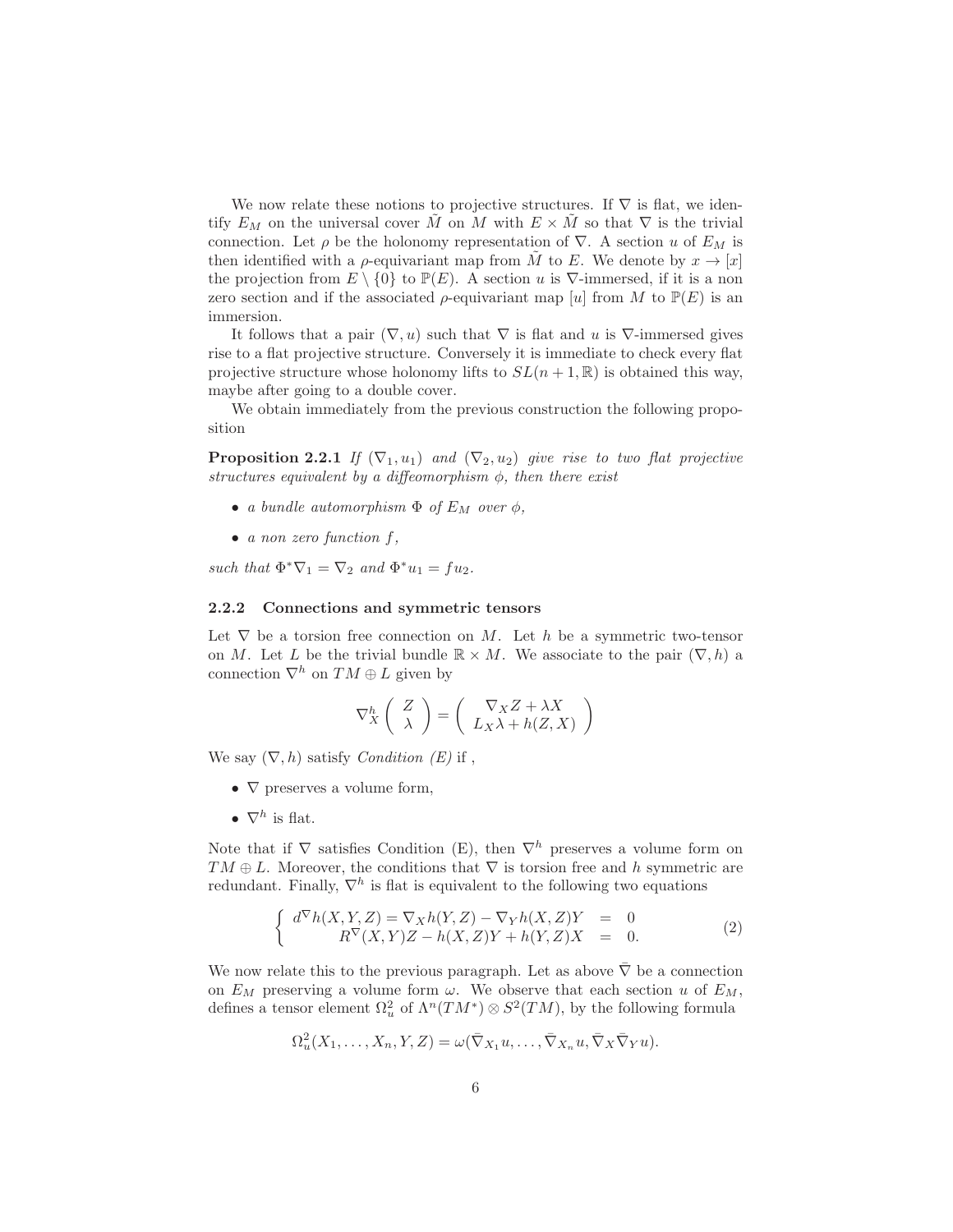If u is  $\bar{\nabla}$ -immersed, then we can write

$$
\Omega_u^2 = \Omega_u^0 \otimes S_u.
$$

Note that the symmetric two tensor  $S_u = S_u^{\overline{\nabla}}$  is independent of the choice of  $\omega$ .

We observe that if  $u_0$  is the canonical section of  $TM \oplus L$ , then  $h = S_{u_0}^{\nabla^h}$ . Conversely if  $(\nabla^0, u)$  is a pair such that u is  $\nabla$ -immersed, then the following mapping is an isomorphism

$$
\Phi : \left\{ \begin{array}{rcl} TM \oplus L & \to & E_M \\ (X,\lambda) & \mapsto & \nabla_X u + \lambda u \end{array} \right. .
$$

Moreover there exists a connection  $\nabla = \nabla^u$  on M such that

$$
\Phi^*\nabla^0=\nabla^h, \text{ with } h=S_u^{\nabla^0}.
$$

This construction is related to projective structures by the following result.

**Proposition 2.2.2** If  $(\nabla, h)$  satisfies Condition (E), then  $\nabla$  is projectively flat and the holonomy of the the corresponding structure is the holonomy representation of  $\nabla^h$ . Conversely, every flat projective structure on M, whose holonomy lifts to  $SL(n+1,\mathbb{R})$  is obtained this way.

PROOF : the only point to be proved is that  $\nabla$  is projectively flat and defines the same projective structure. Let  $\gamma(t)$  be a geodesic for  $\nabla$ , then the sub-bundle

$$
P = \mathbb{R}\dot{\gamma}(t) \oplus \mathbb{R} \subset TM \oplus L\mathbb{R},
$$

is parallel along  $\gamma(t)$ . Therefore, using the local trivialisation given by  $\nabla^h$ ,  $[u(\gamma(t)]$  is the projective line defined by P. Q.E.D.

<span id="page-6-1"></span>We also prove an independent proposition which will proved technically useful in the sequel.

**Proposition 2.2.3** We consider the connexion  $\nabla^u$  on TM, such that

$$
\nabla_X \nabla_Y u = S_u(X, Y) \cdot u + \nabla_{\nabla_X^u Y} u.
$$

Then

<span id="page-6-0"></span>
$$
S_{\frac{u}{f}} = S_u - \frac{(\nabla^u)^2 f}{f}, \tag{3}
$$

$$
\nabla_X^{\frac{u}{f}} Y = \nabla_X^u Y - \frac{df(X)}{f} Y - \frac{df(Y)}{f} X.
$$
\n(4)

PROOF : We consider  $\pi_u : E_M \to TM$ , such that

$$
\pi_u(u) = 1, \quad \pi_u(\nabla_X u) = 0.
$$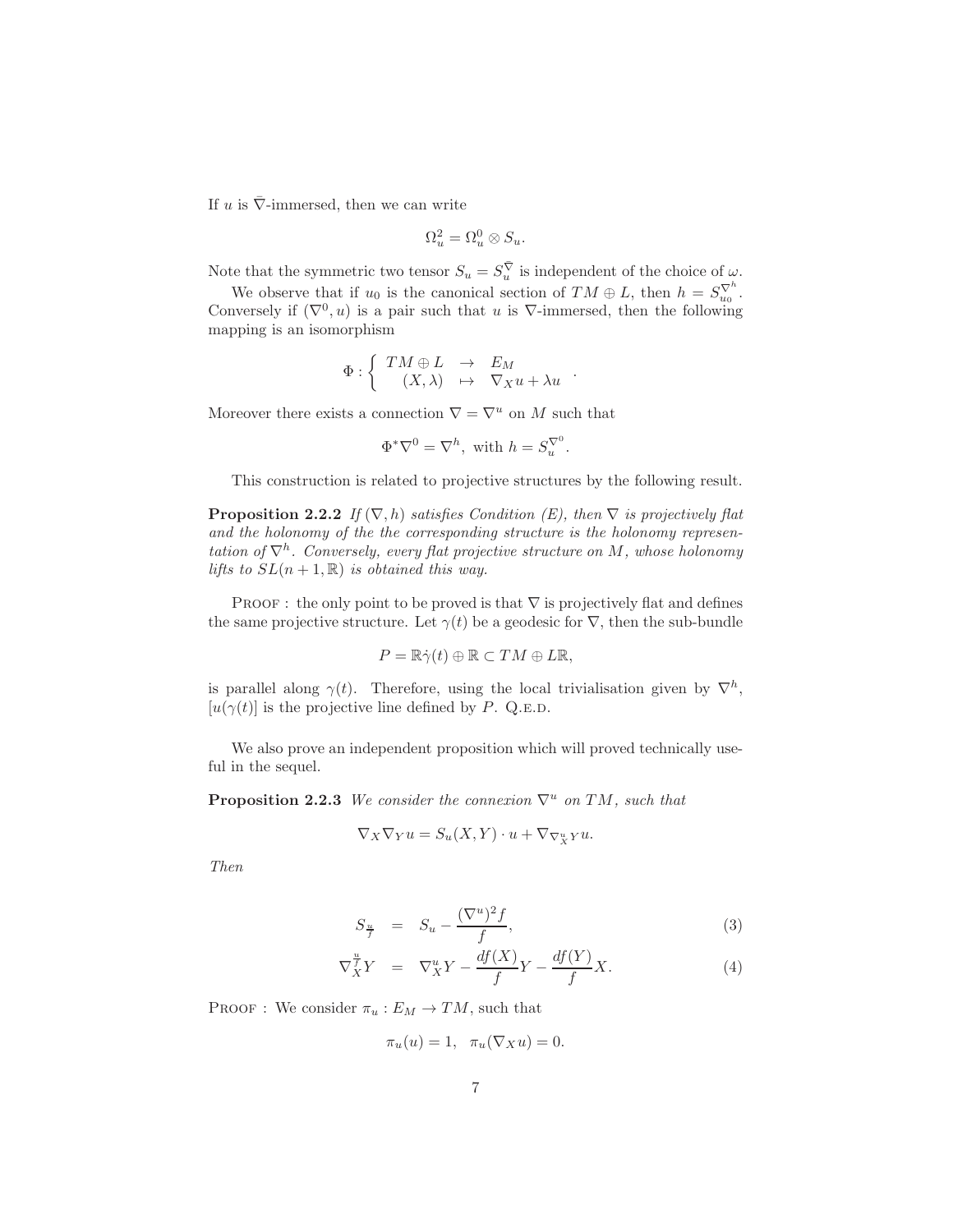Then

$$
0 = \pi_{\frac{u}{f}}(\nabla_X(\frac{u}{f})) = \frac{1}{f}(\pi_{\frac{u}{f}}(\nabla_X u) - df(X)).
$$

Thus,

$$
\pi_{\frac{u}{f}}(\nabla_X u) = df(X).
$$

Also

$$
\nabla_X \nabla_Y \frac{u}{f} = \frac{1}{f} \nabla_X \nabla_Y u - \frac{1}{f^2} L_X L_Y fu
$$
  
+ 
$$
2 \frac{df(X) df(Y)}{f^3} u - \frac{df(X)}{f^2} \nabla_Y u - \frac{df(Y)}{f^2} \nabla_X u
$$

By definition,  $S_u(X, Y) = \pi_u(\nabla_X \nabla_Y u)$ . Then

$$
S_{\frac{u}{f}}(X,Y) = \pi_{\frac{u}{f}}(\nabla_X \nabla_Y \frac{u}{f})
$$
  
\n
$$
= -\frac{1}{f} L_X L_Y f + \frac{1}{f} \pi_{\frac{u}{f}}(\nabla_X \nabla_Y u) \cdot u)
$$
  
\n
$$
= -\frac{1}{f} L_X L_Y f + \frac{1}{f} \pi_{\frac{u}{f}}(\nabla_{\nabla_X^u} \nabla u) + S_u(X,Y)
$$
  
\n
$$
= -\frac{1}{f} (L_X L_Y f - df(\nabla_X^u Y)) + S_u(X,Y)
$$
  
\n
$$
= -\frac{1}{f} (\nabla^u)_{X,Y}^2 f + S_u(X,Y).
$$

Finally, writing  $v = \frac{u}{f}$ , we have

$$
\nabla_{\nabla_X^v Y} \frac{u}{f} = \nabla_X \nabla_Y \frac{u}{f} - S_v(X, Y) \frac{u}{f}
$$
\n
$$
= -\frac{df(X)}{f} \nabla_Y \frac{u}{f} - \frac{df(Y)}{f} \nabla_X \frac{u}{f} + \nabla_{\nabla_X^u Y} \frac{u}{f}
$$

It follows that

$$
\nabla_X^{\frac{u}{f}} Y = \nabla_X^u Y - \frac{df(X)}{f} Y - \frac{df(Y)}{f} X.
$$

 $Q.E.D.$ 

# <span id="page-7-0"></span>3 Convex projective structures

In this section, we explain how convex projective structure can be interpreted using the point of view of the previous Section. Our main result is Theorem [3.2.1.](#page-9-1)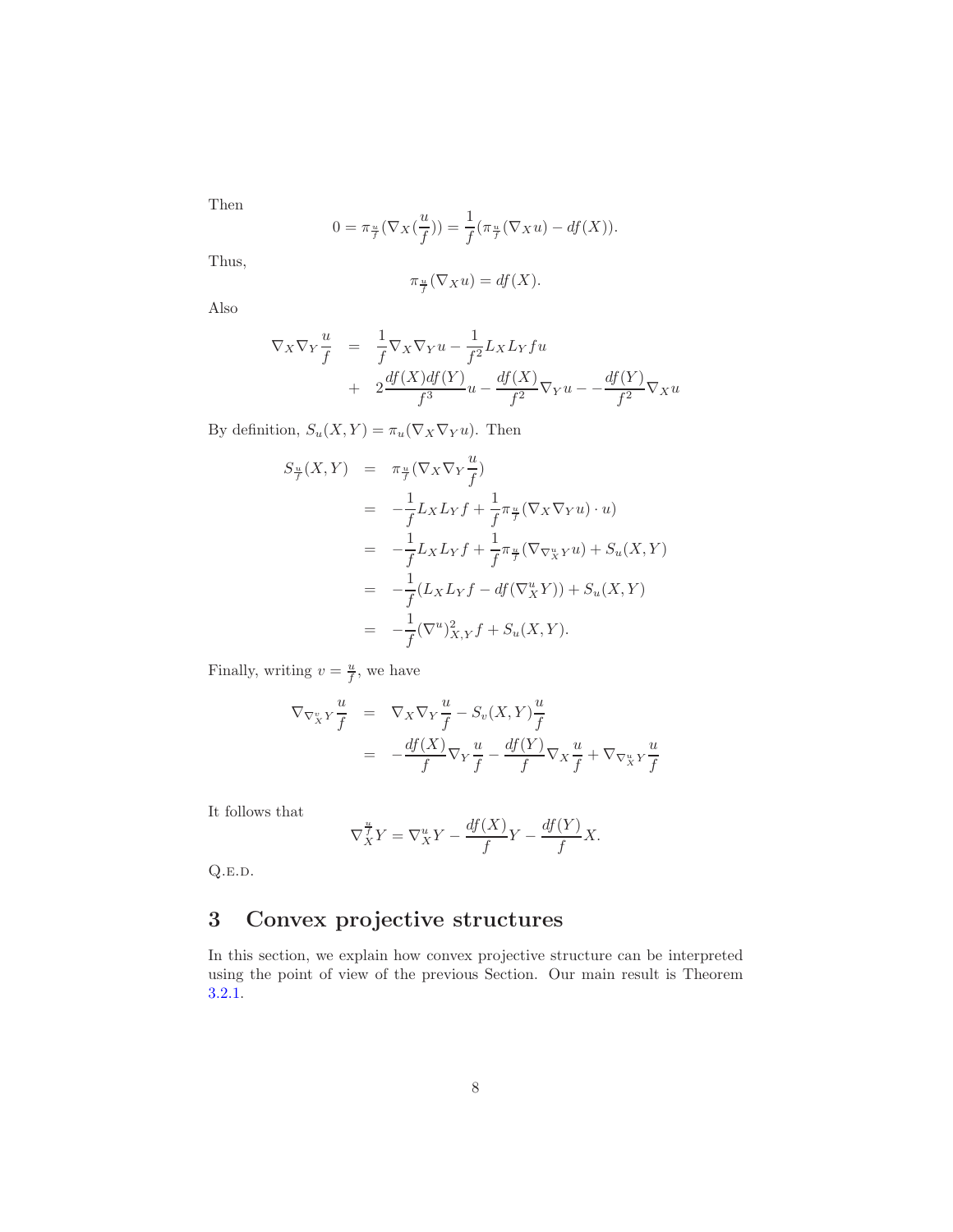# <span id="page-8-0"></span>3.1 Hypersurfaces and convex  $\mathbb{RP}^n$ -structures

Let  $E$  be a vector space of dimension n. We say a an immersed hypersurface  $S$ in  $E \setminus \{0\}$ 

- is locally convex, if every point in S has a neighbourhood U in S which is a subset of the boundary of a convex set.
- is locally strictly convex, if furthermore  $U$  does not contain any segment. In particular a locally strictly convex separates  $E$  locally in two connected components, the interior –which coincides with the convex set – and an exterior
- We say a strictly locally convex hypersurface is *radial*, if the radial vector – the vector pointing from the origin – points inward.
- Finally, we observe that if  $S$  is strictly locally convex, radial and properly immersed, it bounds a convex set which does not contain the origin.

Every such hypersurface admits a natural properly convex structure. Indeed the projection from S to  $\mathbb{P}(E)$  is an immersion. Since S is strictly convex, its projection is a convex set whose closure is compact and included in an affine chart.

<span id="page-8-1"></span>Conversely, the following lemma, basically due to Vinberg, shows every properly convex structure is obtained this way.

Lemma 3.1.1 Let M be manifold equipped with a properly convex projective structure given by the pair  $(f, \rho)$ . Then there exists a proper  $\rho$ -equivariant immersion q of  $\overline{M}$  whose image is strictly convex and radial and and such that  $\pi \circ g = f$  where  $\pi$  is the projection  $E \setminus \{0\}$  on  $\mathbb{P}(E)$ .

PROOF : Let C be an open proper convex set of  $\mathbb{P}(E)$ . Let  $C^0$  be the cone of  $E$  obtained from  $\mathcal C$ 

$$
C^0 = \pi^{-1}(\mathcal{C}).
$$

Let C be the convex cone which is one the two connected component of  $C^0$ . Let  $C^*$ be the dual cone of C. Let df be a volume form on the dual  $E^*$  of E. Let V be the characteristic function of Vinberg [Vi] defined by

$$
\forall x \in C, \ V(x) = \int_{C^*} e^{-f(x)} df.
$$

This function V is convex and one shows easily that the hypersurface  $S =$  $V^{-1}\{1\}$  is properly immersed strictly convex and radial and  $\pi$  is a diffeomorphism from  $S$  to  $\mathcal{C}$ .

Since  $V$  is invariant by the subgroup of the special affine group that leaves  $C$  invariant, we obtain that  $S$  is also invariant.

In particular, if  $f$  is the developing map of a properly convex structure. We can define

$$
g: \left\{ \begin{array}{ccc} \widetilde{M} & \to & S \\ x & \mapsto & \pi^{-1}(f(x)). \end{array} \right.
$$

The mapping  $g$  satisfies the condition of the lemma. Q.E.D.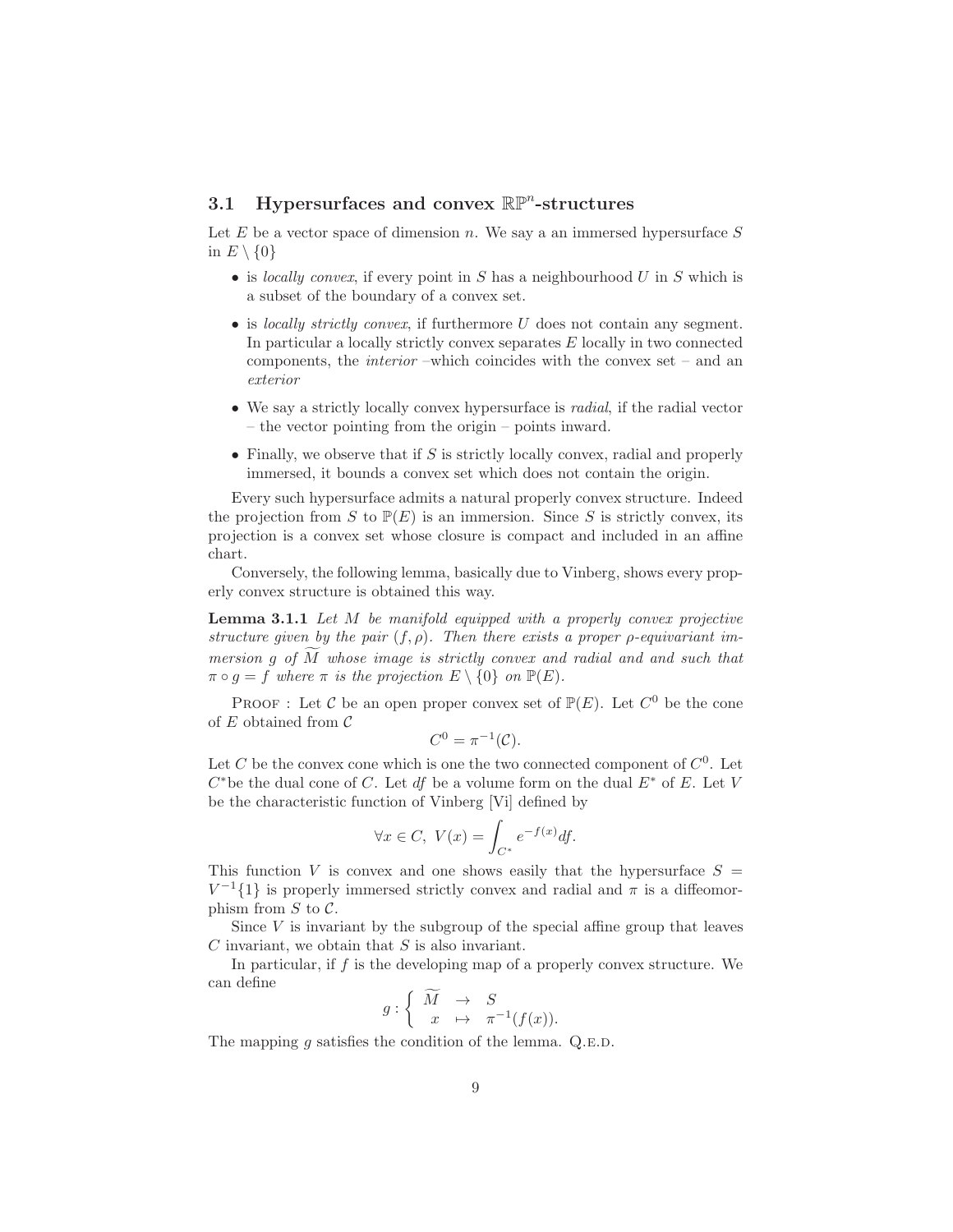# <span id="page-9-0"></span>3.2 Convex  $\mathbb{RP}^n$ -structures and connections

We explain in this section that a properly convex  $\mathbb{RP}^n$ -structure on a compact manifold M is equivalent to the data of a connection  $\nabla$  on TM, and a positive definite metric g on TM such that  $(\nabla, g)$  satisfies Condition (E). We use the language of Paragraph [2.2.2](#page-5-0)

<span id="page-9-1"></span>**Theorem 3.2.1** If  $(\nabla, g)$  satisfies Condition (E) and g is positive definite, then  $\nabla$  is projectively flat and defines a properly convex structure on M. Conversely, every properly convex projectively flat structure on M is obtained this way.

We first observe that since  $\nabla_g$  is flat, the bundle  $TM \oplus L$  over M is isomorphic to the trivial bundle  $E \times \tilde{M}$ . Let p be the projection of  $\tilde{T}\tilde{M} \oplus L$  to E. Let  $\rho$  be the holonomy representation of the flat connection  $\nabla^g$ . Let  $s : m \to (0,1)$ be the canonical section of  $L \subset TM \oplus L$ . Let  $\phi = p \circ s$ . By construction  $\phi$  is a  $\rho$ -equivariant mapping of M in E.

We prove the Theorem in several steps

**Proposition 3.2.2** The mapping  $\phi$  is an immersion.

PROOF : We have by construction

<span id="page-9-3"></span><span id="page-9-2"></span>
$$
D\phi(X) = p(\nabla_X^g s) = p(X, 0).
$$

It follows  $\phi$  is an immersion. Q.E.D.

**Proposition 3.2.3** The immersed hypersurface  $\phi(\tilde{M})$  is strictly locally convex and radial.

PROOF : Let S be a hypersurface in E. For every  $s \in S$ , let  $\pi_s$  be the projection  $E \to E/T_sS$ . Let D be the flat connection in E. For every vector field X on S, we recall that there exists asymmetric 2-tensor  $B$  such that

$$
\pi_s(D_X, X) = B(X_s, X_s).
$$

A hypersurface is strictly convex at s if and only if for every non zero vector X in  $T_sS$ , we have

$$
B(X_s, X_s) \neq 0.
$$

In our case, let  $S = \phi(\widetilde{M})$ , then

<span id="page-9-4"></span>
$$
B(X_s, X_s) = g(X_s, X_s) > 0.
$$

This also prove that  $S$  is radial. Q.E.D.

The next proposition is less straightforward.

**Proposition 3.2.4**  $\phi$  is proper.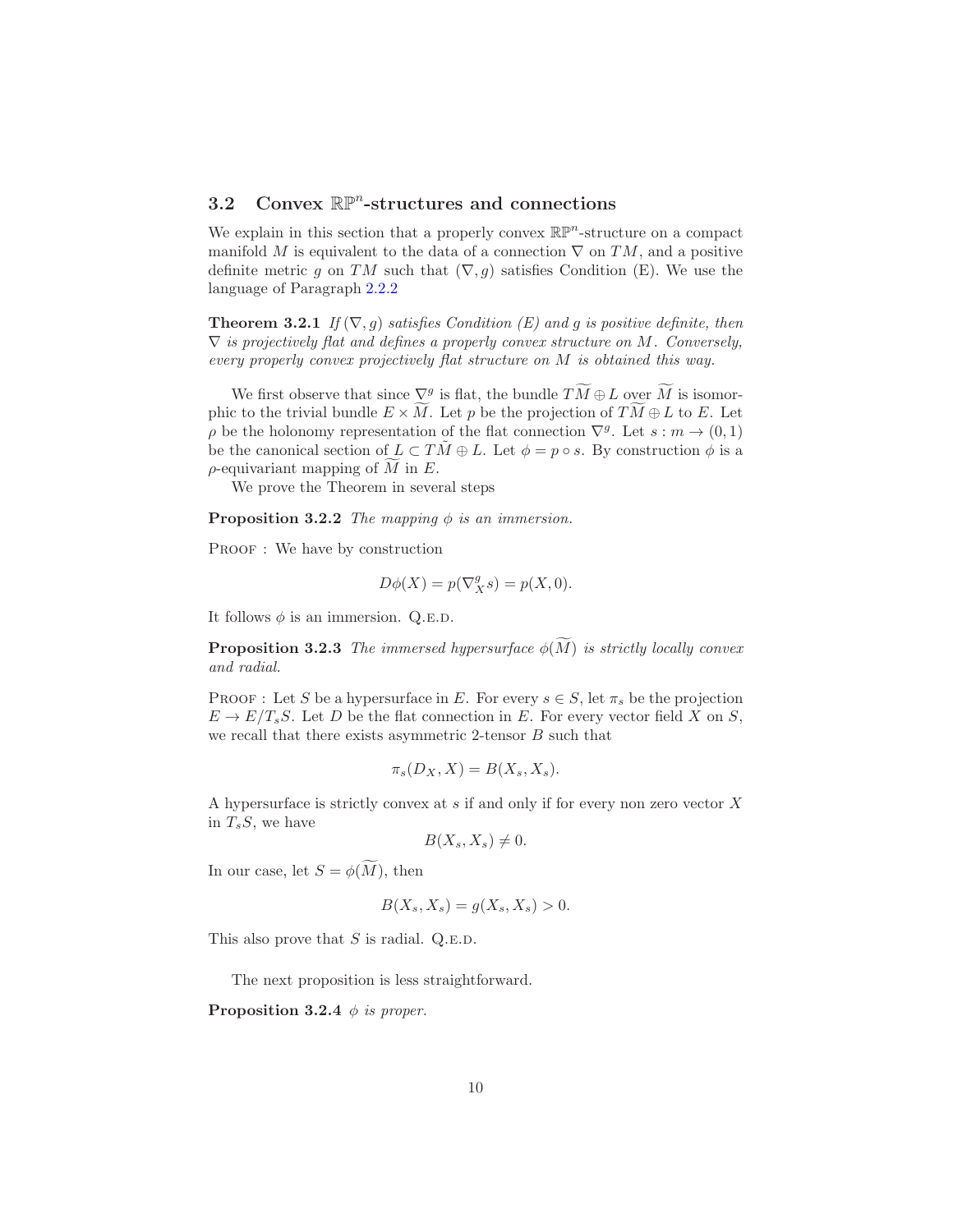PROOF : We first note that the geodesics for  $\nabla$  are precisely those curves whose image by  $\phi$  lies on 2-plane which passes through the origin. Let  $x_0$  a point in M and U the domain of  $T_{x_0}M$  on which the exponential map exp for  $\nabla$  is defined. Let v be a non zero vector in  $T_{x_0}M$ . Let  $I =]a, b[$  be the maximal interval for which  $Iv \subset U$ . Let  $c_0(t) = \exp(tv)$ . We now prove that

$$
\psi_v \left\{ \begin{array}{ccc} I & \to & E \\ t & \mapsto & \phi(\exp(tv)) \end{array} \right.
$$

is proper. We know that  $\psi_v(I \cap U)$  is a strictly convex planar curve c which is furthermore radial. To prove that  $\psi_v$  is proper it suffices to show that the length of this curve is infinite for a euclidean metric  $\langle , \rangle$  on E. Let  $R : x \to x$ be the radial vector field of E. Let  $\mu(t) = \sqrt{g(c_0(t), c_0(t))}$ . We remark that

$$
\ddot{c} = \mu^2 R,
$$
  

$$
\frac{dR}{dt} = \dot{c}.
$$

Let  $\lambda(t) = \sqrt{\langle \dot{c}(t), \dot{c}(t) \rangle}$ . We have

$$
\frac{d\lambda}{dt} = \frac{\langle \dot{c}, \ddot{c} \rangle}{\lambda}
$$
\n
$$
= \mu^2 \cdot \frac{\langle \dot{c}, R \rangle}{\lambda}
$$
\n(5)

However,  $t \to \frac{\langle \dot{c}(t), R(t) \rangle}{\lambda(t)}$  is increasing:

d

$$
\frac{d}{dt}\frac{\langle \dot{c}, R \rangle}{\lambda} = \frac{\lambda(\langle \ddot{c}, R \rangle + \langle \dot{c}, \dot{c} \rangle) - \mu^2 \lambda^{-1} \langle R, \dot{c} \rangle^2}{\lambda^2}
$$
\n
$$
= \frac{\mu^2 \lambda \langle R, R \rangle + \lambda \langle \dot{c}, \dot{c} \rangle - \mu^2 \lambda^{-1} \langle R, \dot{c} \rangle^2}{\lambda^2}
$$
\n
$$
= \frac{(\langle R, R \rangle \langle \dot{c}, \dot{c} \rangle - \langle R, \dot{c} \rangle^2) \mu^2 \lambda^{-1}}{\lambda^2} + \frac{\langle \dot{c}, \dot{c} \rangle}{\lambda}
$$
\n
$$
\geq 0.
$$

Let us choose an euclidean metric  $q_1$  such that  $\langle \dot{c}(0), R \rangle > 0$ . Thus

$$
\forall t > 0, \frac{\langle \dot{c}(t), R \rangle}{\lambda(t)} \ge K_1 > 0.
$$

Hence,

$$
\forall t > 0, \quad \frac{d\lambda}{dt} \ge K_1 \mu^2.
$$

But, by Lemma [11.0.5](#page-34-1) of the Appendix.

$$
\forall t, \ |\frac{d\mu}{dt}| \le K_2 \mu^2.
$$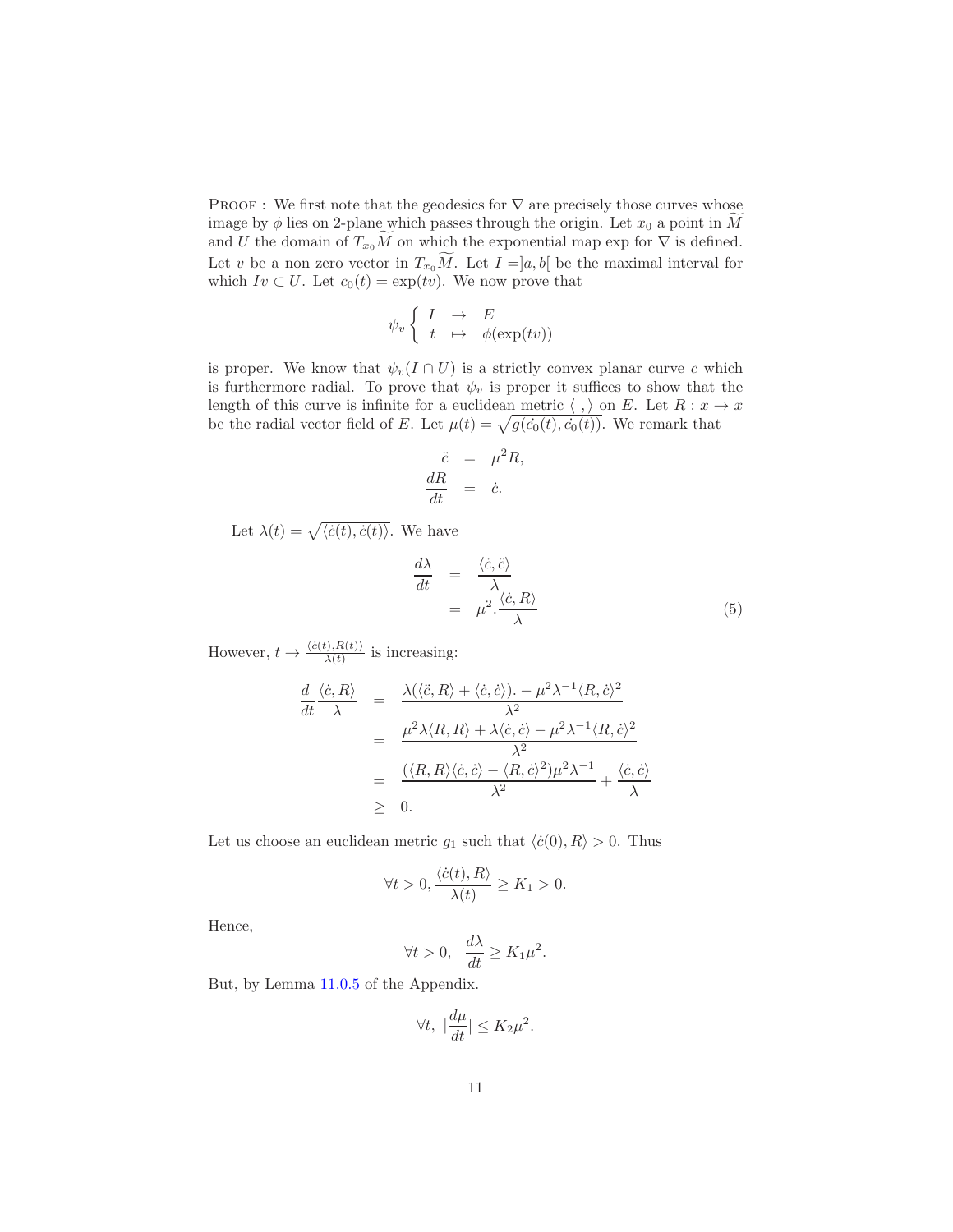Thus

$$
\forall t > 0, \quad \frac{d\lambda}{dt} \ge K_3 \frac{d\mu}{dt}.
$$

It follows again by Lemma [11.0.5](#page-34-1) of the Appendix that

$$
\int_0^b \lambda(s)ds \ge K_3 \int_0^b \mu(s)ds + K_4 = +\infty.
$$

Finally, we show that  $\phi \circ \exp$  is proper. Let  $\{u_n\}_{n\in\mathbb{N}}$  be a sequence of points in U such that  $\{\phi \circ \exp(u_n)\}_{n \in \mathbb{N}}$  converge to  $z_0$ . By choosing a subsequence, we may suppose that the sequence of lines  $\{D_n = \mathbb{R}u_n\}_{n\in\mathbb{N}}$  converges to  $D_0$ , and that - according to the previous discussion -  $\{\phi \circ \exp(D_n \cap U)\}_{n \in \mathbb{N}}$  converges to a locally convex radial curve c. But then,  $\phi \circ \exp(D_0 \cap U)$  is an open set in c, and since it has infinite length it coincides with c. Thus,  $\{u_n\}_{n\in\mathbb{N}}$  converges to a point  $u_0$  in  $D_0 \cap U$  such that  $\phi \circ \exp(u_0) = z_0$ . Q.E.D.

#### <span id="page-11-0"></span>3.2.1 Proof of Theorem [3.2.1](#page-9-1)

We prove the first part of the Theorem. By Proposition [3.2.3,](#page-9-2) [3.2.2](#page-9-3) and [3.2.4,](#page-9-4)  $\phi$  is a proper immersion and  $\phi(M)$  is a locally convex proper hypersurface. By Section [3.1,](#page-8-0) we can construct a flat projective structure on  $M$ , whose projective lines are the intersection of 2-planes with  $\phi(M)$ . But the latter are geodesics on M for  $\nabla$ , therefore  $\nabla$  is projectively flat.

Conversely, by Lemma [3.1.1,](#page-8-1) any properly convex projectively flat structure on M can be induced by proper  $\rho$ -equivariant immersion in E of M whose image is a locally strictly convex hypersurface  $S$ . Since  $S$  is radial, we have the decomposition

$$
TE|_S = TS \oplus \mathbb{R}R.
$$

The flat connexion  $\nabla^0$  on  $TE|_S$  decomposes therefore, if Z is a vector field on S as

$$
\nabla_X^0(Z + \lambda R) = \nabla_X Z + \lambda \nabla_X R + L_X \lambda R + g(Z, X).R.
$$

We observe that  $\nabla_X^0 R = X$ , and  $g(X, X) > 0$  since S is strictly locally convex and radial. It follows that  $(\nabla, g)$  satisfies Condition (E) [2.](#page-5-1)

# <span id="page-11-1"></span> $4$  Cubic holomorphic differentials and convex  $\mathbb{RP}^2$ structures.

The two main results of this section, Theorem [4.1.1](#page-12-0) and [4.2.1,](#page-14-0) provide a bijection of the space of pairs consisting of a complex structure and a cubic holomorphic differential, with the moduli space of convex projective structures.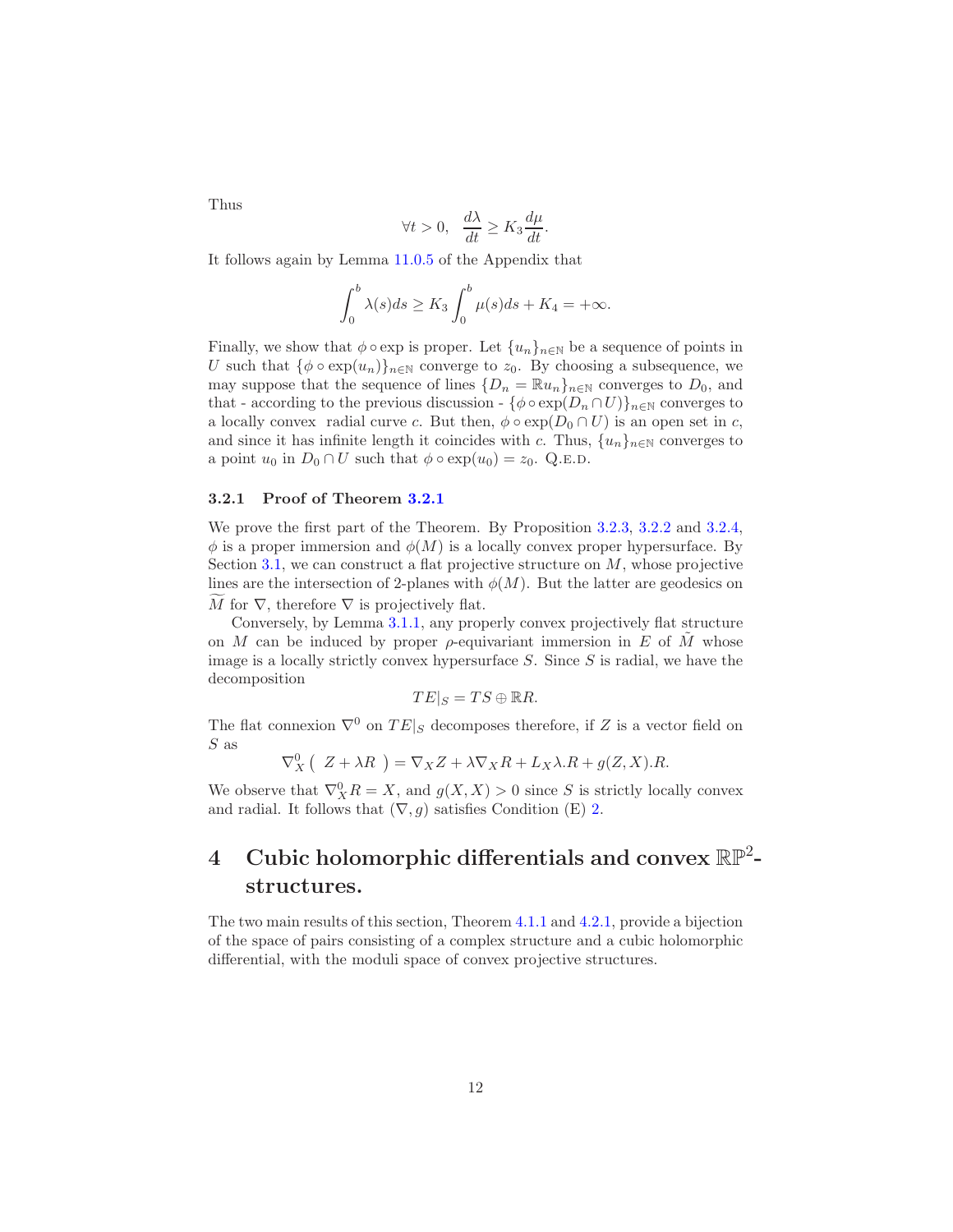### <span id="page-12-1"></span>4.1 From cubic holomorphic differentials to convex  $\mathbb{RP}^2$ structures.

The content of this section is another version of Wang Chang Pin result [\[22\]](#page-40-1) which states that every cubic holomorphic differential on a compact surface gives rise to an affine sphere. The proofs is slightly different. However for the sake of completeness, and to make this article as much self contained as we can, we recall the construction.

**Theorem 4.1.1** Let  $\omega$  be a cubic holomorphic differential. For any metric q, let  $A_g$  be the element of of  $TS^* \otimes End(TS)$  defined by

<span id="page-12-0"></span>
$$
\Re(\omega(X, Y, Z)) = g(A_g(X)Y, Z).
$$

Then there exists a unique metric g in the conformal class of J such that if  $\nabla$ is the Levi-Civita connexion of g, then  $(\nabla = \overline{\nabla} + A_q, g)$  satisfies Condition  $(E)$ . Moreover the area for g is parallel for  $\nabla$ .

Let g be a metric conformal to J. Let  $\nabla$  be the Levi-Civita connection of g. Let  $A \in \Omega^1(S) \otimes TS^* \otimes TS$ . Then a straightforward check shows that  $(\nabla + A, g)$ satisfies Condition  $(E)$  if and only if

- 1.  $A(X)$  is symmetric and trace free
- <span id="page-12-3"></span>2.  $A(X)Y = A(Y)X$ 3.  $d^{\nabla} A = 0$ 4.  $R^g(X, Y)Z + [A(X), A(Y)]Z + g(Y, Z)X - g(X, Z)Y = 0.$

Let now  $A = A_g$  be associated to g and  $\omega$  as in the statement of the theorem. The first three conditions are satisfied since  $\omega$  is a cubic holomorphic differential. We concentrate on the last condition. We first rewrite it in a more compact way. There exist a positive definite quadratic form  $\mathcal{G}^g$ , depending on g and defined on the space of cubic differentials such that

$$
[A(X), A(Y)]Z = -\mathcal{G}^g(\omega, \omega)(g(Y, Z)X - g(X, Z)Y).
$$

Note that

$$
\mathcal{G}^{\lambda g} = \frac{1}{\lambda^3} \mathcal{G}.
$$

We can rewrite  $(4)$  as

<span id="page-12-4"></span>
$$
k_g + 1 - \mathcal{G}^g(\omega, \omega) = 0 \tag{6}
$$

where  $k_g$  is the curvature of g. Write  $g = \lambda g_0$ , where  $g_0$  has constant curvature -1. Let  $f = \mathcal{G}^{g_0}(\omega, \omega)$  and  $\mu = \frac{1}{2} \log(\lambda)$ . Recall that

$$
k_g = e^{-2\mu} (\Delta \mu - 1).
$$

Then we rewrite [\(6\)](#page-12-4) as

<span id="page-12-2"></span>
$$
f - e^{4\mu} \Delta \mu - e^{6\mu} + e^{4\mu} = 0. \tag{7}
$$

Therefore the result follows from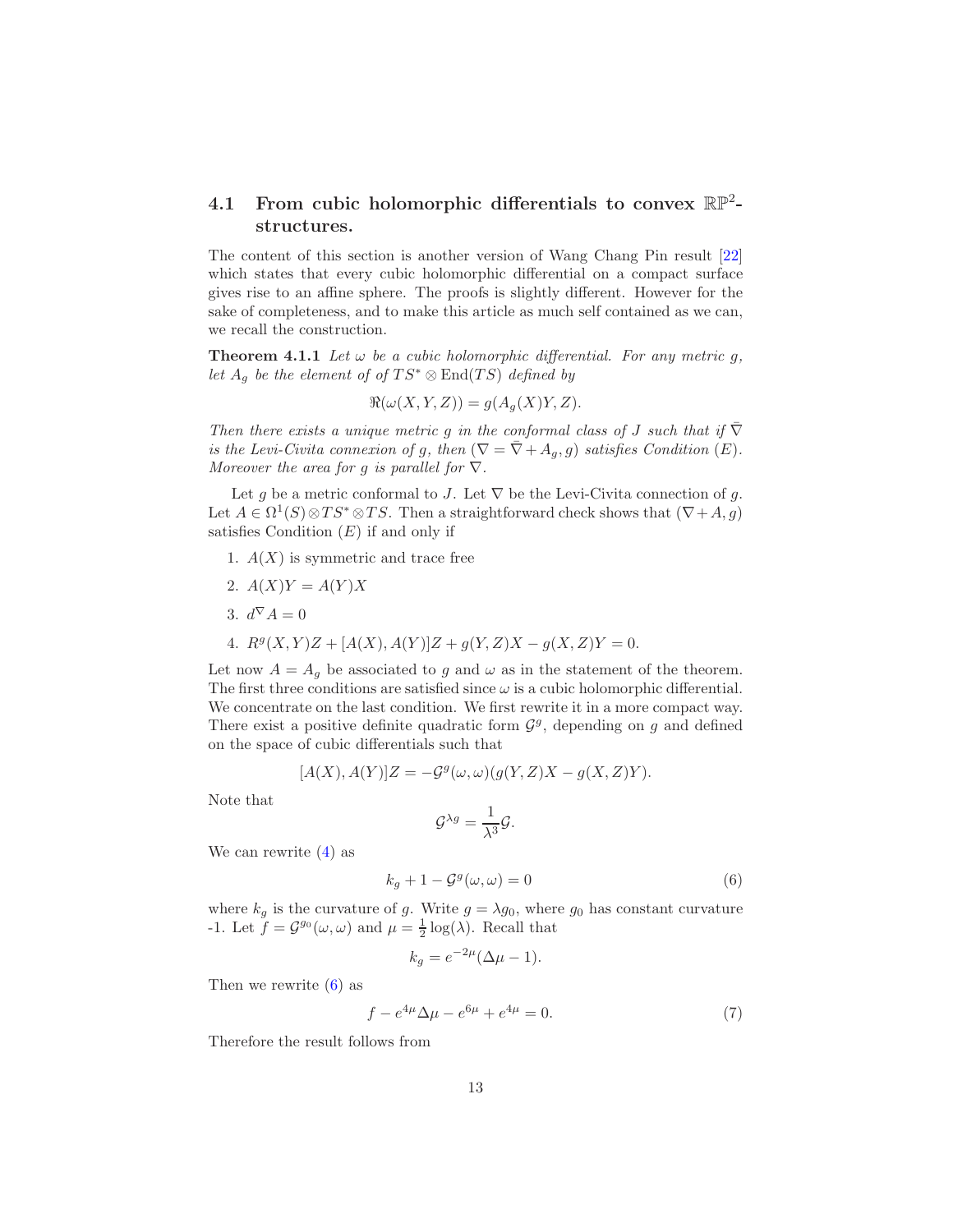**Lemma 4.1.2** Let S be a compact hyperbolic surface. Let  $f$  be a positive function on  $S$ . Then there exists a unique function  $\mu$  such that

$$
e^{4\mu} \Delta \mu + e^{6\mu} - e^{4\mu} = f
$$

where  $\Delta = \frac{\partial}{\partial X_1^2} + \frac{\partial}{\partial X_2^2}$  is the Laplacian

The rest of this paragraph is devoted to the proof of this Lemma. Let

<span id="page-13-1"></span>
$$
H(\mu) = e^{+4\mu} \Delta \mu + e^{6\mu} - e^{4\mu}
$$

#### <span id="page-13-0"></span>4.1.1 A-priori estimates

Let  $\mu$  be a  $C^{\infty}$ -function on S. Let  $f = H(\mu)$ . We assume that  $f \geq 0$ . We want to control  $\mu$  using f. Our main result is the following

**Lemma 4.1.3** For every A, there exists B such that  $||f||_{C^1} \leq B$  implies  $||\mu||_{C^1} \leq$ A

**PROOF**: We first obtain  $C^0$  estimates using the maximum principle. At a minimum of  $\mu$ , we have  $\Delta \mu \geq 0$ . Thus  $f \leq e^{6\mu} - e^{4\mu}$ . Therefore  $e^{6\mu} - e^{4\mu} \geq 0$ . Hence  $\mu \geq 0$ . Now at a maximum of  $\mu$ , we have  $\Delta \mu \leq 0$  thus  $f \geq e^{6\mu} - e^{4\mu}$ . This proves that for every A, there exists B such that  $||f||_{C^0} \leq B$  implies  $||\mu||_{C^0} \leq A$ .

Next we prove the  $C^1$  estimates. Since  $g_0$  has constant curvature -1, we have

$$
\Delta ||d\mu||^2 = 2\langle d(\Delta \mu), d\mu \rangle + ||\nabla^2 \mu||^2 - 2||d\mu||^2.
$$

Let  $f = H(\mu)$ , thus:

$$
\Delta ||d\mu||^2 = ||d\mu||^2 (8e^{-4\mu} f + 4e^{2\mu} - 2) + ||d^2\mu||^2 - 2e^{-4\mu} \langle df, d\mu \rangle
$$
  
\n
$$
\geq (||d\mu||^2 (4f + 2e^{6\mu} - e^{4\mu}) - ||df|| \cdot ||d\mu||) 2e^{-4\mu}.
$$

We have shown that  $\mu \leq 0$ . Thus

$$
4f + 2e^{6\mu} - e^{4\mu} > 1.
$$

Therefore when  $\|d\mu\|$  is maximum then

$$
0 \ge \Delta ||d\mu||^2 \ge (||d\mu||^2 - ||df|| \cdot ||d\mu||)2e^{-4\mu}.
$$

Thus

$$
||d\mu|| \le \sup ||df||.
$$

Q.e.d.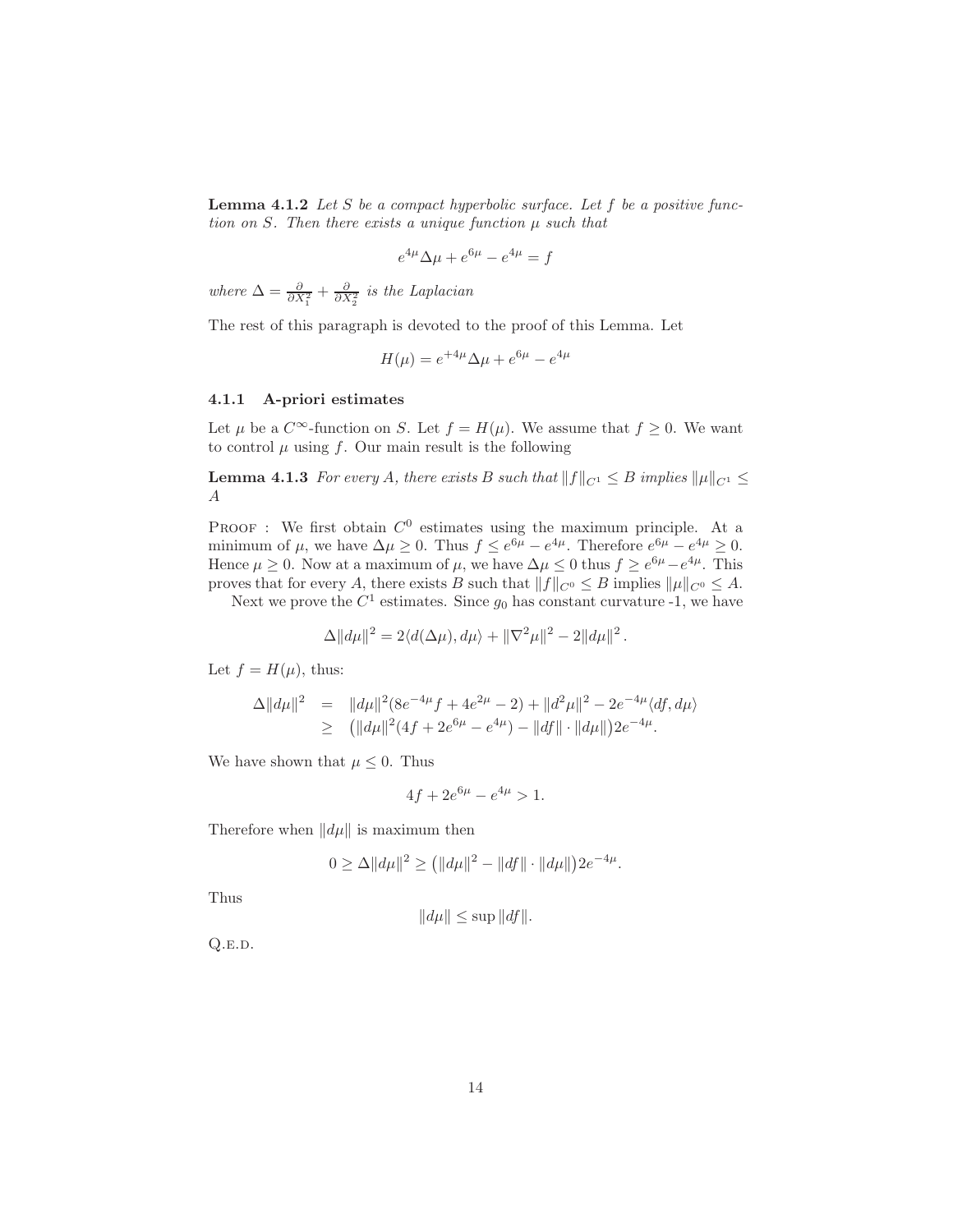### <span id="page-14-1"></span>4.1.2 Proof of Lemma [4.1.2](#page-12-2)

Let

$$
\mathcal{F} = \{\mu/H(\mu) \ge 0\}
$$

We first want to prove that

$$
H: \mathcal{F} \to C^{\infty}(S, [0, +\infty[)
$$

<span id="page-14-3"></span>is a homeomorphism. It suffices to show that

- <span id="page-14-4"></span>1. H is a local homeomorphism,
- <span id="page-14-5"></span>2.  $H$  is proper,
- 3. F is connected.

We prove  $(1)$ . Since H is an elliptic operator, it suffices to show by the local inversion theorem that the linearised operator  $L^H_\mu$  of H at  $\mu$  is invertible. A straightforward computation yields

$$
L^H_\mu(\lambda) = 4\lambda H(\mu) + 2\lambda e^{6\mu} - e^{4\mu} \Delta \lambda.
$$

By hypothesis  $2H(\mu) + e^{6\mu} > 0$ . By the maximum principle we deduce that the kernel  $L^H_\mu$  is reduced to zero. Since the index of  $L^H_\mu$  is zero, it follows  $L^H_\mu$  is invertible

We prove [\(2\)](#page-14-4). Assume that  ${H(\mu_n)}_{n\in\mathbb{N}}$  converges. It follows from Lemma [4.1.3,](#page-13-1) that  ${\|\mu_n\|_{C^1}}_{n\in\mathbb{N}}$  is bounded. Then classical arguments shows that  ${\{\mu_n\}}_{n\in\mathbb{N}}$  converges. For the sake of completeness, we give a slightly non standard proof of that fact in Appendix [13.](#page-37-0)

We prove  $(3)$ . For the moment we have proved that H is a finite index covering. To prove that  $\mathcal F$  is connected, it suffices to show that for some  $f$ , there is a unique solution of  $H(\mu) = f$ . Indeed, for  $f = 0$ , the equation  $H(\mu) = 0$ says that  $e^{2\mu}g_0$  has constant curvature -1. Hence  $\mu = 0$ . Q.E.D.

### <span id="page-14-2"></span>4.2 From convex  $\mathbb{RP}^2$ -structures to cubic holomorphic differentials

<span id="page-14-0"></span>We prove the following theorem

Theorem 4.2.1 Let S be equipped with a convex projective structure. Then there exist a unique pair  $(\nabla, g)$  defined up to diffeomorphism, such that

- $\nabla$  defines the projective structure,
- $\bullet$  g is definite positive,
- if  $\omega_g$  is the volume form of g, then  $\nabla \omega_g = 0$ .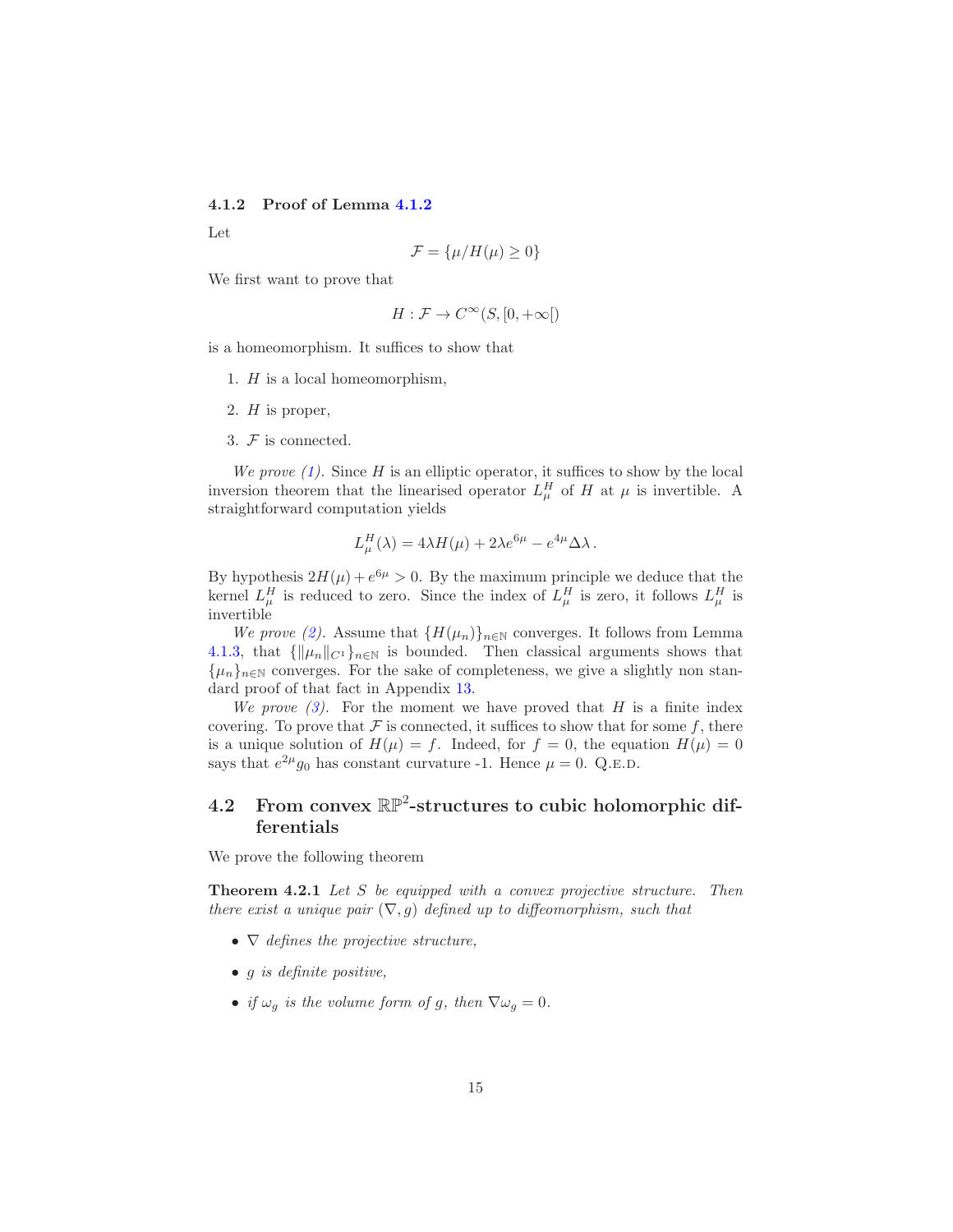Moreover, in this situation, let  $\overline{\nabla}$  be the Levi-Civita connexion of g, then

$$
\Omega(X, Y, Z) = g(\nabla_X Y - \overline{\nabla}_X Y, Z).
$$

is the real part of a cubic holomorphic differential.

<span id="page-15-5"></span>We can translate the theorem in the the language of splitting using the notations of Paragraph [2.2.2.](#page-5-0)

**Theorem 4.2.2** [SPLITTING] Let S be equipped with a convex projective structure. Let E be the associated flat vector bundle equipped with a parallel volume form  $\Omega$ , then there exist a unique splitting  $E = P \oplus \mathbb{R}u$  such that

- $\nabla^u$  defines the convex structure
- $\forall X, \ \nabla_X u \in P$ .
- the volume form of the quadratic form  $S^u$  is  $\Omega(\nabla_X u, \nabla_Y u, u)$

### <span id="page-15-0"></span>4.2.1 Back to cubic holomorphic differential

We first prove the second part of the Theorem.

**Proposition 4.2.3** Let  $(\nabla, g)$  be such that

- $\nabla^g$  is flat
- $\nabla$  preserves the area form of g.

Let  $\nabla_g$  is the Levi-Civita connexion of g. Then

$$
\Omega(X, Y, Z) = g(\nabla_X Y - (\overline{\nabla})_X Y, Z)
$$

is the real part of a cubic holomorphic differential.

<span id="page-15-4"></span>PROOF : Let  $A(X)Y = \nabla_X Y - \overline{\nabla}_X Y$ . A straightforward check shows that  $\Omega$  is the real part of a cubic holomorphic differential if and only if

- <span id="page-15-2"></span>1.  $d^{\bar{\nabla}} A = 0$
- <span id="page-15-3"></span>2.  $A(X)Y = A(Y)X$
- <span id="page-15-1"></span>3.  $A(X)$  is symmetric.
- 4.  $A(X)$  is trace free.

Since  $\overline{\nabla}$  preserves the area form of g,  $A(X)$  is trace free. Thus Condition [\(4\)](#page-15-1) is satisfied. Recall that by definition  $\nabla^g$  is given by

$$
\nabla_X^g \left( \begin{array}{c} Z \\ \lambda \end{array} \right) = \left( \begin{array}{c} \nabla_X Z + \lambda X \\ L_X \lambda + g(Z, X) \end{array} \right).
$$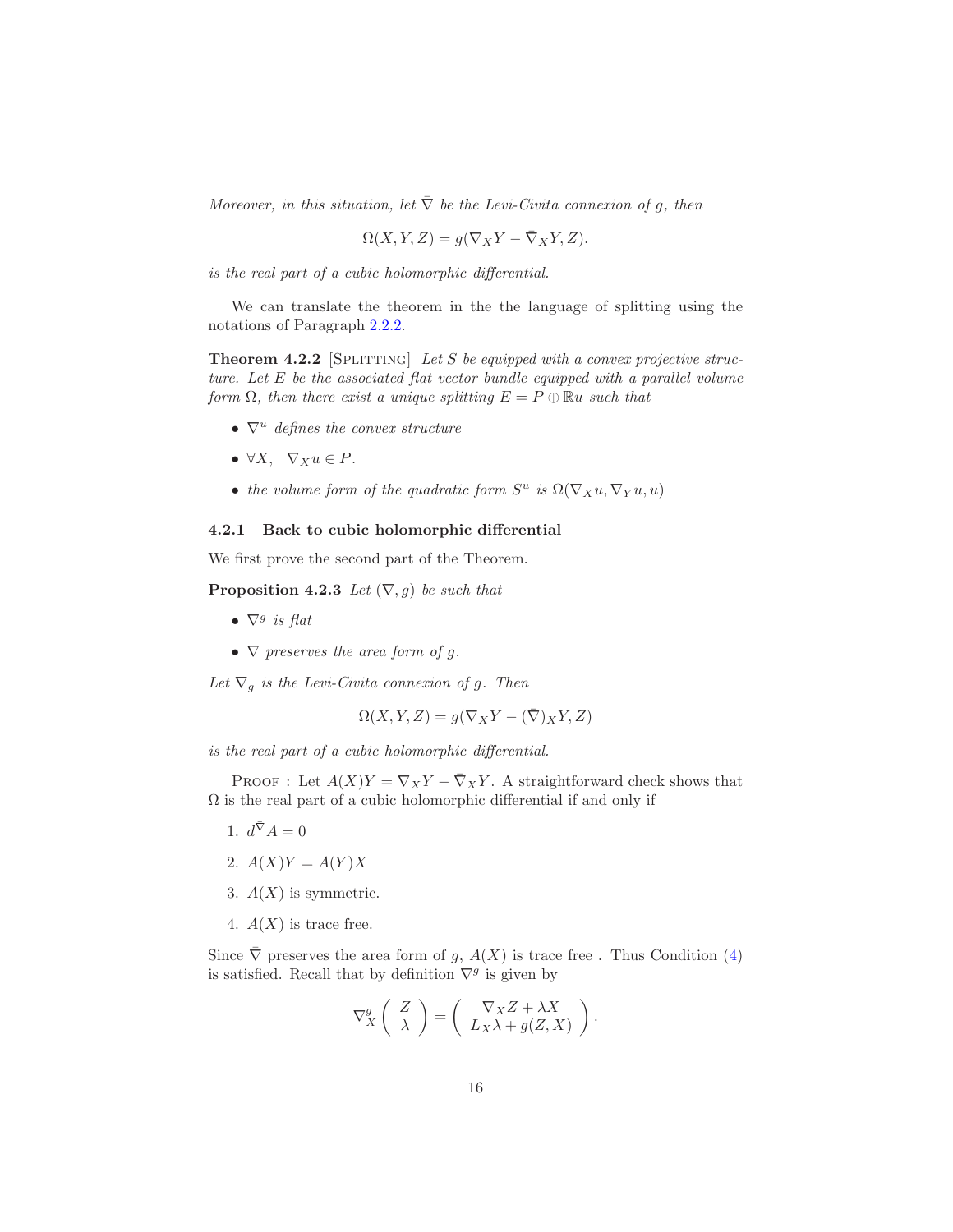We compute various parts of the curvature tensor R of  $\nabla^g$ . First,

$$
0 = R(X,Y) \left( \begin{array}{c} 0 \\ 1 \end{array} \right),
$$

yields

$$
\nabla_X Y - \nabla_Y X - [X, Y] = 0.
$$

Thus  $\nabla$  is torsion free. Hence, Condition [\(2\)](#page-15-2) is satisfied. Let us compute the other part of the curvature tensor

$$
0 = R(X,Y) \left( \begin{array}{c} Z \\ 0 \end{array} \right),
$$

yields

$$
\left\{\begin{array}{ccc}R^\nabla(X,Y)Z+g(Y,Z)X-g(X,Z)Y&=&0\\g(A(Y)Z,X)-g(A(X)Z,Y)&=&0\end{array}\right.
$$

Using Condition [\(2\)](#page-15-2), the second line of this equation reads

$$
g(A(Z)Y, X) = g(A(Z)X, Y).
$$

Thus, Condition [\(3\)](#page-15-3) is satisfied. The first line yields

$$
R^g(X,Y)Z+d^{\nabla^g}A(X,Y)Z+[A(X),A(Y)]Z+g(Y,Z)X-g(Z,X)Y=0.
$$

However, the linear operator  $Z \mapsto g(Y, Z)X - g(X, Z)Y$  is antisymmetric. The same holds for  $R^g(X, Y)$  and  $[A(X), A(Y)]$ , since  $A(X)$  is symmetric. Thus  $Z \mapsto d^{\nabla} A(X,Y)(Z)$  is antisymmetric. However,  $A(X)$  is symmetric, thus  $Z \mapsto d^{\nabla} A(X,Y)(Z)$  is symmetric. Therefore  $d^{\nabla} A = 0$  and Condition [\(1\)](#page-15-4) is satisfied.Q.E.D.

### <span id="page-16-0"></span>4.2.2 Proof of Theorem [4.2.1](#page-14-0)

Let  $\nabla^0$  be a flat connection on  $E_M = M \otimes \mathbb{R}^{n+1}$  preserving a volume form  $\Omega^0$ . Let u be a section of  $E_M$  such that  $(\nabla^0, u)$  give rise to the projective structure. It follows from Paragraph [2.2.2](#page-5-0) that for every pair  $(\nabla, g)$  where

- $g$  is positive,
- $\nabla$  equivalent to the convex structure,
- $\nabla$  preserves a volume form,
- $\nabla^g$  is flat,

there exists a function  $f$  such that

$$
S_{\frac{u}{f}} = g.
$$

Let now

 $\mathcal{U} = \{f \in C^{\infty}(S), \text{ such that } S_{\frac{u}{f}} \text{ is positive definite } \}.$ 

For every  $f \in \mathcal{U}$ ,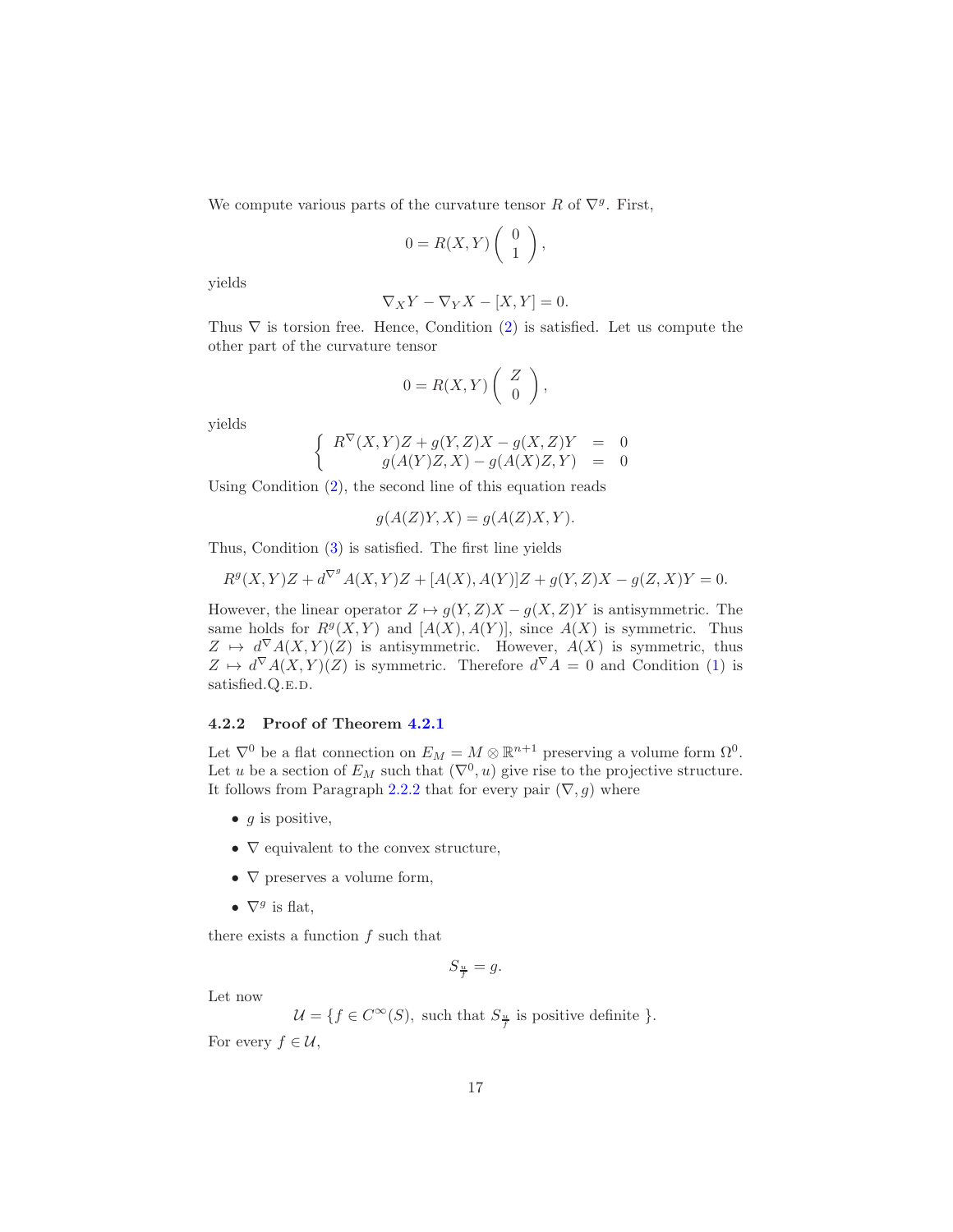- Let  $\omega^f$  be the area form of  $S_{\frac{u}{f}}$ .
- Let  $\nu^f(X, Y) = \Omega^0(\nabla_X \frac{u}{f}, \nabla_Y \frac{u}{f}, \frac{u}{f})$

<span id="page-17-0"></span>The theorem will follow from the following proposition.

Proposition 4.2.4 The operator

$$
D: \left\{ \begin{array}{ccc} \mathcal{U} & \to & C^{\infty}(S,]0,\infty[) \\ f & \mapsto & \frac{\nu^f}{\omega^f} \end{array} \right.,
$$

is a diffeomorphism.

#### <span id="page-17-1"></span>4.2.3 Proof of Theorem [4.2.1](#page-14-0) from Proposition [4.2.4.](#page-17-0)

Let  $\nabla = \nabla^u$  be the connection on S given by

$$
\nabla_X^0 \nabla_Y^0 u = S_u(X, Y)u + \nabla_{\nabla_X Y}^0 u.
$$

We first recall from Equation [\(3\)](#page-6-0) of Proposition [2.2.3,](#page-6-1) that

$$
S_{\frac{u}{f}} = S_u - \frac{\nabla^2 f}{f}.
$$

In particular,  $S_{\frac{u}{kf}} = S_{\frac{u}{f}}$ . Hence  $D(kf) = k^3 D(f)$ . Now observe that  $\omega_f$  is parallel for  $\nabla^{\frac{n}{f}}$ . It follows that the pairs  $(\nabla, g)$  for which  $\nabla \omega_g = 0$ , corresponds to the functions f, up to a multiplicative constant, such that  $D(f)$  is constant. Thus, the first part of Theorem [4.2.1](#page-14-0) follows from Proposition [4.2.4.](#page-17-0)

#### <span id="page-17-2"></span>4.2.4 Proof of Proposition [4.2.4](#page-17-0)

Let  $A(f)$  be the symmetric endomorphism defined by

$$
\nabla^2 f(X, Y) = S_u(A(f)X, Y).
$$

Observe that  $\nabla = \nabla_u$  is torsion free. Thus  $A(f)$  is symmetric. Then

$$
\nu^f = \det \left( 1 - \frac{A(f)}{f} \right) \nu^1 \tag{8}
$$

$$
= \det \left(1 - \frac{A(f)}{f}\right) f^3 D(1) \omega^f \tag{9}
$$

Therefore

$$
D(f) = \det (f^{3/2} - f^{1/2}A(f))D(1).
$$

The proof of the Proposition will follows from the following three steps

- 1. D is a local diffeomorphism from U in  $C^{\infty}(S, ]0, +\infty[$ ,
- 2. D is proper,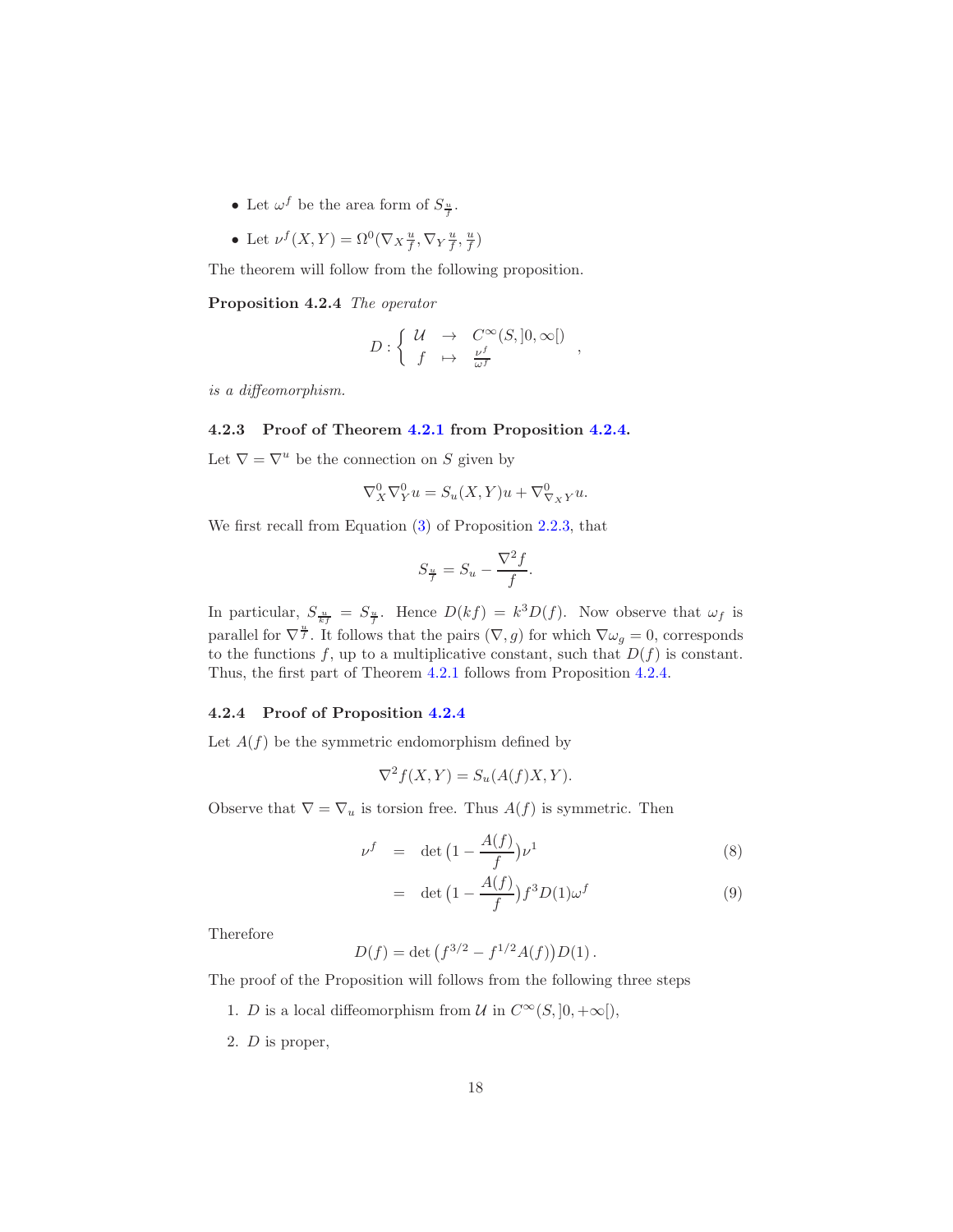3. U is connected.

This will require three separate propositions.

**Proposition 4.2.5** D is a local diffeomorphism from U in  $C^{\infty}(S, ]0, +\infty[$ ,

**PROOF**: We first compute the linearised operator  $L_f^D$  at f. Let

$$
G(f) = f^{3/2} - f^{1/2}A(f).
$$

Then a straightforward computation give

$$
L_f^D(\mu) = \frac{D(1)}{D(f)} \text{trace}\left((\frac{3}{2}f^{\frac{1}{2}}\mu - \frac{1}{2}f^{-\frac{1}{2}}A(f)\mu - f^{\frac{1}{2}}A(\mu)\right) \circ G(f)^{-1}\right)
$$
  
= 
$$
\frac{D(1)}{D(f)} \text{trace}\left(\mu(f^{\frac{1}{2}} + \frac{G(f)}{f}) - f^{\frac{1}{2}}A(\mu)\right) \circ G(f)^{-1}\right)
$$

Since  $f \in \mathcal{U}$ ,  $G(f)$  is a positive symmetric operator, it follows that  $L_f^D$  is an elliptic operator. By the implicit function theorem, to prove the Proposition it suffices to show that  $L_f^D$  is invertible. Since  $L_f^D$  is homotopic to a Laplacian, its index is zero. It thus suffices to show that  $L_f^D$  is injective. Let  $\mu$  so that  $L_f^D(\mu) = 0$ . Hence

<span id="page-18-0"></span>trace
$$
(A(\mu) \circ G(f)^{-1}) = \mu \text{trace}((f^{1/2} + f^{-1}G(f)) \circ G(f^{-1}))
$$
 (10)

We apply the maximum principle: at a point where  $\mu$  is maximum,  $A(\mu)$  is nonpositive, hence trace $(A(\mu) \circ G(f)^{-1})$  is nonpositive. We also know that  $f^{1/2} + f^{-1}G(f)$  is positive. It follows that trace  $((f^{1/2} + f^{-1}G(f)) \circ G(f^{-1}))$ is positive. Hence Equation [\(10\)](#page-18-0) implies that  $\mu$  is nonpositive at its maximum. Symmetrically we prove that the minimum of  $\mu$  is nonnegative. Hence  $\mu = 0$ .  $Q.E.D.$ 

Proposition 4.2.6 The operator D is proper.

**PROOF** : According to the terminology used in the Appendix [12,](#page-35-0)  $D$  is a Monge Ampère operator. To prove that  $D$  is proper, by Proposition [12.0.6,](#page-35-1) it suffices to find a-priori bounds – depending on  $g$  – for f and its first derivatives whenever  $D(f) = g.$ 

We first obtain  $C^0$  bounds on f. Let  $k_1 = \inf(f)$ . At a point where f reaches its minimum,  $A(f)$  is a positive operator. It follows that at this point we have

$$
D(f) \le D(k_1) = k_1^3 D(1).
$$

Therefore

$$
\inf(f) \ge \left(\frac{\inf(g)}{\sup(D(1))}\right)^{\frac{1}{3}}.
$$

A symmetric argument yields

$$
\sup(f) \le \left(\frac{\sup(g)}{\inf(D(1))}\right)^{\frac{1}{3}}.
$$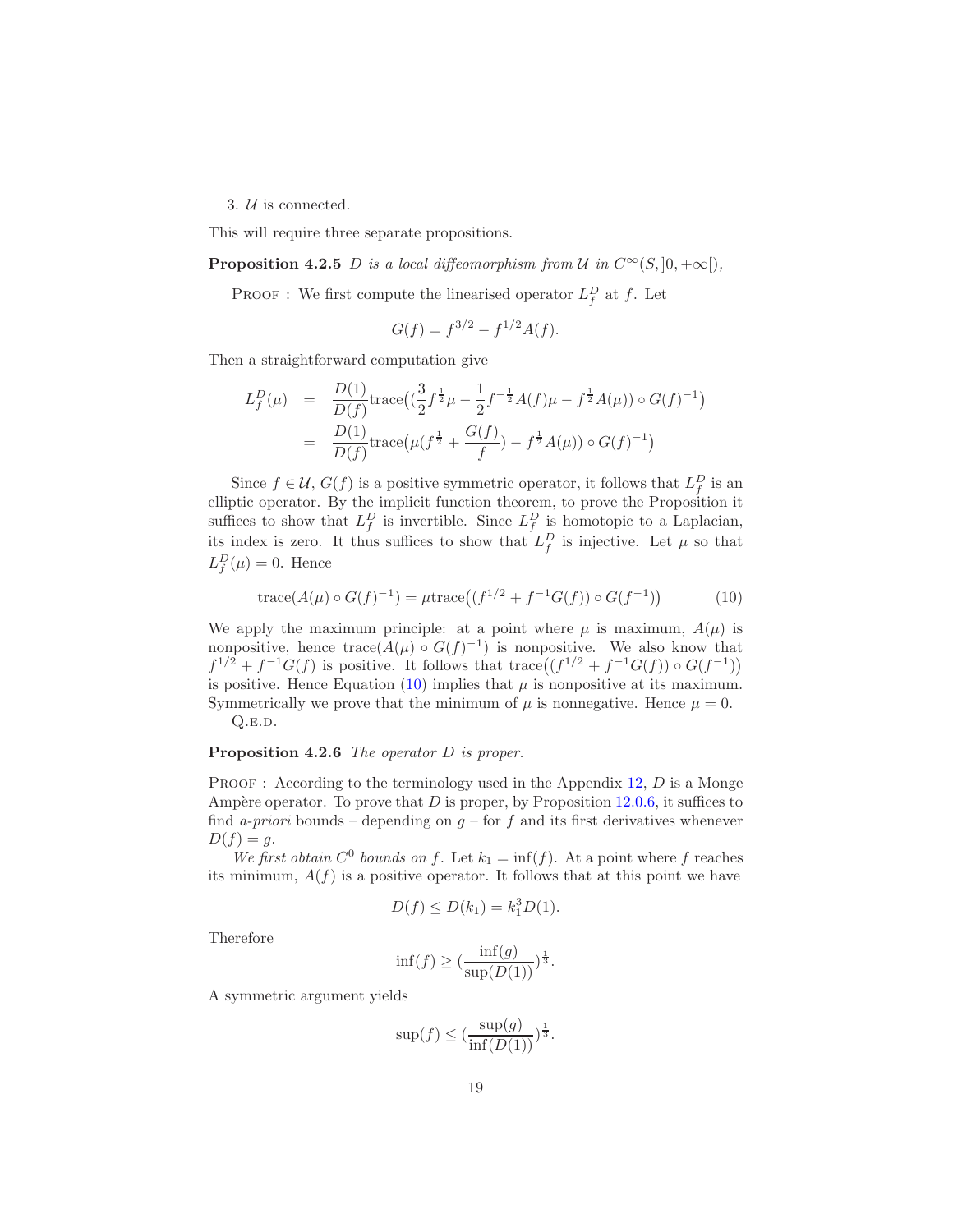We now obtain  $C^1$  bounds on f: We restrict a function f of U on any geodesic for ∇. Hence we obtain a function depending on one variable so that

$$
\ddot{f} \leq f.
$$

Since f is bounded, this implies that  $\dot{f}$  is also bounded. Therefore f has  $C^1$ bounds. Q.E.D.

Proposition 4.2.7 The set U is connected.

PROOF : Indeed  $\mathcal U$  is the set of functions  $f$  such that

$$
fS_u - \nabla^2 f,
$$

is a a positive symmetric tensor. It follows that  $\mathcal U$  is convex, hence connected.  $Q.E.D.$ 

## <span id="page-19-0"></span>5 Projective structures and cohomology classes

Let  $\nabla$  be a flat connection on a rank 3 vector bundle E over a surface  $\Sigma$ . We say a 1-form  $\alpha$  with values in E is *injective* if

$$
\forall X \in T\Sigma \setminus \{0\}, \ \alpha(X) \neq 0.
$$

Every injective injective closed 1-form  $\alpha$  with value in E defines a section  $v =$  $\alpha(T\sigma)$  of  $\mathbb{P}(E^*)$ . Moreover, an injective closed immersive form  $\alpha$  defines a symmetric bilinear tensor up to a multiple on  $TS$  by

<span id="page-19-1"></span>
$$
h^{\nabla}_{\alpha}(X,Y) = \pi(\nabla_X(\alpha(Y))).
$$

where  $\pi$  is the projection of E on the rank-1 bundle  $E/\alpha(TS)$ . If  $h^{\nabla}_{\alpha}$  is non degenerate, then  $v$  defines an equivariant immersion, hence a projective structure  $\mathfrak p$  on  $\Sigma$ .

We say that  $\omega$  is *convex* if for every non zero vector  $h_{\omega}^{\nabla}(X, X) \neq 0$ . We say the complex structure J is compatible with the convex form  $\omega$  if it defines the conformal class of  $\omega$ . From the previous observation a convex 1-form defines a projective structure.

Let  $\mathcal{O}_{\mathfrak{p}}$  be the open cone of cohomology classes of convex 1-form in  $H^1(E)$ defining p. We shall prove the following theorem

**Theorem 5.0.8** Let  $\mathfrak{p}$  be a projective structure. Let  $J$  be a complex structure on S, then there exists a convex 1-form defining p and compatible with J. As a consequence  $\mathcal{O}_{\mathfrak{p}}$  is non empty.

Finally the projective structure  $\mathfrak p$  is convex if and only if  $\mathcal O_{\mathfrak p}$  contains  $0$ .

**REMARKS** 

• It follows that if  $\mathfrak p$  is convex, then  $\mathcal O_{\mathfrak p} = H^1(E)$ .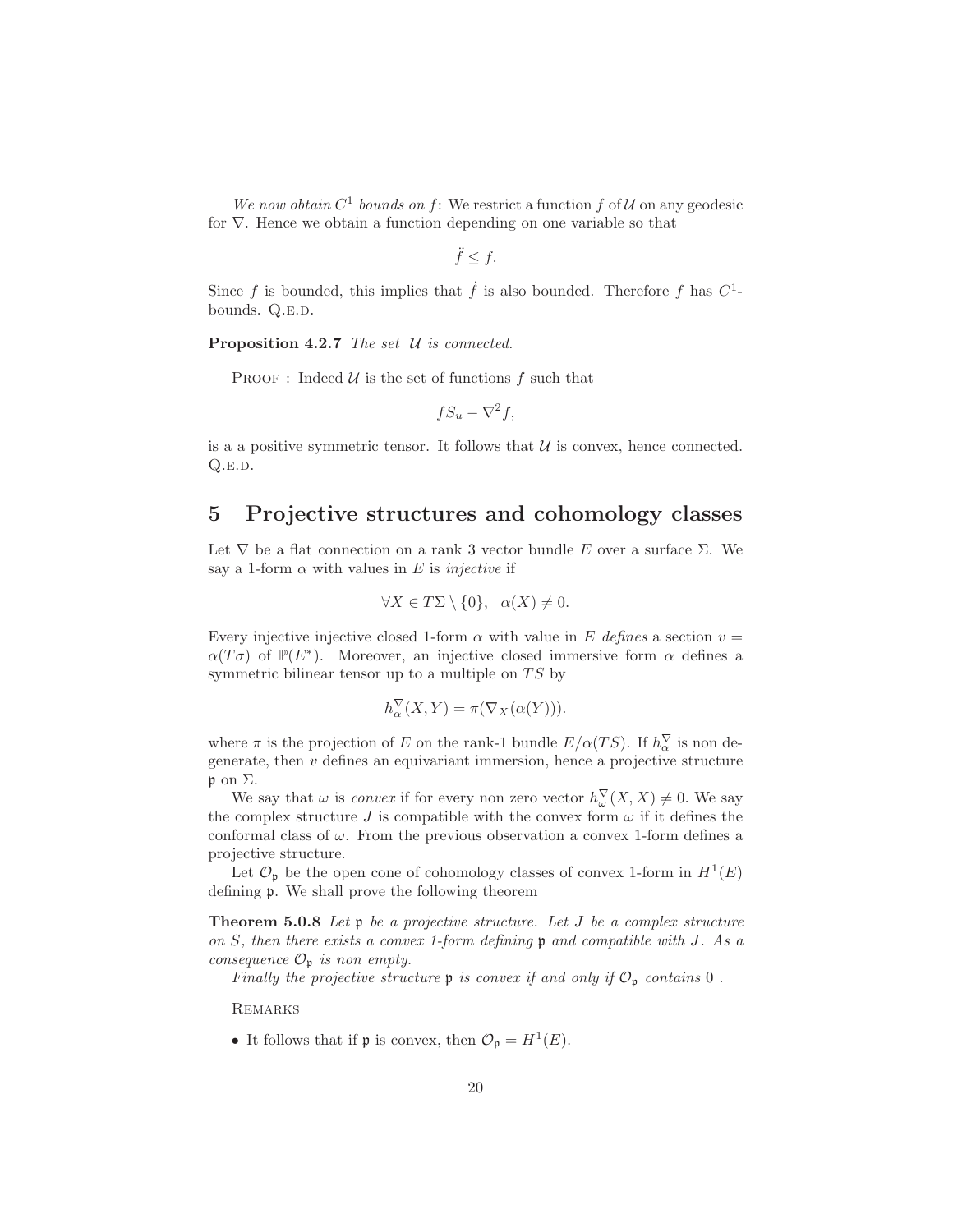- This result leads to the following natural set of questions:
	- 1. given  $\mathfrak p$  and J does there exist a better convex form defining  $\mathfrak p$  and compatible with  $J$  ? A positive answer to this question would lead to a parametrisation of  $\mathcal{O}_{\mathfrak{p}}$  by Teichmüller space.
	- 2. given  $\mathfrak p$  and  $\omega$  in  $\mathcal O_{\mathfrak p}$  does there exist a better complex structure J such that  $\omega$  can be represented by a convex form defining p and compatible with J ?

A positive answer to these questions would lead to a map parametrising  $\mathcal{O}_n$ by Teichmüller space. In Theorem  $6.0.11$ , when  $\mathfrak p$  is convex, we actually produce a map from  $H^1(E)$  to Teichmüller space.

#### <span id="page-20-0"></span>5.0.5 A preliminary proposition

We begin with a proposition

**Proposition 5.0.9** Let  $\alpha$  be an immersive convex form on TS with value in E equipped with a flat connection  $\nabla$ . Then, the geodesics for the associated projective structure are the curves c so that there exist a vector field Y along c so that

<span id="page-20-2"></span>
$$
\nabla_{\dot{c}}\alpha(Y)=0.
$$

PROOF : This is a local statement. Therefore, we can assume that the connection  $\nabla$  is the trivial one and we identify sections of the vector bundle as maps with values in a vector space. Then, a curve  $c$  is a geodesic if and only if, its image under  $v = \alpha(T\Sigma)$  is a dual projective line. This means that all the planes  $\alpha(T\Sigma)$  contain a common non zero vector Z. Therefore, if Y is the vector field along c such that  $\alpha(Y) = Z$ , it follows that  $\alpha(Y)$  is a parallel section of E along  $c. Q.E.D.$ 

### <span id="page-20-1"></span>5.0.6 Proof of Theorem [5.0.8](#page-19-1)

**PROOF**: Let J be a complex structure on S. Let  $\mathfrak{p}$  be a projective structure on S. Let  $(\nabla, h)$  be a pair consisting of a torsion free connection  $\nabla$  preserving a volume form  $\omega$  and representing **p**, and h a symmetric tensor so that  $\nabla^h$  is flat. Recall that  $\nabla^h$  is a connection on  $E = TS \oplus \mathbb{R}$ . Let g be the metric on TS given by  $g(X, X) = \omega(X, JX)$ . We equip E with the metric given by

$$
G((X, \lambda), (X, \lambda)) = g(X, X) + \lambda^{2}.
$$

Let  $\nabla^{h,*}$  (resp.  $\nabla^*)$  be the dual connection to  $\nabla^h$  with respect to G (resp. g). Let H be the symmetric tensor so that  $q(HX, Y) = h(X, Y)$ . Observe that

$$
\nabla_Z^{h,*}(X,\lambda) = (\nabla_Z^* X + \lambda H(Z), g(X,Z) + d\lambda(Z)).
$$

Let  $\alpha \in \Omega^1(TS) \otimes E$  be given by  $\alpha(X) = (X, 0)$ . Observe that  $d^{\nabla^{h,*}} \alpha = 0$ . Moreover,

$$
h_{\alpha}^{\nabla^*} = \pi(\nabla^{h,*}XY) = g(X, Z).
$$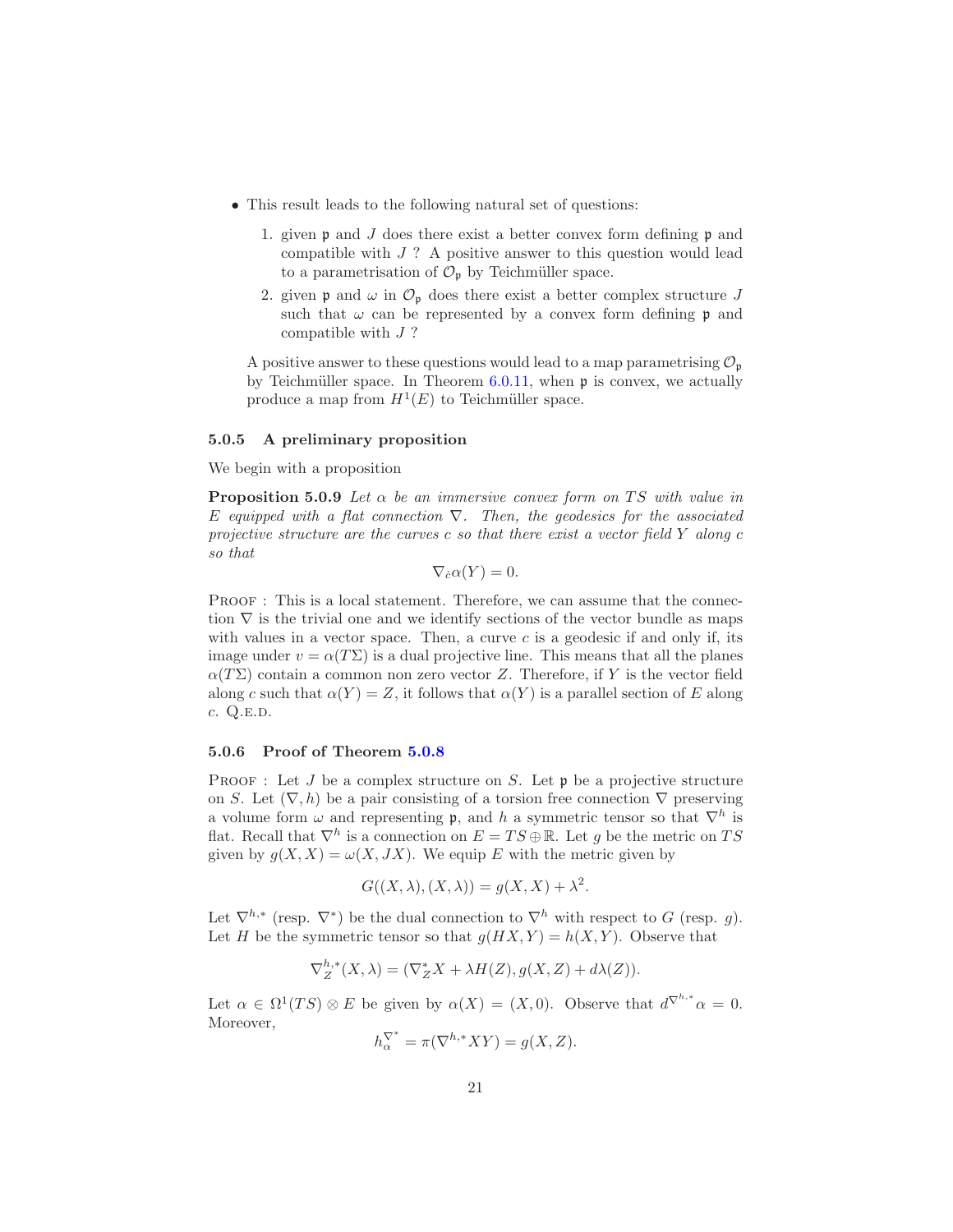Hence  $\alpha$  is convex (with respect to the connection  $\nabla^{h,*}$ ). Let q be the associated projective structure. By Proposition [5.0.9,](#page-20-2) the geodesics for q are those curves c along which there exist a vector field Y such that  $\alpha(Y)$  is parallel. Therefore we have

$$
0 = \nabla_{\dot{c}}^{h,*}(Y,0) = (\nabla_{\dot{c}}^* Y, g(\dot{c}, Y))
$$

This is equivalent to the fact that  $\nabla_{\dot{c}}^* J \dot{c}$  is colinear to  $J \dot{c}$ . Since,  $\nabla^* = -J\nabla J$ , it follows that this is equivalent to the fact that c is a geodesic for  $\nabla$ . Hence,  $q = \mathfrak{p}$ . This finishes the proof of the first part of the Theorem.

Finally, if  $0 \in \mathcal{O}_{p}$ , this means that we can find a section u so that  $\nabla u$  is an immersive form defining  $\mathfrak{p}$ , and  $S_u$  is definite positive. Hence  $\nabla^u$  defines a convex structure (see the definitions and notations in Paragraph [2.2.2\)](#page-5-0)

By Proposition  $5.0.9$ , a curve c is a geodesic for  $\mathfrak p$  if there exists a non zero vector field  $Y$  along  $c$  so that

$$
\nabla_{\dot{c}} \nabla_{Y} u = 0.
$$

This means that  $\nabla^u_{\dot{c}} Y = 0$  and  $S_u(\dot{c}, Y) = 0$ . This means that c is a geodesic for the connection  $\nabla^{u,*}$  dual to  $\nabla^u$  with respect to  $S_u$ .

Finally, we notice that  $\nabla^{u,*}$  also defines a convex structure. Indeed, by the previous discussion, the connection  $\nabla^* = (\nabla^{u,*})^{S_u}$  is dual to the connection  $\nabla = (\nabla^u)^{S_u}$  with respect to the metric

$$
G((X, \lambda), (X, \lambda)) = S_u(X, X) + \lambda^2.
$$

Thus  $\nabla^*$  is flat and  $\nabla^{u,*}$  is convex. We have finished to prove that  $\mathfrak p$  is convex.  $Q.E.D.$ 

### <span id="page-21-1"></span>6 Cohomology classes and complex structures

<span id="page-21-0"></span>Our aim is to give a description of  $H^1_\rho(E)$  is terms of complex structures on the surface when  $\rho$  is the holonomy of a convex projective surface.

**Theorem 6.0.10** [COMPLEX STRUCTURES] Let  $\mathfrak{p}$  be a convex projective structure of holonomy  $\rho$  on a closed surface  $\Sigma$ . Let  $\nabla$  be the volume preserving connection and  $J_0$  be the complex structure described by Theorem [4.2.1.](#page-14-0) Let  $\nabla^* = -J_0 \nabla J_0$  be the dual connection. Let

$$
\mathcal{J} = \{ J \in \Gamma(\text{End}(TS)) / J^2 = -1 \text{ and } d^{\nabla^*} J = 0 \}.
$$

Then the map from  $\mathcal J$  to  $H^1_\rho(E)$  given by

$$
J \to J_0 J \in \Gamma(\text{End(TS)}) = \Omega^1(S) \otimes TS \subset \Omega^1(S) \times E,
$$

is a bijection.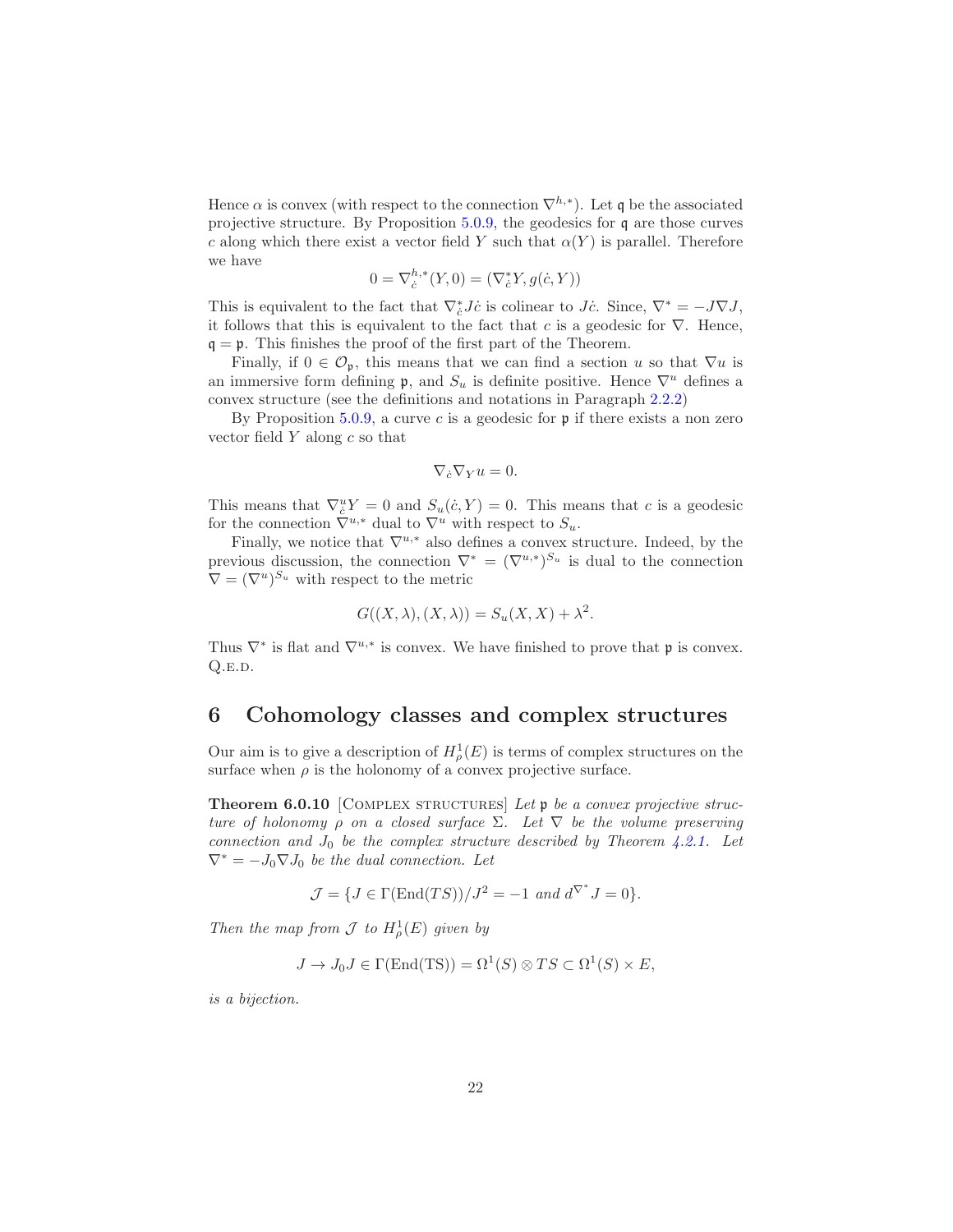Notice that when  $\rho$  is with values in  $SO(2,1)$ , the canonical map from  $\mathcal J$  to Teichmüller space is an isomorphism. This follows from the fact that  $d^{\nabla} J = 0$ if and only if the identity map is an harmonic mapping from  $\Sigma$  equipped with J to  $\Sigma$  equipped with  $\nabla$ .

<span id="page-22-0"></span>The Theorem is given by Proposition [6.1.](#page-22-1)

We also prove a linear version of this Theorem which gives another interpretation of  $H^1_\rho(E)$ 

**Theorem 6.0.11** [HODGE REPRESENTATIVES] Let  $\mathfrak{p}$  be a convex projective structure of holonomy  $\rho$  on a closed surface  $\Sigma$ . Let  $\nabla$  be the volume preserving connection and  $J_0$  be the complex structure described by Theorem [4.2.1.](#page-14-0) Let

$$
\mathcal{H}_{J_0} = \{ A \in \Gamma(\text{End}(TS)) / A J_0 = -J_0 A \text{ and } d^{\nabla} A = 0 \}.
$$

Then the map from  $\mathcal{H}_{J_0}$  to  $H^1_\rho(E)$  given by the inclusion

$$
\mathcal{H}_{J_0} \subset \Gamma(\text{End(TS)}) = \Omega^1(S) \otimes TS \subset \Omega^1(S) \otimes E,
$$

is a bijection.

The theorem is given by Proposition [6.2.1.](#page-25-1)

We observe that in the case  $\rho$  is with values in  $SO(2,1)$ , there is a bijection between  $\mathcal{H}_{J_0}$  and the space of quadratic holomorphic differentials and we recover here case the Eichler-Shimura isomorphism.

In the next section, we explain how these results yield interesting symmetries between representations in the affine group.

#### <span id="page-22-1"></span>6.1 Cohomology classes and complex structures

Our aim is to prove the following Proposition which generalises Theorem [6.0.10.](#page-21-0)

Proposition 6.1.1 Let p be a convex projective structure on S of holonomy  $\rho$ . Let  $\nabla$  be a connection representing p. Assume there exist a metric g such that  $\nabla^g$  on  $E = TS \oplus \mathbb{R}$  is flat. Let  $J_0$  be the complex structure of g. Let  $\tilde{\nabla} = -J_0 \nabla J_0$ . Let  $\mu$  be a an element of  $H^1_\rho(E)$ . Then there exists a unique complex structure J on S such that

$$
d^{\tilde{\nabla}}J=0,
$$

and

$$
J_0J \in \Omega^1(S) \otimes TS \subset \Omega^1(S) \otimes E,
$$

is in the cohomology class of  $\mu$ .

We observe that in the case  $\nabla$  preserves the volume form of g (*i.e.* we are in the case described by Theorem [4.2.1\)](#page-14-0), then  $\nabla$  is the dual connection of  $\nabla$  with respect to g.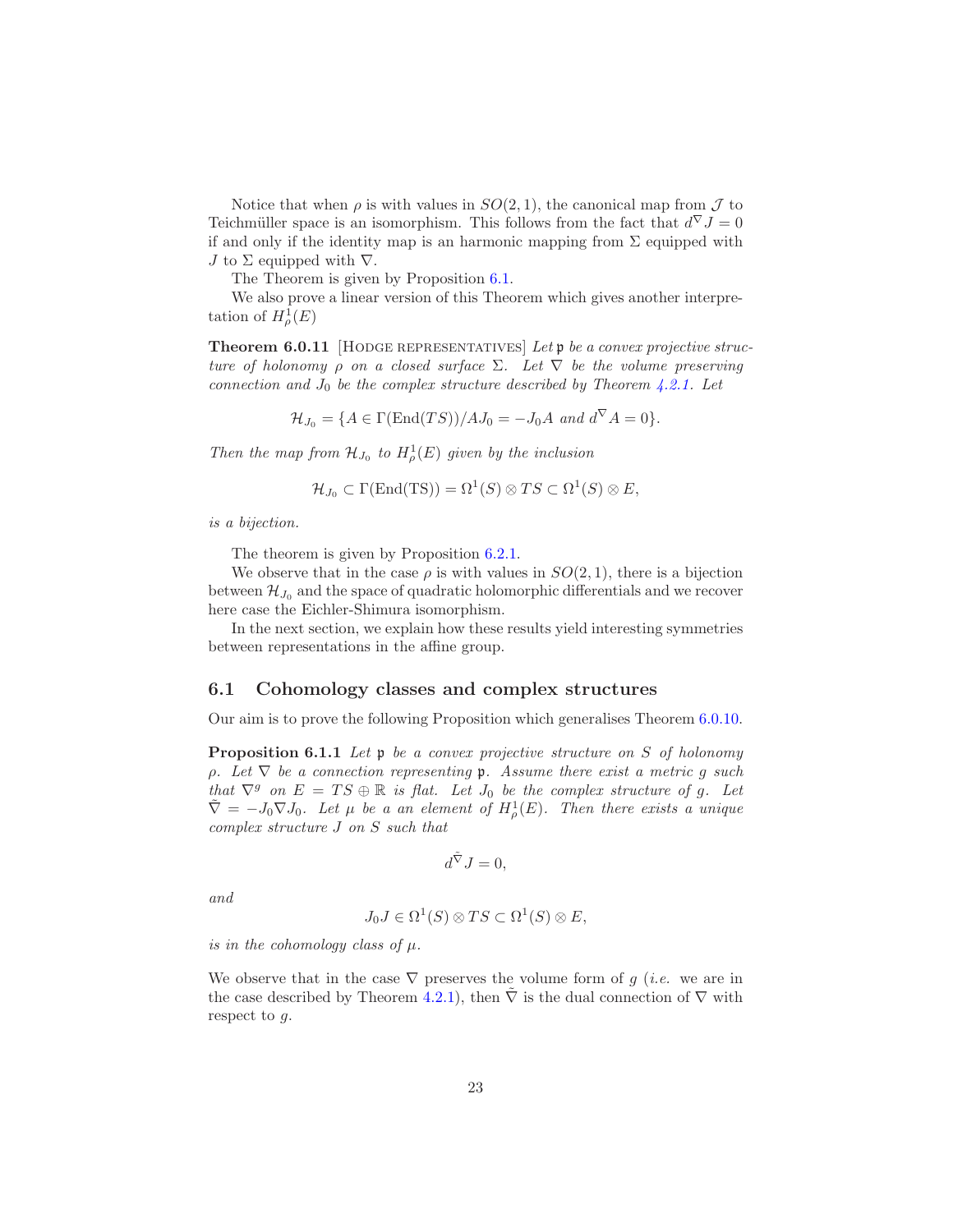### <span id="page-23-0"></span>6.1.1 A Monge-Ampère equation

Let g be a metric on S. Let  $B_\mu$  be any symmetric operator on TS. Let  $\nabla$  be any connection on S. Let

<span id="page-23-1"></span>
$$
H_\mu \left\{ \begin{array}{rcl} C^\infty(S) & \to & C^\infty(S) \\ f & \mapsto & \det(B_\mu + f - \nabla^2 f) \} \end{array} \right.
$$

We now prove

**Proposition 6.1.2** Let  $\mathcal{U}_{\mu} = \{f \in C^{\infty}(S)/H_{\mu}(f) > 0\}$ . Then  $H_{\mu}$  is a diffeomorphism form  $\mathcal{U}_{\mu}$  to  $C^{\infty}(S, ]0, \infty[$ .

#### <span id="page-23-2"></span>6.1.2 Proof of Proposition [6.1.2](#page-23-1)

This proof will follow closely the strategy of the proof of Proposition [4.2.4.](#page-17-0) We use the following three steps

- 1.  $H_{\mu}$  is a local diffeomorphism from  $\mathcal{U}_{\mu}$  in  $C^{\infty}(S, ]0, +\infty[$ ,
- 2.  $H_u$  is proper,
- 3.  $\mathcal{U}_{\mu}$  is connected.

<span id="page-23-4"></span>This will require three separate propositions.

**Proposition 6.1.3**  $H_{\mu}$  is a local diffeomorphism from  $\mathcal{U}_{\mu}$  in  $C^{\infty}(S, ]0, +\infty[$ ,

**PROOF** : We first compute the linearised operator  $L_f^{H_\mu}$  $f^{\mu\mu}_{f}$  at f of  $H_{\mu}$ . Let

$$
G(f) = B_{\mu} + f - A(f).
$$

Then a straightforward computation give

$$
L_f^{H_\mu}(g) = \frac{1}{H_\mu(f)} \text{trace}\big((g - A(g)) \circ G(f)^{-1}\big)
$$

Since  $f \in \mathcal{U}_{\mu}$ ,  $G(f)$  is a positive symmetric operator, it follows that  $L_f^{H_{\mu}}$  $\int f^{\mu}$  is an elliptic operator. By the implicit function theorem, to prove the Proposition it suffices to show that  $L_f^{H_\mu}$  $\frac{H_{\mu}}{f}$  is invertible. Since  $L_f^{H_{\mu}}$  $\int_{f}^{H_{\mu}}$  is homotopic to a Laplacian, its index is zero. It thus suffices to show that  $L_f^{H_\mu}$  $\int_{f}^{H_{\mu}}$  is injective. Let g so that  $L^{H_\mu}_f$  $f^{\mu \mu}(g) = 0$ . Hence

<span id="page-23-3"></span>
$$
trace(A(g) \circ G(f)^{-1}) = gtrace(G(f^{-1}))
$$
\n(11)

We apply the maximum principle: at a point where  $g$  is maximum,  $A(g)$  is nonpositive, hence  $trace(A(\mu) \circ G(f)^{-1})$  is nonpositive. We also know that  $G(f)$  is positive. It follows that trace  $(G(f^{-1}))$  is positive. Hence Equation [\(11\)](#page-23-3) implies that  $g$  is nonpositive at its maximum. Symmetrically we prove that the minimum of g is nonnegative. Hence  $g = 0$ .

 $Q.E.D.$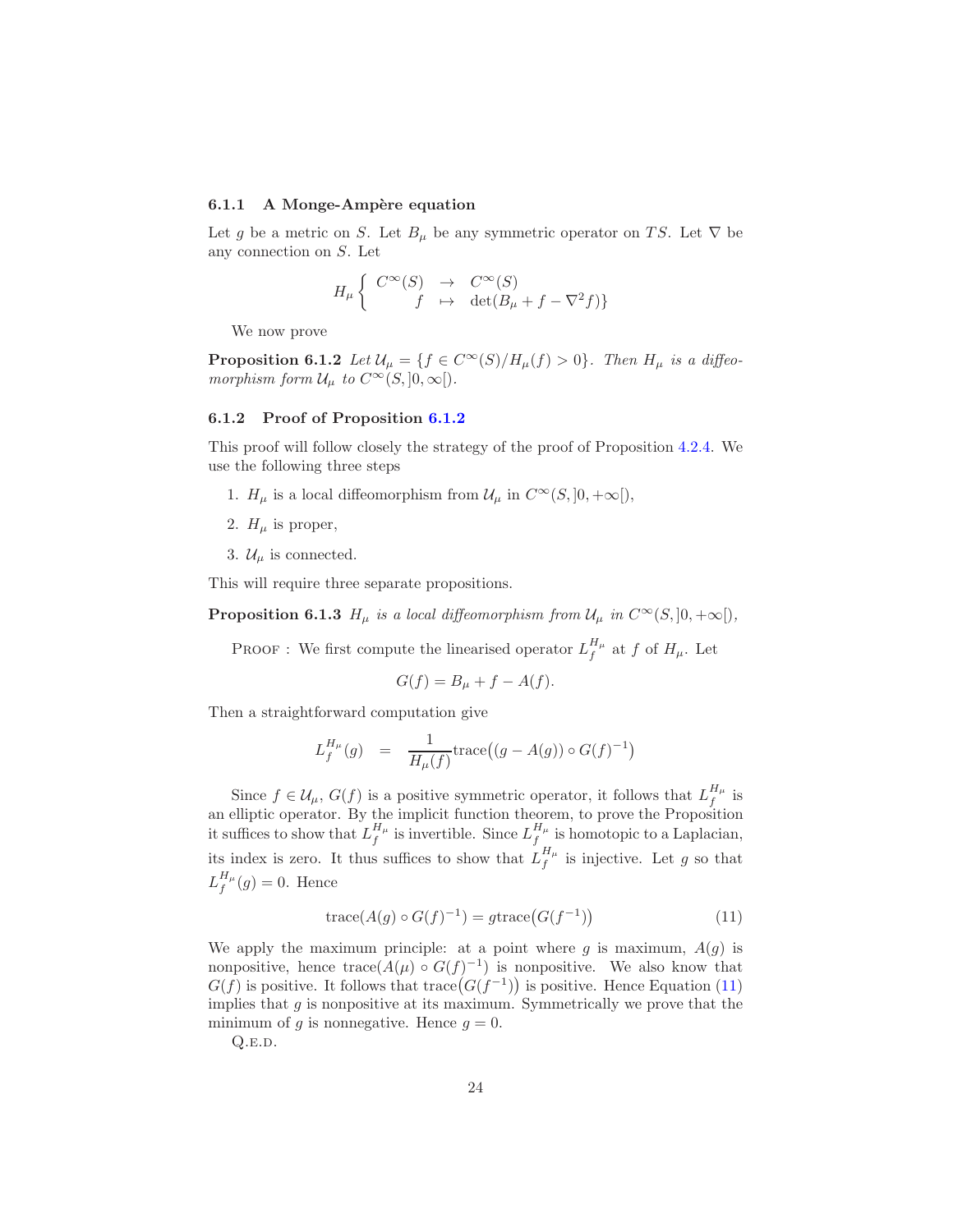### **Proposition 6.1.4** The operator  $H_{\mu}$  is proper.

**PROOF** : According to the terminology used in the Appendix [12,](#page-35-0)  $H_{\mu}$  is a Monge-Ampère operator. To prove that  $H_\mu$  is proper, by Proposition [12.0.6,](#page-35-1) it suffices to find a-priori bounds – depending on  $g$  – for f and its first derivatives whenever  $H_{\mu}(f) = g$ .

We first obtain  $C^0$  bounds on f. Let  $k_1 = \inf(f)$ . At a point where f reaches its minimum,  $A(f)$  is a positive operator. Let in general  $\Lambda_{\mu}$  (resp.  $\lambda_{\mu}$ ) be the greatest (resp. smallest) eigenvalue of  $B_{\mu}$ . It follows that at this point we have

$$
H_{\mu}(f) \le H_{\mu}(k_1) \le (k_1 + \Lambda_{\mu})^2.
$$

Therefore

$$
\inf(f) \ge \inf(g)^{\frac{1}{2}} - \Lambda_{\mu}.
$$

A symmetric argument yields

$$
\sup(f) \le \sup(g)^{\frac{1}{2}} - \lambda_{\mu}.
$$

We now obtain  $C^1$  bounds on f. if  $f \in \mathcal{U}_{\mu}$ , it follows that the function f restricted to any geodesic satisfies

$$
\ddot{f} \le f + h
$$

for some function f. Now,  $C^0$ -bounds on f implies bounds on f. It follows that f such that  $H_{\mu}(f) = g$  admits  $C^1$ -bounds. Q.E.D.

**Proposition 6.1.5** The set  $\mathcal{U}_{\mu}$  is connected.

PROOF : Indeed  $\mathcal{U}_{\mu}$  is the set of functions f such that

$$
B_{\mu} + f - \nabla^2 f,
$$

is a a positive symmetric tensor. It follows that  $\mathcal{U}_{\mu}$  is convex, hence connected.  $Q.E.D.$ 

#### <span id="page-24-0"></span>6.1.3 Proof of Proposition [6.1](#page-22-1)

Let  $\mu$  be a a closed 1-form in  $\Omega^1(S) \otimes E$ . We write

$$
\mu(X) = (B_{\mu}(X), \alpha_{\mu}(X)) \in TS \oplus \mathbb{R} = E,
$$

where  $B_{\mu} \in \text{End}(TS)$  and  $\alpha \in T^*(S)$ . Let  $\xi_{\mu}$  be the vector field such that  $g(\xi_{\mu}, X) = \alpha_{\mu}(X)$ . Then

 $\alpha_{\mu-\nabla\xi_{\mu}}=0.$ 

It follows that every cohomology class in  $E$  has a representative  $\omega$  such that  $\alpha_{\omega}=0.$ 

Let  $\omega$  be such a representative. Let  $v = (\xi, f)$  be a section of E. We observe also that

 $\alpha_{\omega+\nabla v}=0,$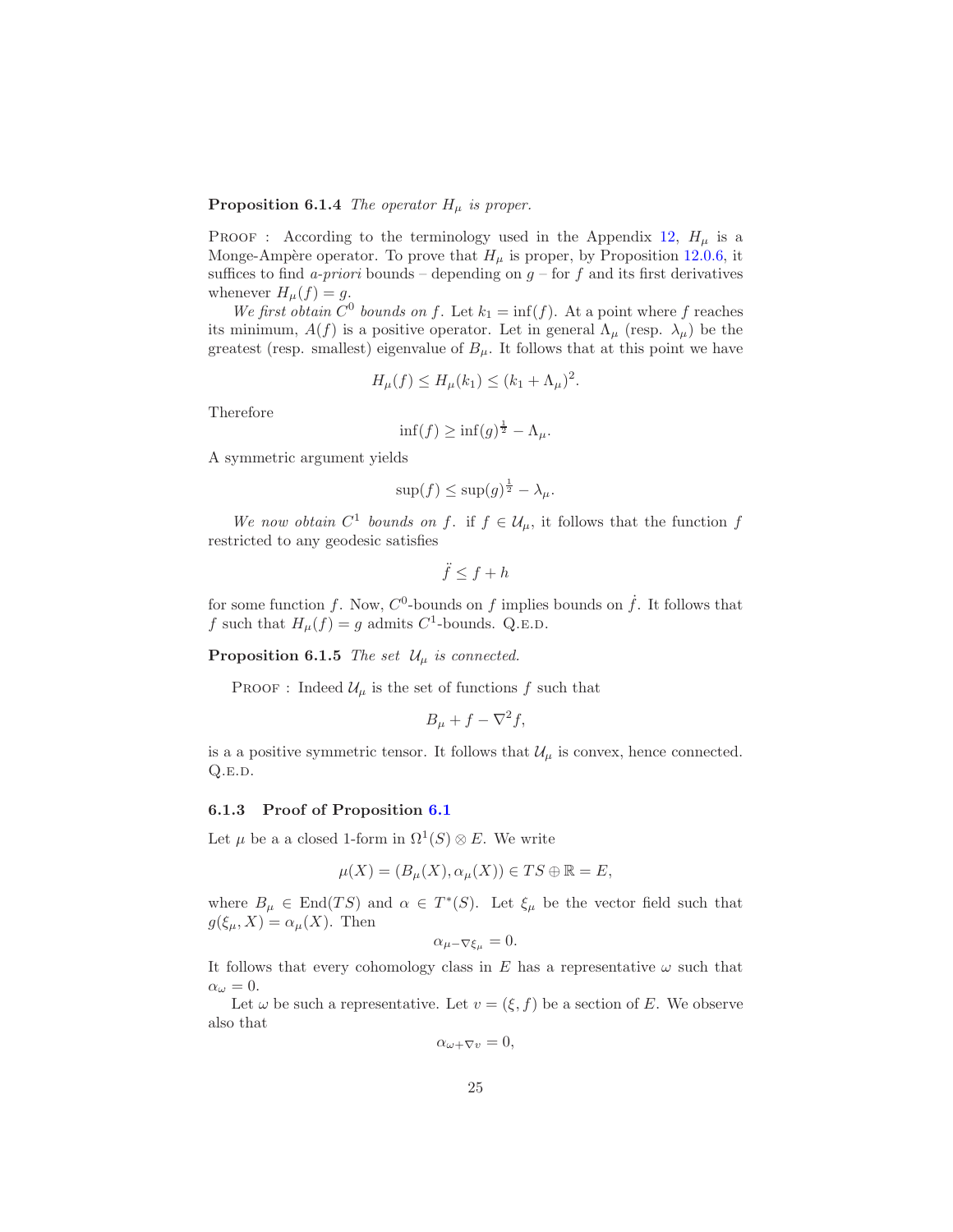if and only if  $\xi = -\text{grad} f$ . Let  $\nabla_*$  be the dual connection to  $\nabla$  with respect to g, observe that

$$
\nabla \text{grad} f = \nabla^2_* f.
$$

Let  $v_f = (-\text{grad} f, f)$ . We have

$$
B_{\omega+\nabla v_f} = B_{\omega} + f - \nabla_*^2 f.
$$

By Proposition [6.1.2,](#page-23-1) we conclude there exists a unique representative  $\omega$  of the cohomology class  $\mu$  such that  $\alpha_{\omega} = 0$  and  $\det(B_{\omega}) = 1$ .

Proposition [6.1](#page-22-1) follows from Proposition [6.1.3](#page-23-4) and the following two observations

- if  $B \in \Omega^1(S) \otimes TS \subset \Omega^1(S) \otimes E$  is closed, then  $d^{\nabla}B = 0$  and B is symmetric.
- B is symmetric with determinant equal to 1, if and only if  $J_0B$  is a complex structure.

### <span id="page-25-0"></span>6.2 Hodge representatives

We now prove the first part Theorem [6.0.11](#page-22-0)

**Proposition 6.2.1** Let  $\nabla$  be the torsion free connection and g a metric such that  $\nabla^g$  is flat of holonomy  $\rho$ . Let  $J_0$  be the complex structure of g. Let

<span id="page-25-1"></span>
$$
\mathcal{H}_{J_0} = \{ A \in \Gamma(\text{End}(TS)) / AJ_0 = -J_0 A \text{ and } d^{\nabla} A = 0 \}.
$$

Then the map from  $\mathcal{H}_{J_0}$  to  $H^1_\rho(E)$  given by the inclusion

$$
\mathcal{H}_{J_0} \subset \Gamma(\text{End}(TS)) = \Omega^1(S) \otimes TS \subset \Omega^1(S) \otimes E,
$$

is a bijection.

PROOF : We shall use the notations of the proof of Proposition [6.1.](#page-22-1) Let  $\mu$ be a cohomology class in  $H^1_\rho(E)$ . Using the same approach, we can represent  $\mu$ by a 1-form  $\omega$  such that  $\alpha_{\omega} = 0$ . We now remark there exists a unique function f such that

$$
D(f) = \text{trace}(f - \nabla^2 * f) = -\text{trace}(B_\omega).
$$

Indeed, D is a linear elliptic operator of index 0 whose kernel is trivial as it is shown by an easy application of the maximum principle.

We also remark that A is symmetric of trace zero if and only if  $AJ_0 = -J_0A$ . Combining these two remarks, we obtain there exist a unique section  $v$  of  $E$  such that if  $\beta = \omega + \nabla v$  then

$$
\alpha_{\beta} = 0
$$
  

$$
B_{\beta}J_0 = -J_0B_{\beta}.
$$

The statement follows Q.E.D.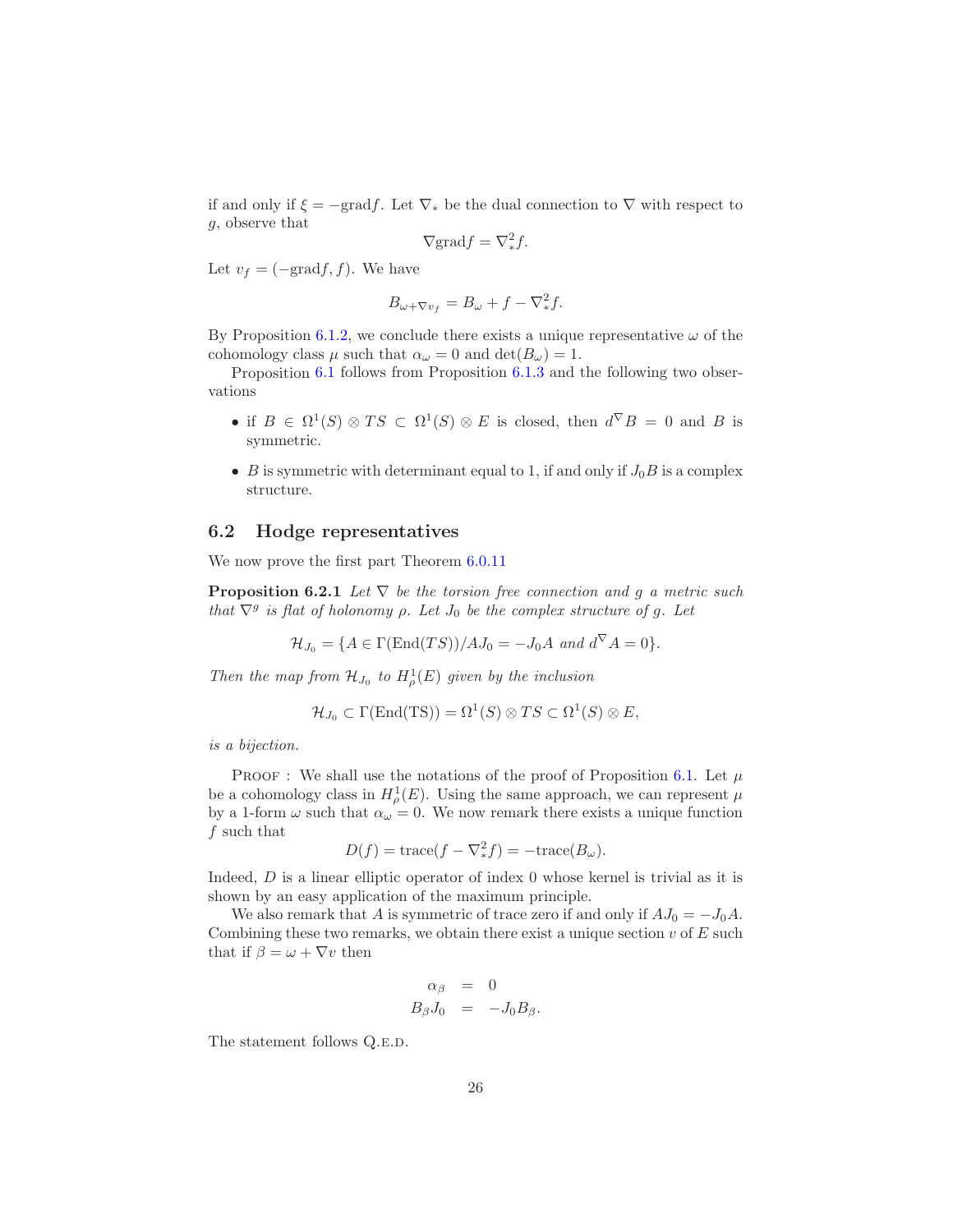### <span id="page-26-0"></span>7 Dualities and symmetries of moduli spaces

We now explain that Theorems  $4.2.1$ ,  $6.0.10$  and  $6.0.11$ , give rise to interesting symmetries of moduli spaces of representations, well known in the first case, but more mysterious in the other cases.

### <span id="page-26-1"></span>7.1 Contragredient representation and Theorem [4.2.1](#page-14-0)

We define  $\text{Rep}_{H}(\pi_1(S), SL(3, \mathbb{R}))$  to be the component of the space of representations which contains the cocompact representations in  $SO(2, 1)$ . Let  $SAff(3, \mathbb{R})$ be the special affine group in dimension 3

$$
SAff(3,\mathbb{R}) = \mathbb{R}^3 \rtimes SL(3,\mathbb{R}).
$$

We define similarly  $\text{Rep}_{H}(\pi_1(S), S\text{Aff}(3, \mathbb{R}))$  to be the set of those representations whose linear part is in  $\text{Rep}_{H}(\pi_1(S), SL(3, \mathbb{R}))$ . We observe that by results of Choi and Goldman,  $\text{Rep}_{H}(\pi_1(S), SL(3, \mathbb{R}))$  is precisely the set of monodromies of convex projective structures.

Let  $\omega$  be a volume form on S. By our Theorem [4.2.1,](#page-14-0) it follows that

$$
\mathrm{Rep}_{\mathrm{H}}(\pi_1(S),SL(3,\mathbb{R})
$$

is in one-to-one correspondence with the space of triples  $(\nabla, \omega, J)$  where  $\nabla$  is connection,  $\omega$  is a volume form, and J is a complex structure, which satisfy condition (H):

$$
\begin{cases}\n\nabla_X Y - \nabla_Y X &= [X, Y] \\
\nabla \omega &= 0 \\
d^{\nabla} J &= 0 \\
R^{\nabla} (X, Y) JZ &= \omega(X, Y) Z.\n\end{cases}
$$
\n(12)

It is a trivial observation that  $(\nabla, \omega, J)$  satisfies condition (H), if and only if  $(-J\nabla J, \omega, J)$  does. The corresponding duality in the space of representations is the the duality which associates to a representation its contragredient representation as it is shown by an easy exercise left to the reader. Its set of fixed point is the space of representations with monodromy in  $SO(2,1)$ .

### <span id="page-26-2"></span>7.2 Theorem [6.0.10](#page-21-0) and an involution on the moduli space of representations in the affine group

Theorem [6.0.10](#page-21-0) provides a more mysterious duality. By this result,

$$
Rep_H(\pi_1(S), SAff(3, \mathbb{R}))
$$

is in bijection with space of quadruples  $(\nabla, \omega, J, J_1)$  where  $\nabla$  is a connection  $\omega$  a volume form, and  $J$  as well as  $J_1$  are complex structures, which satisfy condition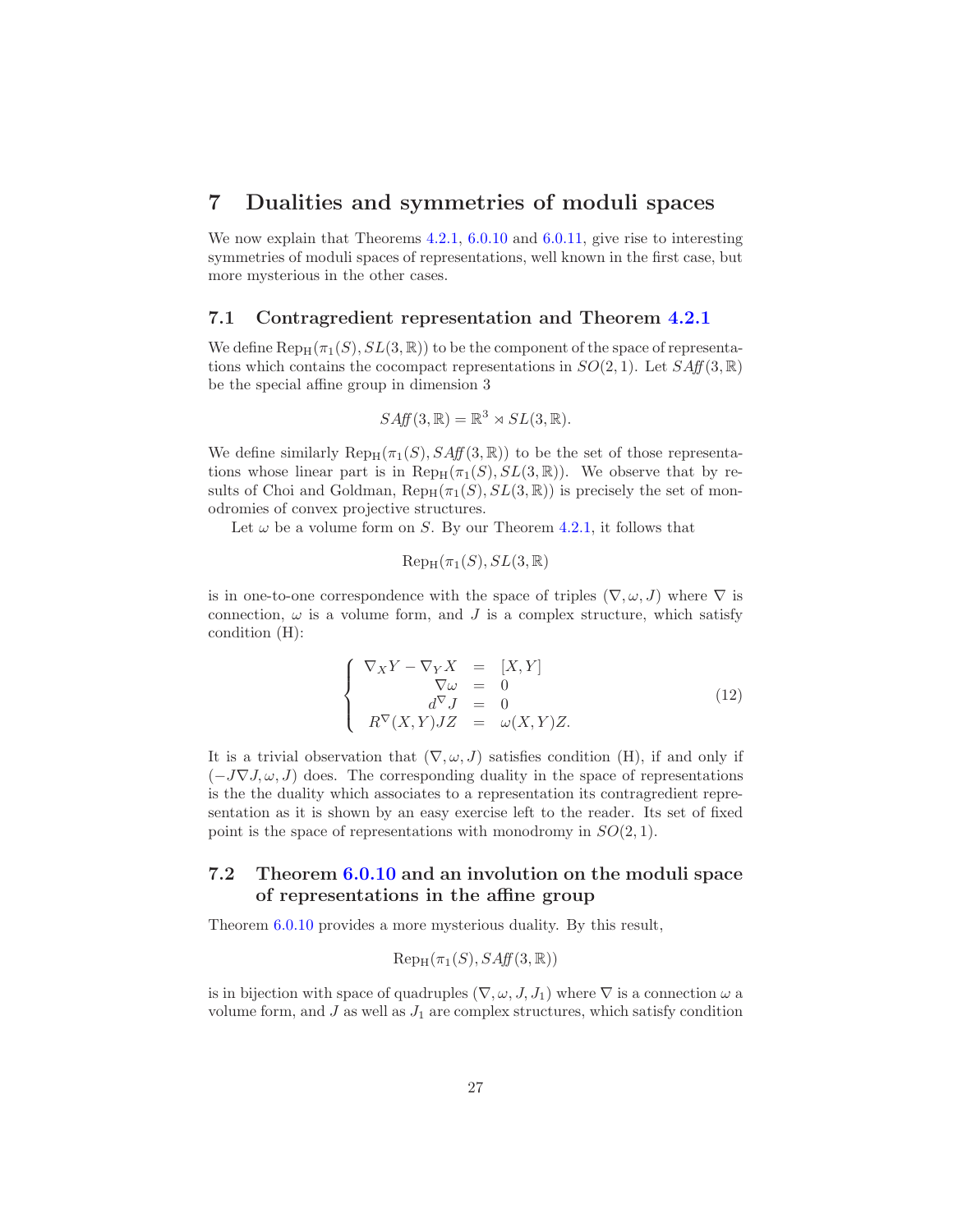(I):

<span id="page-27-1"></span>
$$
\begin{cases}\n\nabla_X Y - \nabla_Y X &= [X, Y] \\
\nabla \omega &= 0 \\
d^{\nabla} J &= 0 \\
R^{\nabla} (X, Y) JZ &= \omega(X, Y) Z \\
d^{\nabla} J J_1 &= 0\n\end{cases}
$$
\n(13)

An exercise shows that  $(\nabla, \omega, J, J_1)$  satisfies condition (I) if and only if

$$
(-J_1 \nabla J_1, \omega, -J_1 J J_1, J_1)
$$

does. We obtain therefore a duality on  $\text{Rep}_{H}(\pi_1(S), S\text{Aff}(3, \mathbb{R}))$  which extends the duality on  $\text{Rep}_{H}(\pi_1(S), SL(3, \mathbb{R}))$  considered as a subset. However this duality does not respect the projection from  $\text{Rep}_{H}(\pi_1(S), S\text{Aff}(3, \mathbb{R}))$  to  $\text{Rep}_{H}(\pi_1(S), SL(3, \mathbb{R}))$  and does not seem to have an algebraic description. Again, its set of fixed point is the space of representations with monodromy in  $SO(2,1)$ .

### <span id="page-27-0"></span>7.3 Theorem [6.0.10](#page-21-0) and a fourth order symmetry on the moduli space of representations in the affine group

Finally, Theorem [6.0.11](#page-22-0) also provides a symmetry, of order 4, on

$$
Rep_H(\pi_1(S), SAff(3, \mathbb{R})).
$$

By this result, this moduli space is in bijection with space of quadruples ( $\nabla, \omega, J, A$ ) where  $\nabla$  is a connection,  $\omega$  a volume form,  $J$  is complex structure and  $A$  is an endomorphism of  $TS$ , which satisfy condition (J):

$$
\left\{\begin{array}{rcl}\nabla_XY-\nabla_YX&=&[X,Y]\\ \nabla\omega&=&0\\ d^\nabla J&=&0\\ R^\nabla(X,Y)JZ&=&\omega(X,Y)Z\\ d^\nabla A&=&0\\ AJ&=&-JA\end{array}\right.
$$

Again, it is an exercise that  $(\nabla, J, A)$  satisfy condition (J) if and only if  $(-J\nabla J, J, JA)$ does. Observe that the map

$$
j : (\nabla, J, A) \to (-J\nabla J, J, JA),
$$

is actually of order 4:  $j^2$  sends  $(\nabla, J, A)$  to  $(\nabla, J, -A)$  and is the antipody on the vector bundle

$$
Rep_H(\pi_1(S), SAff(3, \mathbb{R})) \to Rep_H(\pi_1(S), SL(3, \mathbb{R})).
$$

This mapping j extends the duality of  $Rep_H(\pi_1(S), SL(3, \mathbb{R})$  as a subset and also factors over the projection to  $Rep_H(\pi_1(S), SL(3, \mathbb{R}))$ .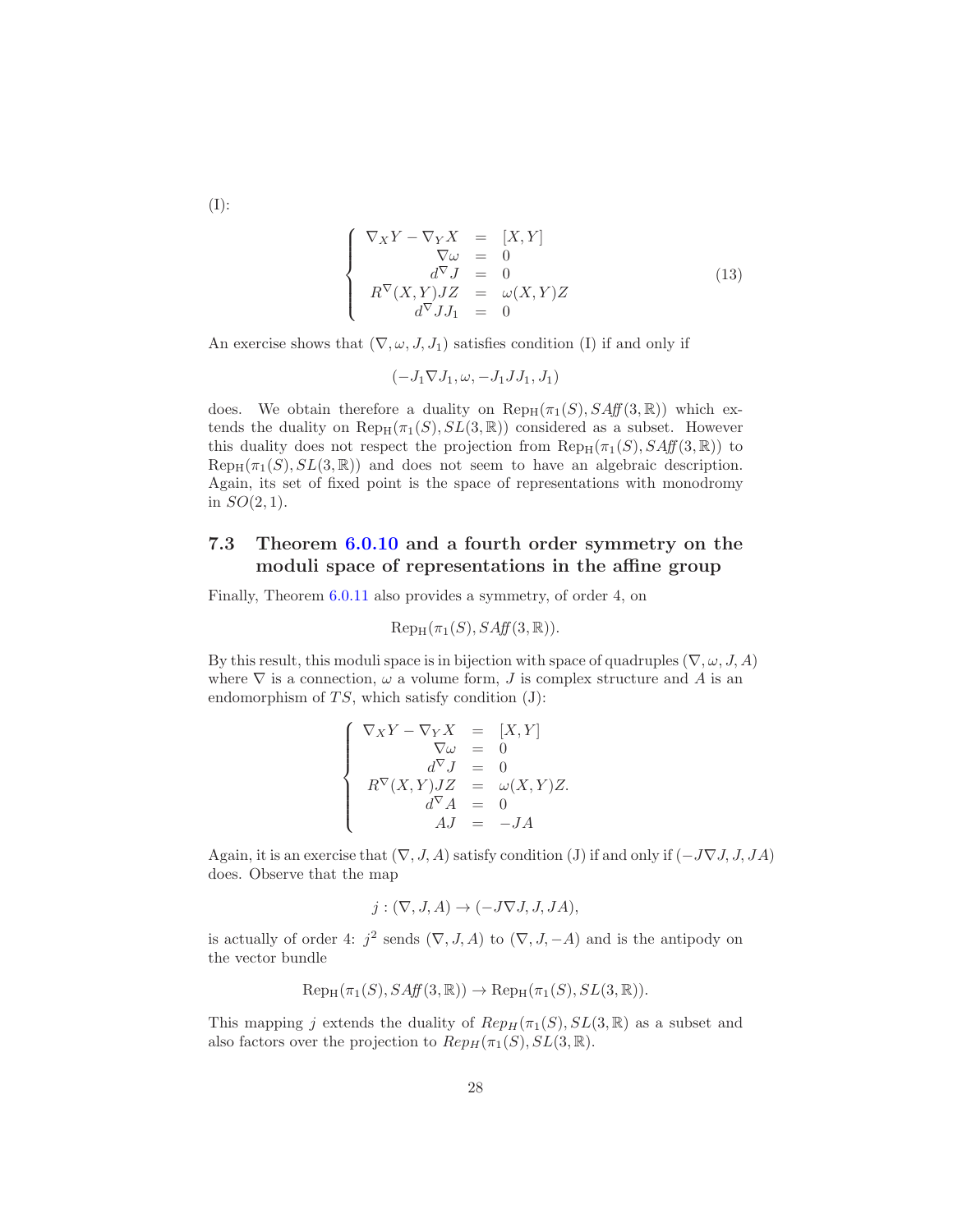### <span id="page-28-0"></span>8 An affine differential interpretation

In this section we give an interpretation of our Theorems [4.2.1,](#page-14-0) [6.0.10](#page-21-0) in terms of affine differential geometry. We also give an interpretation of Theorem [5.0.8](#page-19-1) in this language.

We begin by recalling briefly the description of convex hypersurfaces in affine differential geometry. Let  $E$  be an affine space equipped with a constant volume form  $\Omega$ . We denote by D its connection. Let  $\Sigma$  be a locally convex hypersurface in E. Then there exists a unique pair  $(q, \nu)$  such that

- $\nu$  is a vector field along  $\Sigma$  transverse to  $T\Sigma$ ,
- g is a metric on  $\Sigma$  whose volume form is  $i_{\nu}\omega$ ,
- for all X in  $T\Sigma$ , we have  $\nabla_X \nu \in T\Sigma$ ,
- for all X, Y in vector fields on  $\Sigma$  we have  $D_XY g(X, Y)\nu \in T\Sigma$ .

The vector field is the *affine normal vector field* and g is the *Blaschke metric*. We call  $B = \nabla \nu$  the *affine shape operator* and  $\nabla$  is the Blaschke connection

In other words, if we decompose

$$
TE\big|_{\Sigma} = T\Sigma \oplus \mathbb{R}\nu,
$$

Then the the connection  $D$  on  $\Sigma$  decomposes as

<span id="page-28-1"></span>
$$
D_X(Y,\lambda) = (\nabla_X Y + \lambda B(X), g(X,Y) + d\lambda(X)).
$$
\n(14)

If  $\overline{\nabla}$  is the Levi-Civita connection of the metric g,  $\nabla-\nabla_g$  is the Pick invariant P. Conversely, if  $\Sigma$  is simply connected, if B,  $\nabla$  and g satisfy the following conditions

- $\nabla$  is torsion free, preserves the volume form of g
- the connection D defined by Equation  $(14)$  is flat, that is

<span id="page-28-2"></span>
$$
\begin{cases}\n g(BX,Y) &= g(X,BY) \\
 d^{\nabla}g &= 0 \\
 d^{\nabla}B &= 0 \\
 R^{\nabla}(X,Y)Z &= g(X,Z)BY - g(Y,Z)BX\n\end{cases}
$$
\n(15)

then there exists an immersion of  $\Sigma$  whose Blaschke metric is g, shape operator is B and Blaschke connection is P. If  $\Sigma$  is not simply connected, then the universal cover of  $\Sigma$  possesses an immersion equivariant under a representation in the special affine group. The linear part of this representation is given by the holonomy  $\rho_0$  of D, and the affine extension as en element of  $H^1_{\rho_0}(\pi_1(\Sigma), E) =$  $H_D^1(T\Sigma \oplus \mathbb{R})$  is represented by the element  $\omega$  of  $\Omega^1(\Sigma) \otimes (T\Sigma \oplus \mathbb{R})$  given by  $\omega(X) = (X, 0).$ 

We concentrate now on the case of surfaces and write every metric  $q$  as  $g = \omega(., J)$ , where  $\omega$  is the volume form of g and J is the complex structure of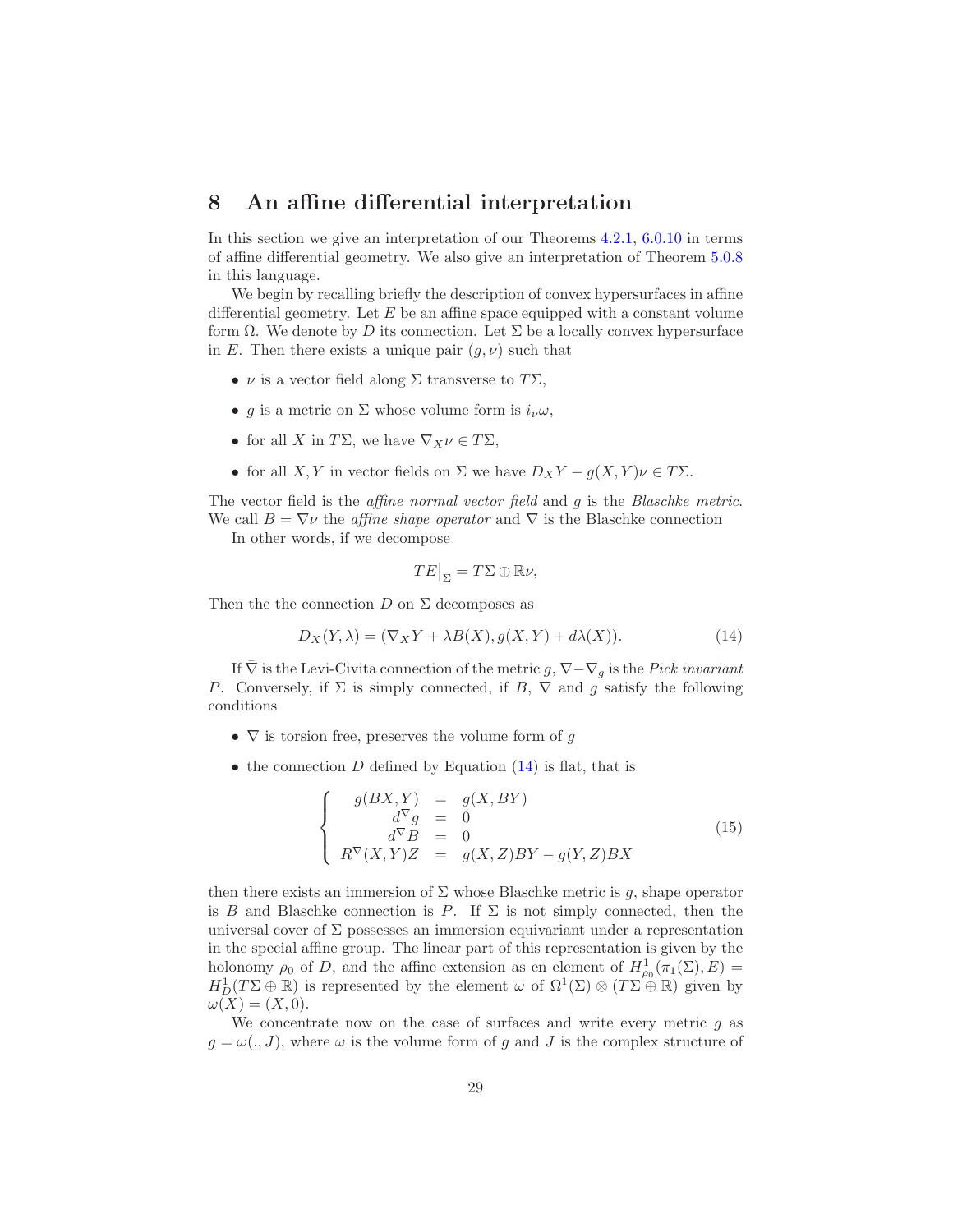g. We write now the equations on  $\nabla$ ,  $\omega$ , J and B which translates the condition  $(15)$  above

<span id="page-29-2"></span>
$$
\begin{cases}\n\nabla_X Y - \nabla_Y X &= [X, Y] \\
\nabla \omega &= 0 \\
\operatorname{trace}(BJ) &= 0 \\
d^{\nabla} J &= 0 \\
d^{\nabla} B &= 0 \\
R^{\nabla}(X, Y)Z &= -\omega(X, Y)BJZ\n\end{cases}
$$
\n(16)

### <span id="page-29-0"></span>8.1 Hyperbolic affine spheres and Theorem [4.2.1](#page-14-0)

An affine sphere is such that  $B = kId$ . For  $k = -1$ , we say the affine sphere is elliptic, for  $k = 0$  we say it is parabolic, for  $k = 1$ , we say it is hyperbolic. There is a strong relations between strictly convex cones and hyperbolic affine spheres as is explained by the following difficult theorem conjectured by Calabi [\[1\]](#page-38-1). This result is due to Cheng and Yau [\[2\]](#page-38-0) and [\[3\]](#page-39-3) later completed and clarified by the work of Gigena [\[6\]](#page-39-4), Sasaki [\[19\]](#page-40-0) and A.M. Li [\[15\]](#page-39-5), [\[16\]](#page-39-6).

Theorem 8.1.1 [CHENG-YAU] [HYPERBOLIC AFFINE SPHERES BOUND CONES] If  $\Sigma$  is a hyperbolic affine sphere with a complete Blaschke metric, then  $\Sigma$  is properly embedded and bounds a convex cone. Conversely any strictly convex cone is asymptotic to such a unique hyperbolic affine sphere.

In the case where  $E$  is of dimension 3, it follows from this result that for every convex structure one can associate an hyperbolic affine sphere invariant under the monodromy of the convex structure: the affine sphere asymptotic to the convex set of  $\mathbb{P}(E)$  on which the monodromy acts cocompactly. This is precisely the content of Theorem [4.2.1.](#page-14-0) However, our proof uses a simpler approach.

The relation of Theorem [4.1.1,](#page-12-0) between cubic holomorphic form and the Pick invariant is a Theorem of C.-P. Wang [\[22\]](#page-40-1) as we already said.

### <span id="page-29-1"></span>8.2 Constant Gaussian curvature surfaces and Theorem [6.0.10](#page-21-0)

We suppose again that  $E$  is of dimension 3. We consider now *constant Gaussian* curvature 1 affine hypersurfaces (or CCG hypersurfaces) namely those surfaces for which det  $B = 1$  where B is the affine shape operator. Therefore, we can write  $B = JJ_1$  where  $J_1$  is a complex structure on  $\Sigma$ .

It follows from an easy check that  $(\nabla, \omega, J, B = JJ_1)$  satisfies Condition [16,](#page-29-2) if and only if  $(-J\nabla J, J_1, J)$  satisfies Condition [13.](#page-27-1) In other words, we can restate Theorem [6.0.10](#page-21-0) using this observation in the following way.

**Theorem 8.2.1** Let S be a compact surface. Given any representation  $\rho$  element of rep<sub>H</sub>( $\pi_1(S)$ , SAff(3, R), there exists a unique CCG invariant under this representation.

This result does not seem to be known in the affine differential world.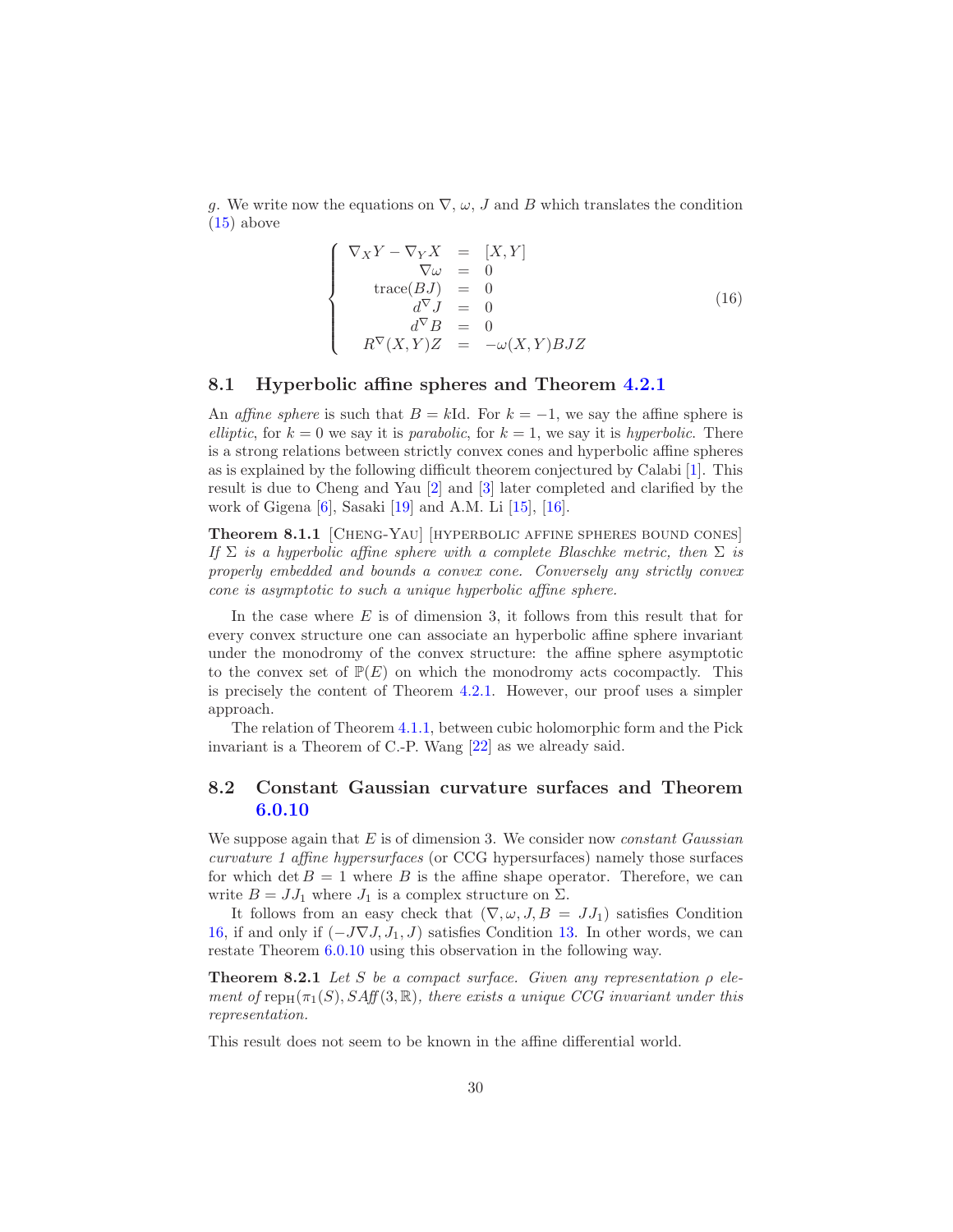### <span id="page-30-0"></span>8.3 Interpretation of Theorem [5.0.8](#page-19-1)

Every locally convex surface  $S$  in the affine space admits a natural projective structure: the one given by the immersion  $s \mapsto T_sS$ . Whenever S is equivariant under a representation  $\rho$ , the holonomy  $\rho$  of flat connection D on  $TS \oplus \mathbb{R}$ described by Formula [14](#page-28-1) is the linear part of  $\rho$ . Moreover, the element  $\omega$ of  $\Omega^1(TS) \otimes (TS \oplus \mathbb{R})$  defined by  $\omega(X) = (X,0)$  is a representative in  $H^1_{\rho_0}(\mathbb{R}^3)$ of the cohomology class describing the extension from  $\rho_0$  to  $\rho$ . Moreover  $\omega$ is convex in the sense of Section [5.](#page-19-0) Conversely, every convex closed 1-form is obtained this way.

Therefore we can reinterpret Theorem [5.0.8](#page-19-1) in the following way.

**Theorem 8.3.1** Given a projective structure J and a complex structure  $\mathfrak{p}$  on S, there exists a locally convex surface S in the affine three dimension space whose Blaschke metric is conformal to  $J$  and which defines  $\mathfrak p$  equivariant under a representation  $\rho$  whose linear part is the monodromy  $\rho_0$  of the projective structure p. We can choose  $\rho$  to be be conjugate to  $\rho_0$  if and only if p is convex.

# <span id="page-30-1"></span>9 A Higgs bundle interpretation

We now recall briefly the work on Hitchin on representations of surface groups in  $PSL(n,\mathbb{R})$  and explain using [\[14\]](#page-39-8) how it fits with the present work.

### <span id="page-30-2"></span>9.1 Representations and harmonic mappings

Following [\[13\]](#page-39-11), we define a Fuchsian representation of  $\pi_1(S)$  in  $PSL(n, \mathbb{R})$  to be a representation which factors through the irreducible representation of  $PSL(2,\mathbb{R})$ in  $PSL(n, \mathbb{R})$  and a cocompact representation of  $\pi_1(S)$  in  $PSL(2, \mathbb{R})$ . A Hitchin representation is a representation which may be deformed in a Fuchsian representation. The space of Hitchin representation is denoted by

$$
\mathrm{Rep}_H(\pi_1(S), SL(n, \mathbb{R}))
$$

and is called a Hitchin component.

In his article [\[7\]](#page-39-12), N. Hitchin gives explicit parametrisations of Hitchin components. Namely, given a choice of a complex structure J over a given compact surface  $S$ , he produces a homeomorphism

$$
H_J: \mathcal{Q}(2, J) \oplus \ldots \oplus \mathcal{Q}(n, J) \to \operatorname{Rep}_H(\pi_1(S), SL(n, \mathbb{R})),
$$

where  $\mathcal{Q}(p, J)$  denotes the space of holomorphic p-differentials on the Riemann surface  $(S, J)$ . The main idea in the proof is first to identify representations with harmonic mappings as in K. Corlette's seminal paper [\[8\]](#page-39-13), (see also [\[9\]](#page-39-14)), second to use the fact a harmonic mapping  $f$  taking values in a symmetric space gives rise to holomorphic differentials in manner similar to that in which a connection gives rise to differential forms in Chern-Weil theory (cf. Paragraph 7.1.2 of [\[14\]](#page-39-8)). We explain quickly the construction. Namely, we have a parallel symmetric  $p$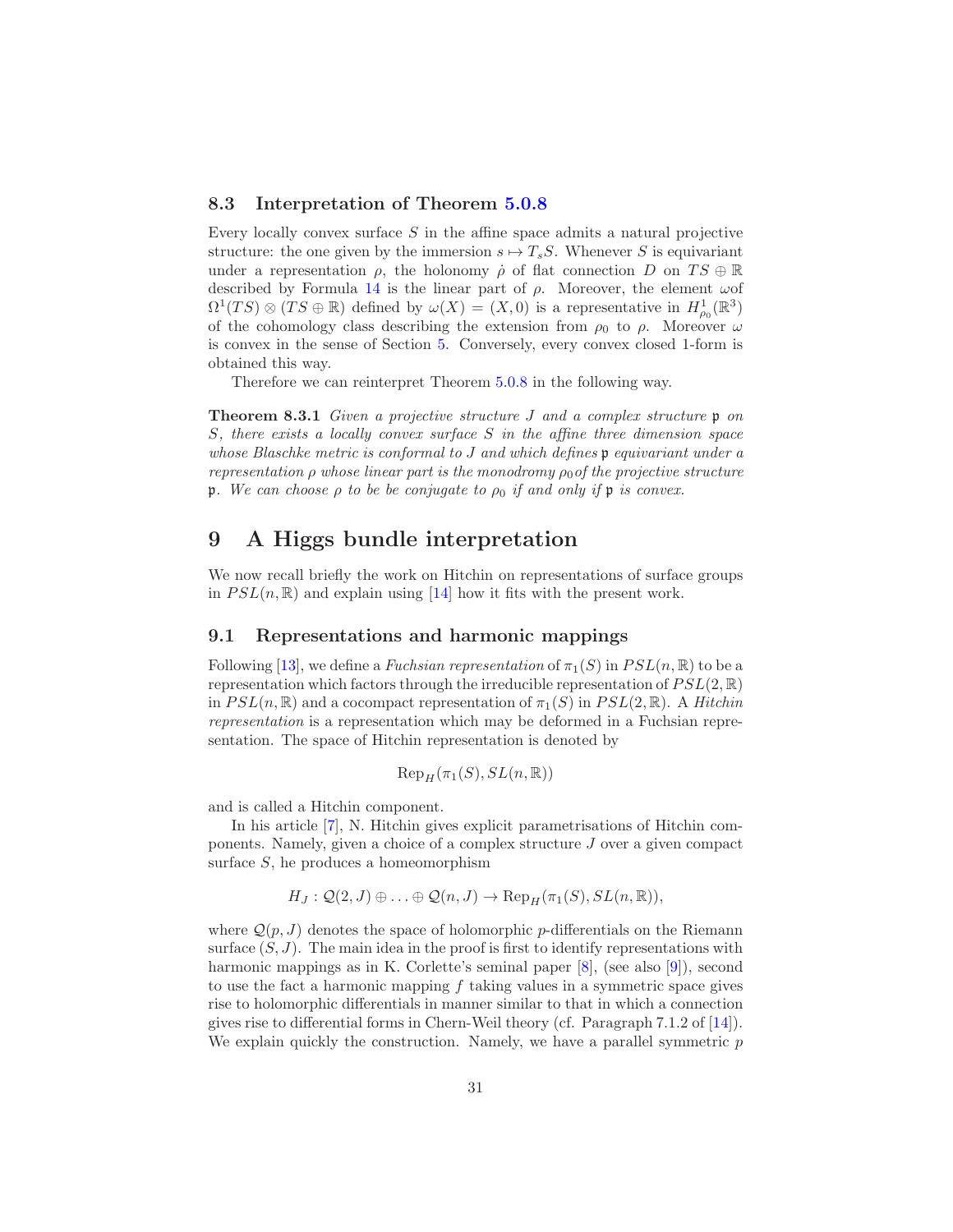form  $q_p$  on  $M = SL(n, \mathbb{R})/SO(n, \mathbb{R})$ . Identifying (after a choice of a base point) M with the space of metrics of volume 1 and  $T_qM$  with the space of self-adjoint (with respect to g), endomorphism of  $\mathbb{R}^n$  we set

$$
(q_p)_g(A, \ldots, A) = \operatorname{trace}(\underbrace{A \ldots A}_{p \text{ times}}).
$$

Then we can complexify  $q_p$  as a parallel symmetric complex p form on the complexified tangent bundle. Then, the p-ic holomorphic form  $Q_p(f)$  associated to a harmonic mapping f with values in  $M = SL(n, \mathbb{R})/SO(n, \mathbb{R})$  is

$$
Q_p(f) = q_p(\underbrace{T_{\mathbb{C}}f \dots T_{\mathbb{C}}f}_{p \text{ times}}),
$$

where  $T_{\mathbb{C}}f$  is the complexification of  $Tf$ :

$$
T_{\mathbb{C}}f(u) = Tf(u) - iTf(Ju).
$$

We observe that  $Q_2(f) = 0$  if and only if f is minimal (cf Proposition 7.1.3 of  $[14]$  and  $[20]$ ,  $[21]$ ).

We also observe that given a Hitchin representation  $\rho$  and a complex structure J on S, on obtain a number  $e_{\rho}(J)$ , the energy of the associated harmonic mapping. The energy will be the function on Teichmüller space given by  $J \mapsto e_{\rho}(J)$ .

### <span id="page-31-0"></span>9.2 Representations, energy and minimal surfaces

However one drawback of this construction is that  $H_J$  depends on the choice of the complex structure  $J$ . In particular, it breaks the invariance by the Mapping Class Group and therefore this construction does not give information on the topological nature of  $\text{Rep}_H(\pi_1(S), SL(n, \mathbb{R}))/\mathcal{M}(S)$ . We explain now a more equivariant (with respect to the action of the Mapping Class Group) construction. Let  $\mathcal{E}^{(n)}$  be the vector bundle over Teichmüller space whose fibre above the complex structure  $J$  is

$$
\mathcal{E}_J^{(n)} = \mathcal{Q}(3, J) \oplus \ldots \oplus \mathcal{Q}(n, J).
$$

We observe that the dimension of the total space of  $\mathcal{E}^{(n)}$  is the same as that of  $\text{Rep}_{H}(\pi_1(S), SL(n, \mathbb{R}))$  since the dimension of the "missing" quadratic differentials in  $\mathcal{E}_J^{(n)}$  $J_J^{(n)}$  accounts for the dimension of Teichmüller space. account for . We now define the Hitchin map

$$
H\begin{cases}\n\mathcal{E}^{(n)} \to \text{Rep}_H(\pi_1(S), SL(n,\mathbb{R}) \\
(J,\omega) \mapsto H_J(\omega).\n\end{cases}
$$

We are aware that this terminology is awkward since this Hitchin map is some kind of an inverse of what is usually called the Hitchin fibration. From Hitchin construction, it now follows this map is equivariant with respect to the Mapping Class Group action. We quote from [\[14\]](#page-39-8) the following two results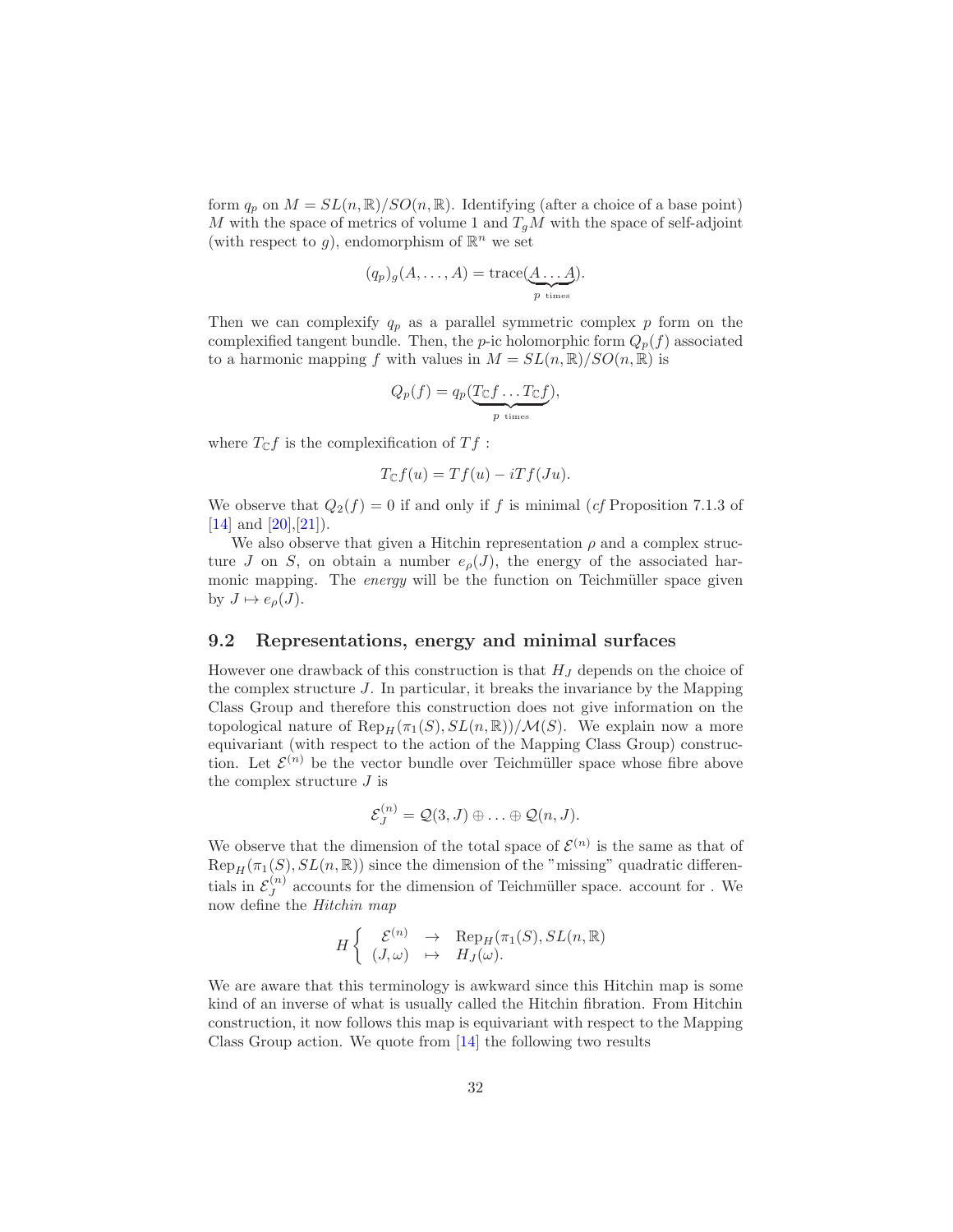**Theorem 9.2.1** The energy  $e_{\rho}$  on Teichmüller space is proper.

Theorem 9.2.2 The Hitchin map is surjective.

Our strategy is to identify  $\mathcal{E}^{(n)}$  with the moduli space of equivariant minimal surfaces in the associated symmetric space and to prove that there exists an equivariant minimal surface for every representation by tracking a critical point of the energy. Indeed, harmonic mappings for which the quadratic differential vanishes are conformal, and minimal surfaces are critical points of the energy  $([14] \text{ and } [20], [21]).$  $([14] \text{ and } [20], [21]).$  $([14] \text{ and } [20], [21]).$  $([14] \text{ and } [20], [21]).$  $([14] \text{ and } [20], [21]).$  $([14] \text{ and } [20], [21]).$  $([14] \text{ and } [20], [21]).$ 

Our conjecture in [\[13\]](#page-39-11) is that the Hitchin map is a homeomorphism, which is also equivalent by the above discussion to the following one

**Conjecture 9.2.3** If  $\rho$  is a Hitchin representation, then  $e_{\rho}$  has a unique critical point.

### <span id="page-32-0"></span>9.3 The case of  $n = 3$ .

Let S be a locally convex surface in a three affine space  $E$  equipped with a volume form. Then we define the *Blaschke lift*  $G$  as a map from  $S$  to the space  $\mathrm{Met}(E)$  of euclidean metrics on E of volume 1:

> $\int S \rightarrow \text{Met}(E)$  $s \mapsto G(s)$  such that  $G(s)(X, \lambda) = g_s(X, X) + \lambda^2$ ,

where E is identified with  $T_sS \oplus R$  and  $g_s$  is the Blaschke metric on  $T_sS$ .

We know prove the following proposition whose first part is well known.

**Proposition 9.3.1** S is an affine sphere if and only if  $G(S)$  is a minimal surface. Moreover, real part of the cubic holomorphic  $q_3(G)$  associated to G is related to the Pick invariant A of S :

$$
12 \cdot g_s(A(X)Y, Z) = \Re(Q_3(G)(X, Y, Z)). \tag{17}
$$

PROOF : We just prove the second part of the proposition. We first observe that by definition identifying  $T_qM$  with the space of symmetric endomorphisms of  $\mathbb{R}^3$ . We denote by  $X^*$  the transpose of X,

$$
TG(X) = \Gamma(X) = \begin{pmatrix} A(X) & X \\ X^* & 0 \end{pmatrix}.
$$

Then

$$
\Gamma(X)\Gamma(Y)=\left(\begin{array}{cc}A(X)A(Y)+XY^*&A(X)Y\\X^*A(Y)&X^*Y\end{array}\right),
$$

and

trace(
$$
\Gamma(Z)\Gamma(X)\Gamma(Y)
$$
) = trace( $A(Z)A(X)A(Y)$ )  
+ $g(A(Z)X, Y) + g(Z, A(Y)X) + g(Z, A(X), Y)$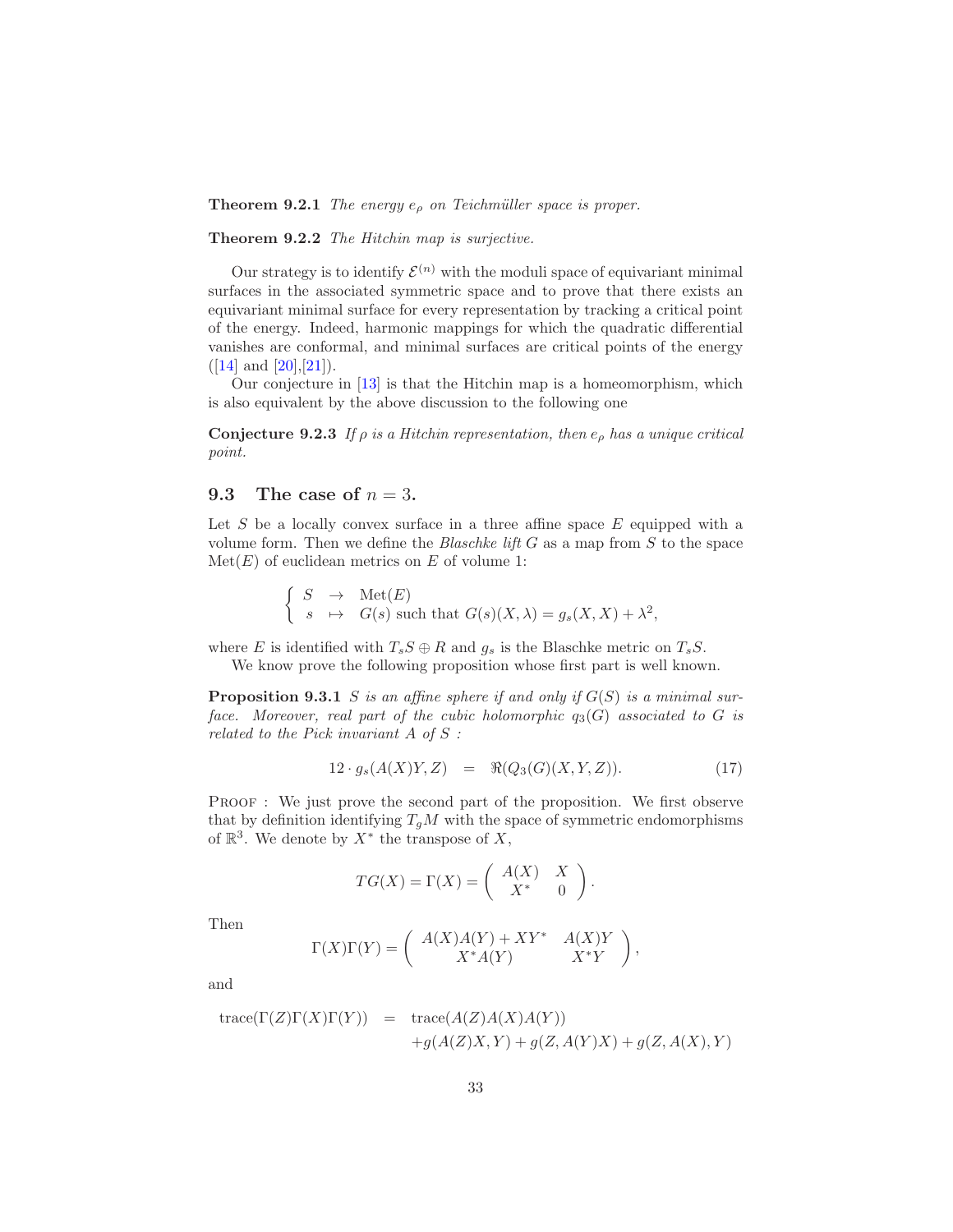If S is an affine sphere then,  $g(A(Z)X, Y)$  is symmetric in X, Y, Z and

<span id="page-33-2"></span>
$$
A(Z)J = -JA(Z)
$$
\n<sup>(18)</sup>

It follows that

$$
trace(\Gamma(Z)\Gamma(X)\Gamma(Y)) = 3 \cdot g(A(X)Y, Z).
$$

Now, using the definition of  $T_{\mathbb{C}}G$  we get

$$
\mathcal{R}(Q_3(G)(X,Y,Z)) = \mathcal{R}(\text{trace}(T_{\mathbb{C}}G(X), T_{\mathbb{C}}G(Y), T_{\mathbb{C}}G(Z)))
$$
  
= trace(\Gamma(X)\Gamma(Y)\Gamma(Z)) – trace(\Gamma(X)\Gamma(JY)\Gamma(JZ))  
- trace(\Gamma(JX)\Gamma(Y)\Gamma(JZ)) – trace(\Gamma(JX)\Gamma(JY)\Gamma(Z))

We also observe that by Equation [\(18\)](#page-33-2)

$$
g(A(X)JY, JZ) = -g(A(X)Y, Z).
$$

Hence

$$
\Re(Q_3(G)(X,Y,Z)) = 12 \cdot g(A(X)Y, Z)
$$

Q.e.d.

As an immediate corollary, we obtain

**Theorem 9.3.2** For  $n = 3$ , the Hitchin map is a diffeomorphism. Moreover, the energy  $e_{\rho}$  has a unique critical point on Teichmüller space which is an absolute minimum.

Indeed, by the previous proposition, the map which associate to a Hitchin representation the Pick invariant of the associated affine sphere and its complex structure is the inverse (up to normalisation by  $1/12$ ) of the Hitchin map. The second part follows from the fact that a complex structure is a critical point of the energy if and only if the associated harmonic map is minimal.

<span id="page-33-0"></span>Therefore, since a Hitchin representation is discrete and torsion free  $(cf [13])$  $(cf [13])$  $(cf [13])$ , we also have the following corollary

**Corollary 9.3.3** Let  $\rho$  be a Hitchin representation of  $\pi_1(S)$  in  $SL(3,\mathbb{R})$ . Then, there exists a unique minimal surface S in  $\rho(\pi_1(S))\backslash SL(3,\mathbb{R})/SO(3,\mathbb{R})$  such that the injection is a homotopically equivalence.

### <span id="page-33-1"></span>10 A holomorphic interpretation

We finish this paper by another interpretation of Condition (E) [2.](#page-5-1) We consider the homogeneous space  $M = SL(3,\mathbb{R})/SL(2,\mathbb{R})$ , where  $SL(2,\mathbb{R})$  is embedded reducibly in  $SL(3,\mathbb{R})$ . The space M is the space of pairs  $(P, u)$  such that P is a plane in  $\mathbb{R}^3$  and u is a transverse vector to P.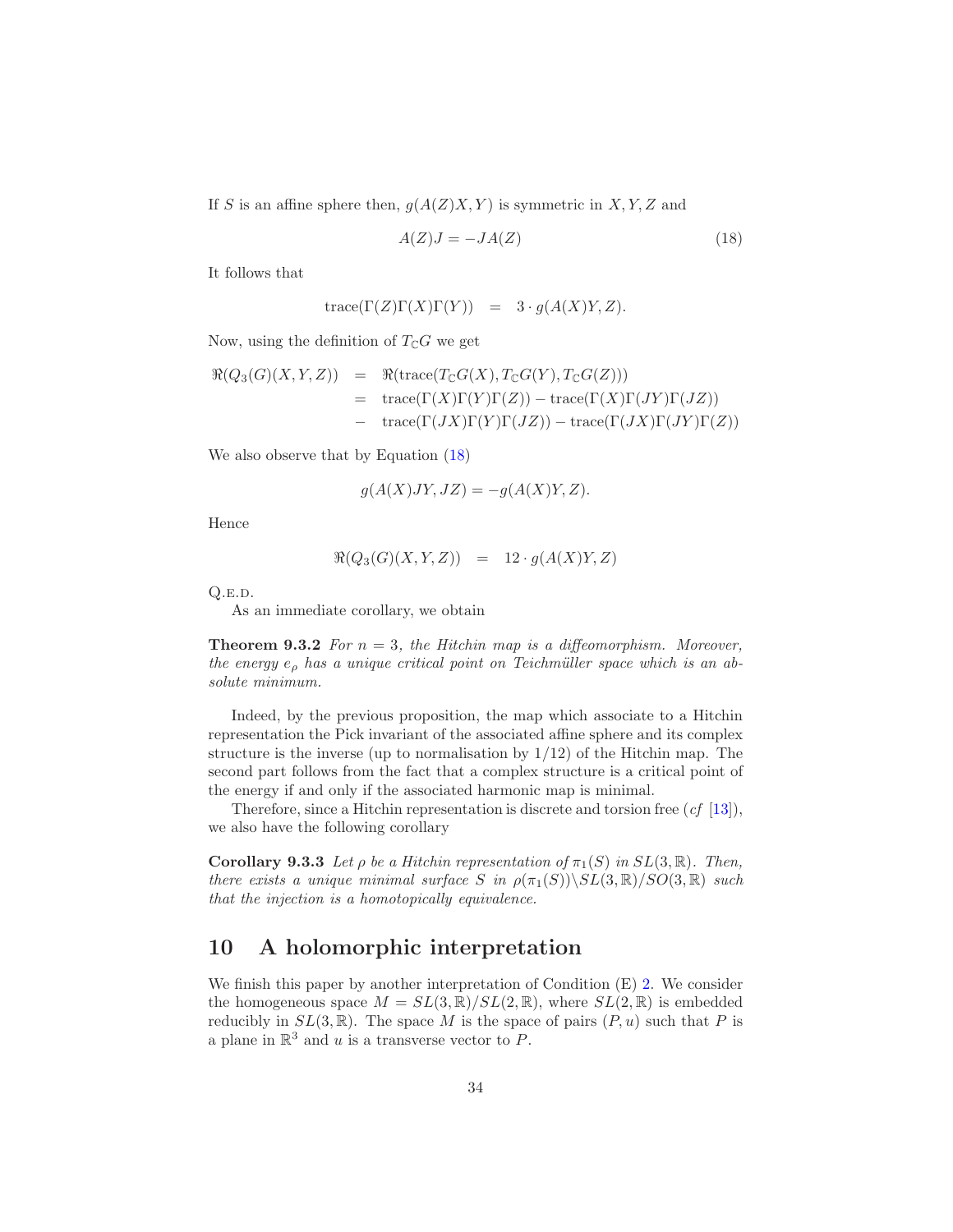We observe that we have the following identification

$$
T_{(P,u)} = \text{Hom}(P, \mathbb{R}u) \oplus \text{Hom}(\mathbb{R}u, P) \oplus \text{Hom}(\mathbb{R}u, \mathbb{R}u, )
$$
  
= 
$$
\underbrace{P^* \oplus P}_{W} \oplus \mathbb{R}.
$$

We identify  $P^*$  with P using the 2-fom  $i_u\Omega$ , where  $\Omega$  is the volume form of  $\mathbb{R}^3$ . We equip  $W$  with the complex structure

$$
J(u, v) = (-v, u).
$$

Our last interpretation is the following.

**Theorem 10.0.4** Given a Hitchin representation  $\rho$  of  $\pi_1(S)$  in  $SL(3,\mathbb{R})$ , there exists a unique surface  $\Sigma$  everywhere tangent to W, complex and equivariant under  $\rho$ .

PROOF : Indeed, if  $S$  is equipped with a convex projective structure, we obtain map i from  $S$  to  $M$  from the splitting of Theorem [4.2.2.](#page-15-5) Then, one checks easily that  $i(S)$  is tangent to W and complex. For more details, see Paragraph 2.6 of [ $10$ ]. Q.E.D.

# <span id="page-34-0"></span>11 Appendix A: geodesics

We prove the following lemma. Let M be a compact manifold. Let  $\nabla$  be a connection on M. Let  $\gamma$  be a geodesic defined on a maximal interval  $I = [a, b]$ . Let  $g$  be an auxiliary metric. We prove

**Lemma 11.0.5** Let 
$$
\mu(t) = \sqrt{g(\dot{\gamma}(t), \dot{\gamma}(t))}
$$
. Then, for any  $c \in I$   

$$
\int_{c}^{b} \mu(s)ds = +\infty.
$$
 (19)

Moreover, there exists a constant K such that

<span id="page-34-1"></span>
$$
|\frac{d\mu}{dt}| \le K\mu^2.
$$
\n(20)

PROOF : We now that  $\nabla g$  is bounded since M is compact. It follows that

$$
\left|\frac{d\mu^2}{dt}\right| = \left|\nabla_{\dot{\gamma}(t)}g(\dot{\gamma}(t), \dot{\gamma}(t))\right| \le K\mu^3.
$$
\n(21)

The second assertion follows. It follows that if  $t > s$  we have

<span id="page-34-2"></span>
$$
-K(t-s) \le \frac{1}{\mu(t)} - \frac{1}{\mu(s)} \le K(t-s).
$$
 (22)

We split the end of the proof in two cases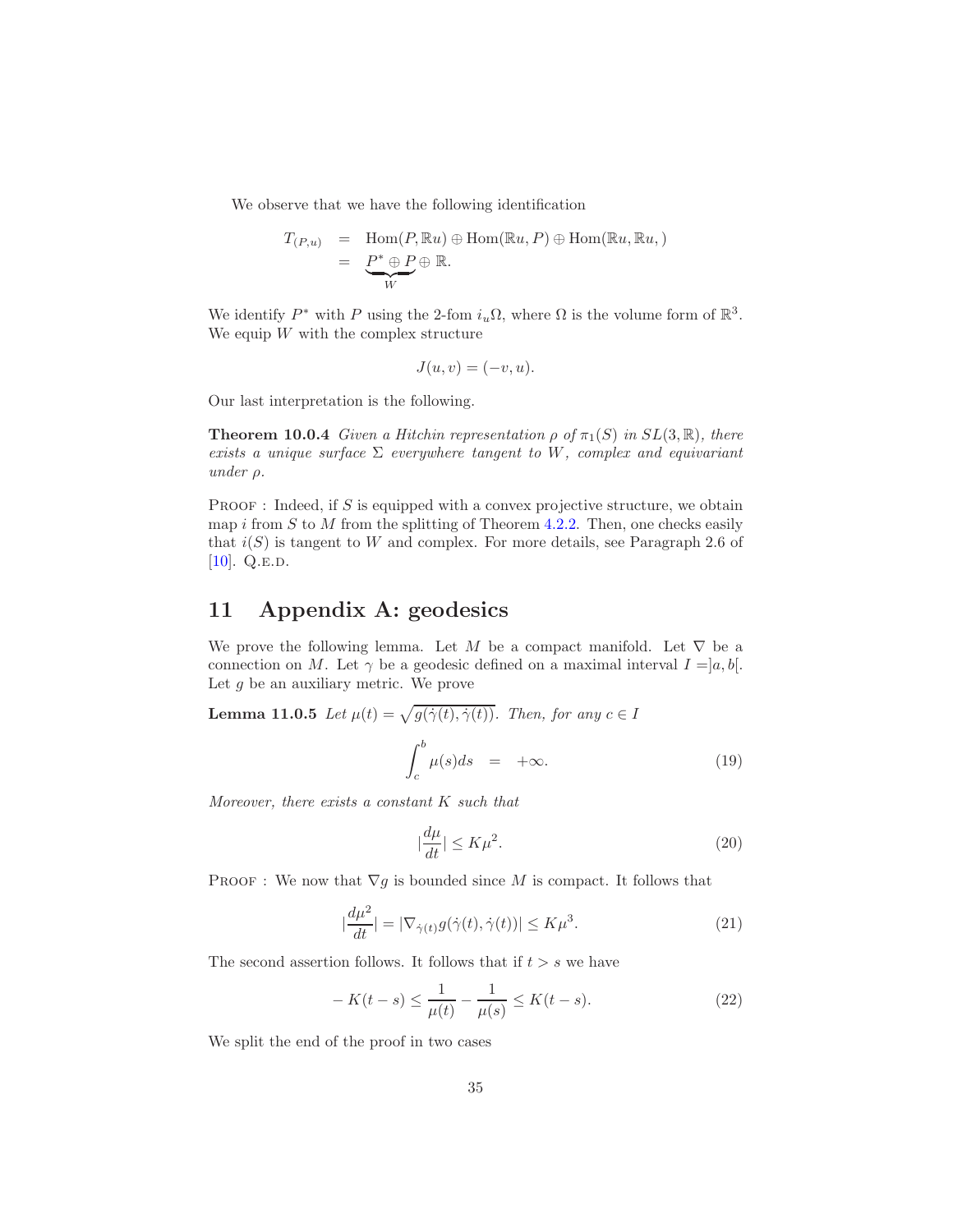1.  $b = \infty$ . Therefore, we have from [\(22\)](#page-34-2)

$$
\forall t > c, \ \mu(t) \ge \frac{\mu(c)}{K\mu(c)(t-c)+1}.
$$

Hence

$$
\int_{c}^{\infty} \mu(s)ds \ge \int_{c}^{\infty} \frac{\mu(c)}{K\mu(c)(s-c)+1}ds = +\infty.
$$

2.  $b < \infty$ . Then, since the geodesic is maximal, it leaves every compact set in the tangent bundle :

$$
\lim_{t \to b} \mu(t) = \infty.
$$

The Inequality [\(22\)](#page-34-2) yields

$$
-K(b-s) \le -\frac{1}{\mu(s)}
$$

Hence

$$
\int_{c}^{b} \mu(s)ds \ge \int_{c}^{b} \frac{1}{b-s}ds = \infty
$$

and the assertion follows.

Q.e.d.

# <span id="page-35-0"></span>12 Appendix B: Elliptic Monge-Ampère equations.

Let S be a closed surface. Let  $J^1(S, \mathbb{R})$  be the space of 1-jets of functions on S We denote by  $j<sup>1</sup> f(x)$  the 1-jet of the function f at x. Let

- G be a metric on S and  $\nabla$  its whose Levi-Civita connexion,
- *d* be an  $\mathbb{R}^+$ -valued function on  $J^1(S, \mathbb{R})$ ,
- W a mapping from  $J^1(S, \mathbb{R})$  to End $(TS)$  such that  $W(j_1 f(x))$  is a symmetric endomorphism of  $T_x(S)$ .

By definition the Monge-Ampère operator associated to  $G, d, W$  is par

<span id="page-35-1"></span>
$$
M(f) = d(j1f) \det(\nabla^2 f + W(j1f))
$$

where  $\nabla^2 f$  is defined by:

$$
L_X \cdot L_Y \cdot f - L_{\nabla_X Y} \cdot f = g(\nabla^2 f(X), Y).
$$

We will show, using holomorphic curves, the following proposition

**Proposition 12.0.6** Let  ${g_n}_{n\in\mathbb{N}}$  be a sequence of positive functions converging  $C^{\infty}$  to a positive function  $g_0$ . Let  $\{f_n\}_{n\in\mathbb{N}}$  be a sequence of functions such that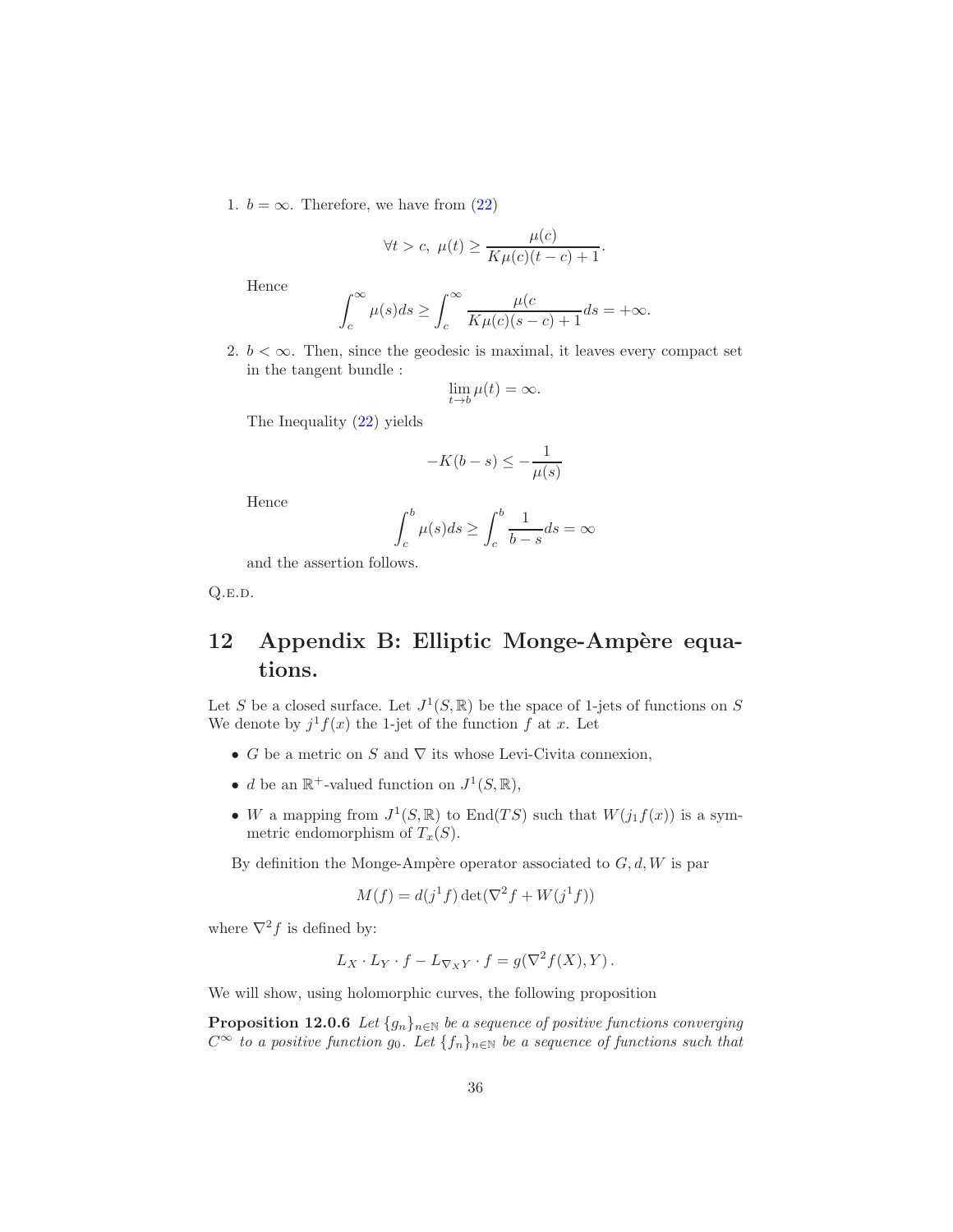- there exists a constant K such that, for all n,  $||f_n||_{C^1} \leq K$
- $M(f_n) = g_n$ .

Then after extracting a subsequence,  $\{f_n\}_{n\in\mathbb{N}}$  converges  $C^{\infty}$  to  $f_0$  such that

$$
M(f_0)=g_0.
$$

We remark that a general theory of Monge-Ampère geometries related to holomorphic curves has been developed in  $[12]$ .

**PROOF** : We first show that given a positive function  $g$ , there exists a complex structure  $J_q$  defined on the contact subbundle P of the tangent bundle of  $J'(S,\mathbb{R})$ , such that if for all f such that  $M(f) = g$ , then the graph  $J^1(f)$  is holomorphic with respect to  $J_q$ .

We begin by describing the geometry of  $J'(S, \mathbb{R}) = T^*S \times \mathbb{R}$ . The connexion  $\nabla$  gives rise to a decomposition of  $TJ^1(S,\mathbb{R})$ 

$$
TJ^1(S,\mathbb{R}) = TS \oplus T^*S \oplus \mathbb{R}.
$$

In this decomposition, if we see  $j<sup>1</sup>f$  as a mapping from S to  $J'(S, \mathbb{R})$ , then

$$
Tj1f(u) = (u, \nabla_u df, df(u)).
$$

The contact subbundle P at a point  $(\omega, \lambda)$  of  $J'(S, \mathbb{R})$  is

$$
P_{(\omega,\lambda)} = \{(u,\alpha,\omega(u); \quad u \in TS, \quad \alpha \in T^*S\}.
$$

Let i be the isomorphism of TS with its dual coming from the metric G. Let  $J_0$ the complex structure on TS given by the metric. We identify P with  $TS \oplus TS$ using the following isomorphism

$$
\psi_g : \left\{ \begin{array}{ccc} TS \oplus TS & \to & P_{(\omega,\lambda)} \\ (u,v) & \mapsto & \left( u, i(-\sqrt{gd^{-1}}J_0v - W(u)), \omega(u) \right) \end{array} \right.
$$

Let  $J_1$  be the complex structure on  $TS \oplus TS$  given by :  $J_1(u, v) = (-v, u)$ . Let

$$
J_g = \psi_g \circ J_1 \circ \psi_g^1.
$$

We now show that  $M(f) = g$ , if and only if  $T(j<sup>1</sup>f)(TS)$  is stable by  $J_g$ . This relies on the following observation: if  $B$  is a symmetric positive operator

on  $TS$ , then

$$
(J_0B)^2 = -(\det B)^2.
$$

. In our case, we apply this observation to

$$
B(u) = \sqrt{dg^{-1}} \left( \nabla_u \nabla f + W(u) \right).
$$

Finally, we equip  $TS \oplus TS$  - and hence P - with the product metric  $G_0$ . We now show :

$$
Area(j^1 f(S)) \le A(||f||_{C^1}) + C.
$$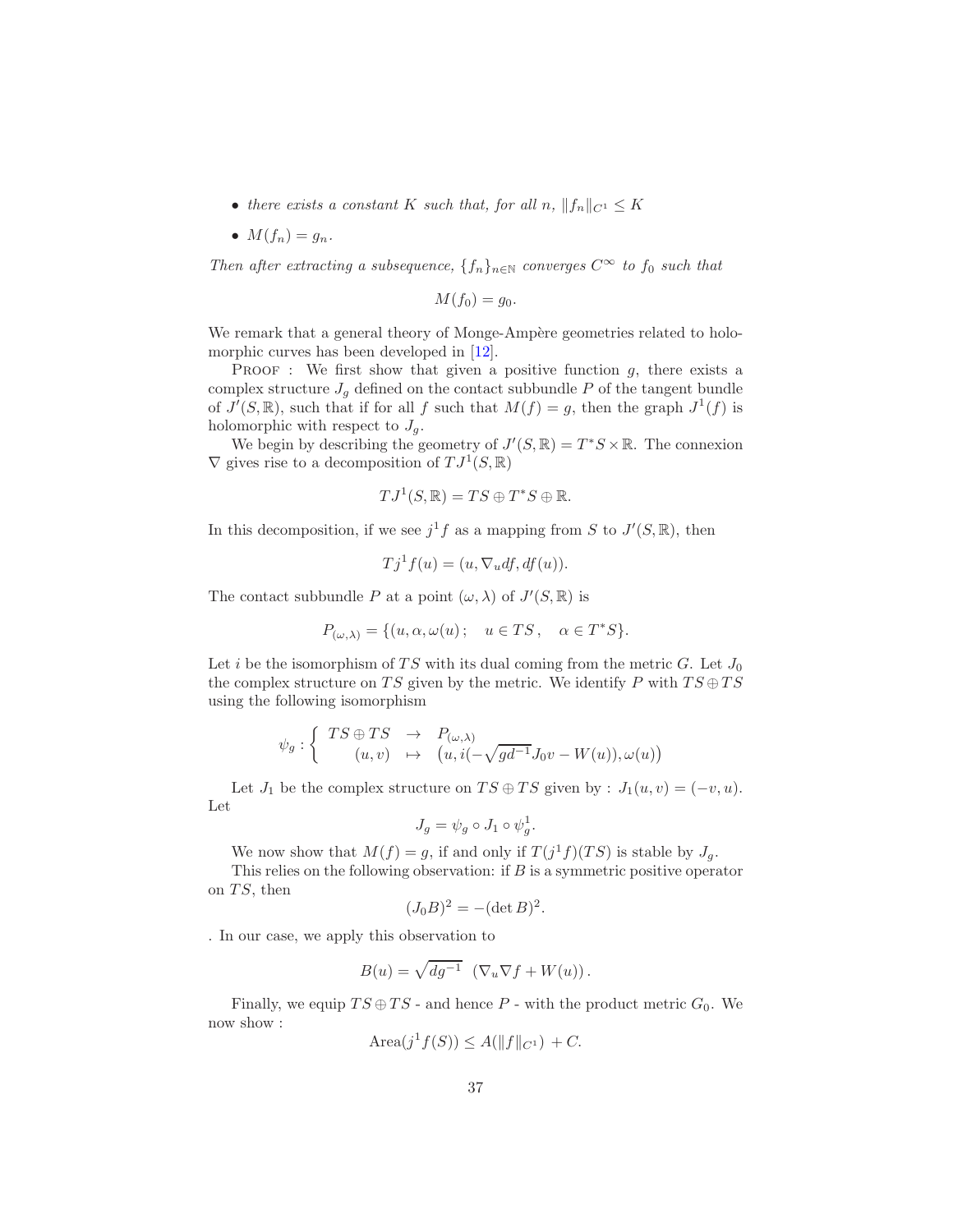Indeed

$$
\text{Area}(j^1 f(S)) = \int_S \det(1 + B) \tag{23}
$$

$$
= \text{Area}(S) + \int_S \text{trace}(B) + \int_S \det(B). \tag{24}
$$

Since  $M(f) = g$ , we have  $\det(B) = 1$ . Moreover, B being a positive operator

$$
\int_{S} \operatorname{trace}(B) \leq \sup(\sqrt{dg^{-1}}) \left(\int_{S} \Delta f + \int_{S} \operatorname{trace}(W)\right) \tag{25}
$$

$$
\leq C(||f||_{C_1}) + D,\tag{26}
$$

where the constants  $C$  and  $D$  only depend on  $g$  and  $M$ .

We can now translate the hypothesis of our Proposition in an holomorphic language. It follows from our construction that the sequence of graphs  ${S_n}_{n\in\mathbb{N}}$  ${j<sup>1</sup>(f<sub>n</sub>)}_{n\in\mathbb{N}}$ , where  $f<sub>n</sub>$  satisfies  $M(f<sub>n</sub>) = g<sub>n</sub>$ , is a sequence of holomorphic curves of bounded area for a sequence of converging complex structures  ${J_{g_n}}_{n\in\mathbb{N}}$ . As it is described in [\[10\]](#page-39-9), we can apply to this situation Gromov's compactness theorem. Thus the sequence  $\{S_n\}_{n\in\mathbb{N}}$  converges – after taking a subsequence – to a holomorphic curve moduli the apparition of bubbles.

For topological reasons, since  $S_n$  are graphs over S, the bubbles are subset of the fibres. Therefore, no bubbles can occur since the tangent space of fibre does not contain any complex subspace. It follows that our sequence of graphs converges smoothly to a graph. Hence that  $\{f_n\}$  converges  $C^{\infty}$ . Q.E.D.

### <span id="page-37-0"></span>13 Appendix C: Laplace equations

Let as before S be a closed surface. Let  $J^1(S, \mathbb{R})$  be the space of 1-jets of functions on S. Let

- G be a metric on S and  $\nabla$  its whose Levi-Civita connexion,
- F be an R-valued function on  $J^1(S, \mathbb{R})$

The associated Laplace equation is

$$
L_F(f) = \Delta f + F(j^1 f) = 0.
$$

We are going to sketch – using holomorphic curves — a proof of the following classical result

**Proposition 13.0.7** Let  ${F_n}_{n\in\mathbb{N}}$  be a sequence of functions converging smoothly to  $F_0$ . Let  $\{f_n\}_{n\in\mathbb{N}}$  be a sequence  $C^1$ -bounded functions such that

- $\exists K/\forall n, \|f_n\|_{C^1} \leq K$ ,
- $L_{F_n}(f_n) = 0$ .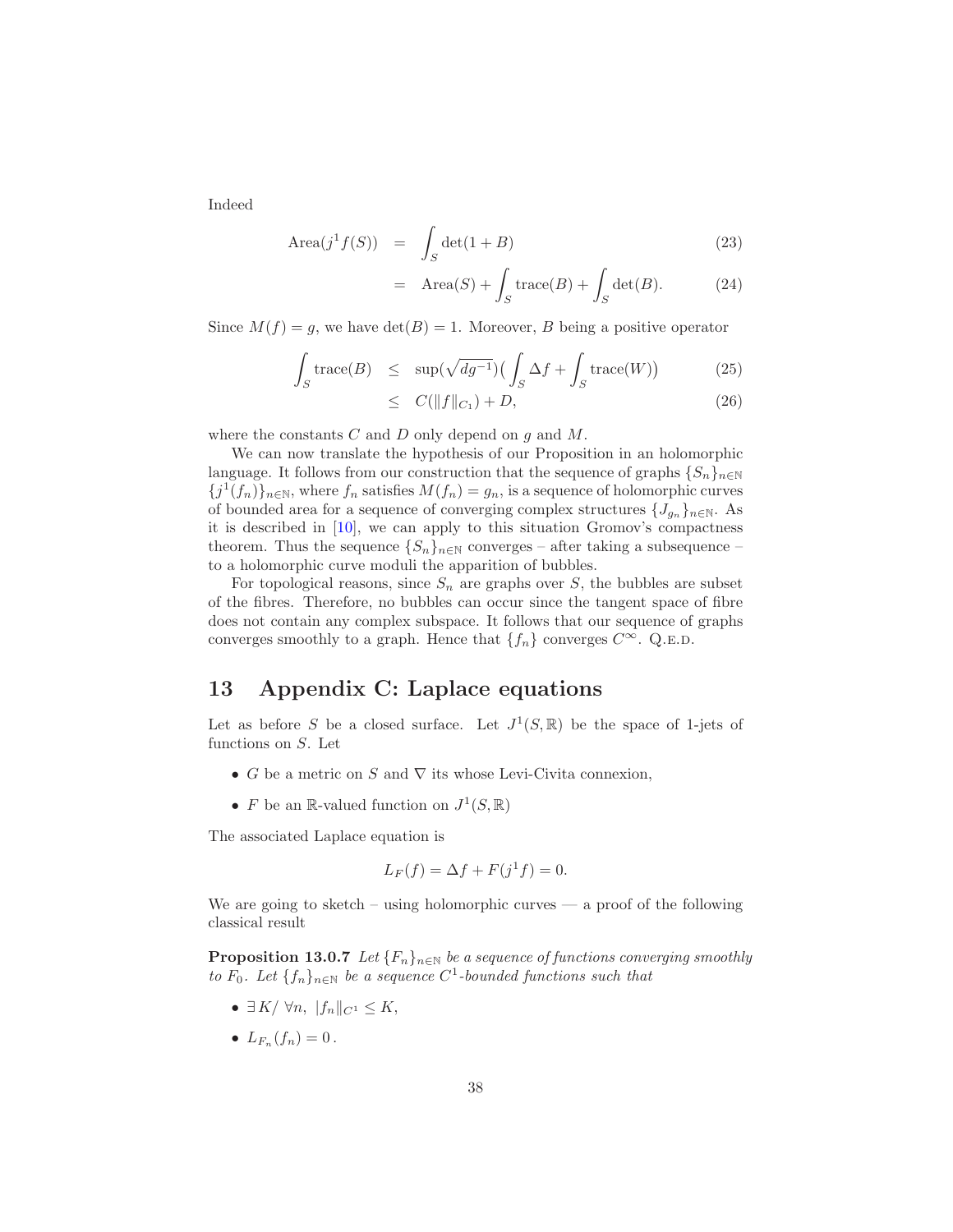Then after extracting a subsequence,  $\{f_n\}_{n\in\mathbb{N}}$  converges  $C^{\infty}$  to a function  $f_0$ such that  $L_{F_0}(f_0)=0$ .

PROOF : The proof being very similar to the previous one, we are going to be sketchy. In [\[10\]](#page-39-9), we showed there exists a complex structure  $J_F$  on the contact subbundle P, such that the graph of  $j<sup>1</sup>f$  is holomorphic if and only if  $L_F(f) = 0.$ 

WE now have to obtain a control of the area.

$$
\text{Area}(j^1 f(S)) \le \int_S \sqrt{\det(1 + (\nabla^2 f)^2)} \tag{27}
$$

$$
\leq \int_{S} 1 + \text{trace}((\nabla^2 f)^2) \tag{28}
$$

Moreover

$$
\int_{S} \text{trace}((\nabla^{2} f)^{2}) = \int_{S} \sum_{i} \langle \nabla_{X_{i}} \nabla f | \nabla_{X_{i}} \nabla f \rangle \tag{29}
$$

$$
= -\int_{S} \sum \langle \nabla_{X_i} \nabla_{X_i} \nabla f | \nabla f \rangle.
$$
 (30)

It is quite classical to show that

$$
\nabla \Delta f - \nabla_{X_i} \nabla_{X_i} \nabla f = H(j^1 f)
$$

just depends on the 1-jet of  $f$ . In particular,

$$
\int_{S} \operatorname{trace}((\nabla^{2} f)^{2}) \leq C_{1}(\|f\|)_{C_{1}} - \int_{S} \langle \nabla \Delta f | \nabla f \rangle \tag{31}
$$

$$
\leq C_2(||f||_{C_1}) + \int (\Delta f)^2 \tag{32}
$$

$$
\leq C_3 \|f\|_{C_1} + C_4. \tag{33}
$$

Therefore, as before,  $j<sup>1</sup>f<sub>n</sub>(S)$  is a sequence of holomorphic curves of bounded area for a sequence of converging complex structures. Thus , we have convergence up to apparition of bubbles in the fibre. However, in this case the fibre does not contain any compact holomorphic curves. We therefore that  $\{f_n\}_{n\in\mathbb{N}}$ converges after extracting a subsequence.

### <span id="page-38-1"></span>References

- [1] E. Calabi. Complete affine hyperspheres. Instituto Nazionale di Alta Matematica, Symposia Mathematica 10, 19-39 (1972)
- <span id="page-38-0"></span>[2] S.-Y. Cheng, S.-T. Yau. On the regularity of the Monge-Ampère equation  $\det((\partial^2 u/\partial x^i \partial x^j)) = F(x, u)$ . C. P. A. M. 30, 41-68 (1977).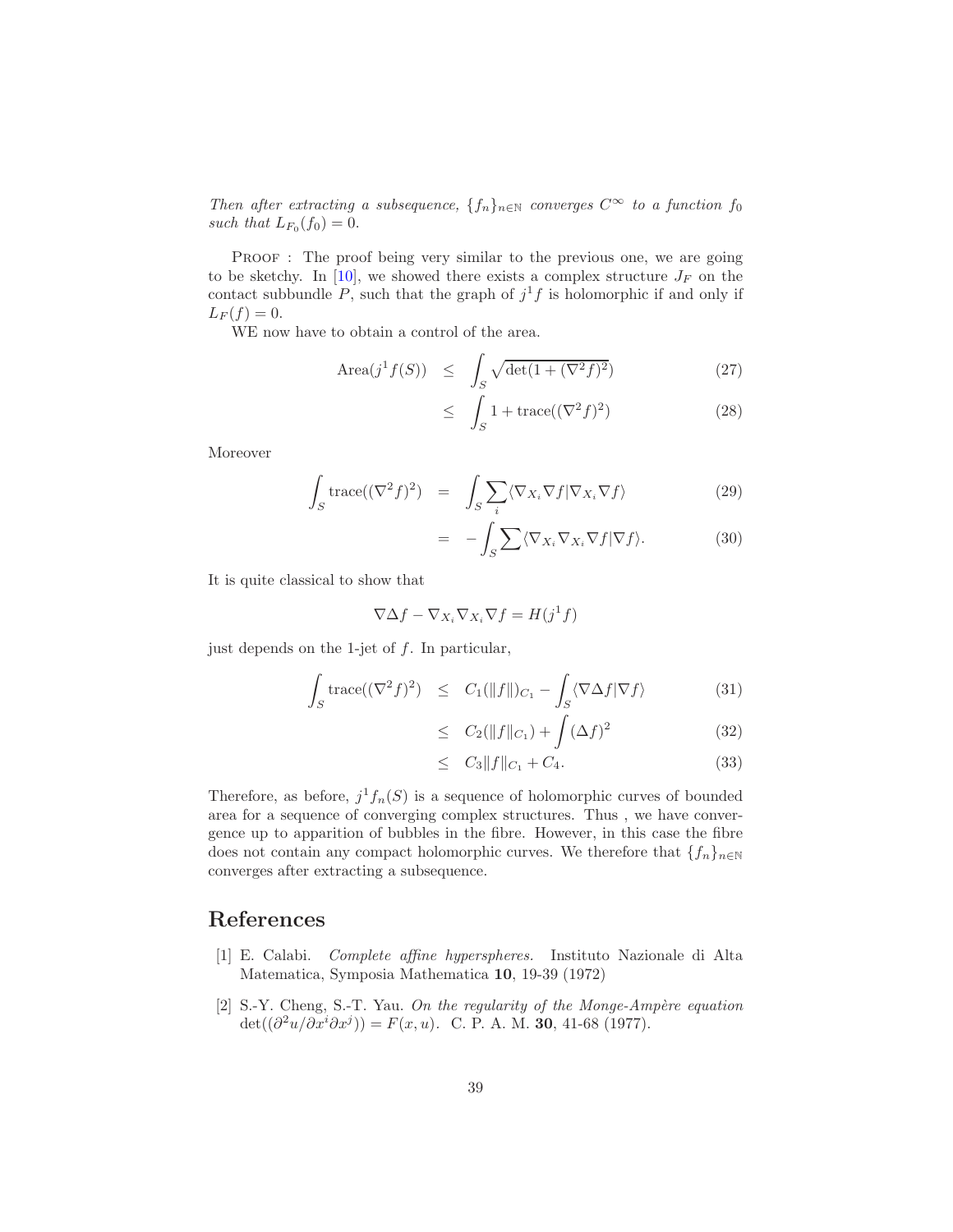- <span id="page-39-3"></span>[3] S.-Y. Cheng, S.-T. Yau. Complete affine hyperspheres. part I. the completeness of affine metrics. C. P. A. M. **39 (6)**, 839-866 (1986).
- <span id="page-39-1"></span><span id="page-39-0"></span>[4] Choi Suhyoung, W. Goldman. Convex real projective structures on closed surfaces are closed Proc. Amer. Math. Soc. 118 (1993), 2, 657–661.
- [5] W. Goldman. Convex real projective structures on compact surfaces. J. Differential Geom. 31 (1990) 3, 791–845.
- <span id="page-39-4"></span>[6] S. Gigena. On a conjecture by Calabi. Geometriae Dedicata, 11 387-396 (1981)
- <span id="page-39-13"></span><span id="page-39-12"></span>[7] N. Hitchin. Lie Groups and Teichmüller spaces. Topology 31 (1992), no. 3, 449–473.
- [8] K. Corlette. Flat G-bundles with canonical metrics. J. Differential Geom. 28 (1988), no. 3, 361–382.
- <span id="page-39-14"></span>[9] F. Labourie. Existence d'applications harmoniques tordues à valeurs dans les variétés à courbure négative. Proc. Amer. Math. Soc. 111 (1991), no. 3, 877–882.
- <span id="page-39-9"></span> $[10]$  F. Labourie. Exemples de courbes pseudo-holomorphes en géométrie riemannienne. in Pseudo-holomorphic curves in symplectic geometry (M. Audin ed.) Progress in Maths (Birkhaüser) 1994
- <span id="page-39-2"></span>[11] F. Labourie.  $\mathbb{RP}^2$ -structures et differentielles cubiques holomorphes. Proceedings of the GARC Conference in Differential Geometry, Seoul National University, 1997.
- <span id="page-39-10"></span>[12] F. Labourie. Problèmes de Monge-Ampère, courbes pseudo-holomorphes et laminations. G.A.F.A 7, 496-534 (1997).
- <span id="page-39-11"></span>[13] F. Labourie. Anosov Flows, Surface Groups and Curves in Projective spaces. To appear in Inventiones Mathematicae
- <span id="page-39-8"></span>[14] F. Labourie. Cross Ratios, Anosov Representations and the Energy Functional on Teichmüller Space. submitted
- <span id="page-39-5"></span>[15] A.-M. Li. Calabi conjecture on hyperbolic affine hyperspheres. Math. Zeit. 203 483-491 (1990)
- <span id="page-39-6"></span>[16] A.-M. Li. Calabi conjecture on hyperbolic affine hyperspheres (2). Math. Ann. 293 485-493 (1992)
- <span id="page-39-7"></span>[17] J. Loftin. Affine spheres and convex  $\mathbb{RP}^n$ -manifolds. Amer. J. Math. 123  $(2001)$ , no. 2, 255–274.
- [18] E.B. Vinberg. The theory of convex homogeneous cones. Tranlations Moscow Math. Soc. (1963) 340-403.